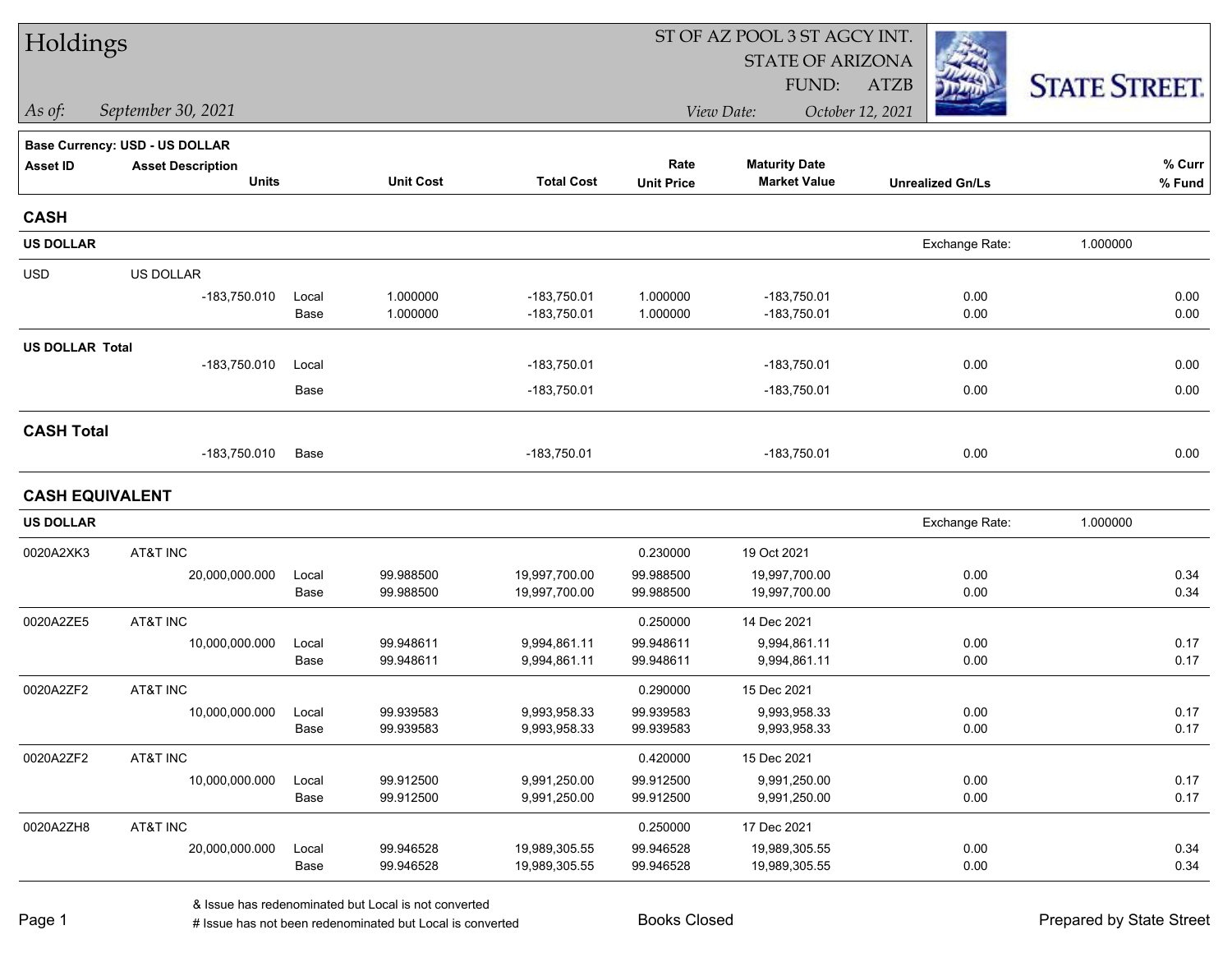| Holdings        |                                                |       |                  |                   |                   | ST OF AZ POOL 3 ST AGCY INT. |                         |                      |
|-----------------|------------------------------------------------|-------|------------------|-------------------|-------------------|------------------------------|-------------------------|----------------------|
|                 |                                                |       |                  |                   |                   | <b>STATE OF ARIZONA</b>      |                         |                      |
|                 |                                                |       |                  |                   |                   | FUND:                        | ATZB                    | <b>STATE STREET.</b> |
| As of:          | September 30, 2021                             |       |                  |                   |                   | View Date:                   | October 12, 2021        |                      |
|                 | Base Currency: USD - US DOLLAR                 |       |                  |                   |                   |                              |                         |                      |
| <b>Asset ID</b> | <b>Asset Description</b>                       |       |                  |                   | Rate              | <b>Maturity Date</b>         |                         | % Curr               |
|                 | <b>Units</b>                                   |       | <b>Unit Cost</b> | <b>Total Cost</b> | <b>Unit Price</b> | <b>Market Value</b>          | <b>Unrealized Gn/Ls</b> | % Fund               |
| 0020A3AK6       | AT&T INC                                       |       |                  |                   | 0.200000          | 19 Jan 2022                  |                         |                      |
|                 | 15,000,000.000                                 | Local | 99.938889        | 14,990,833.33     | 99.938889         | 14,990,833.33                | 0.00                    | 0.25                 |
|                 |                                                | Base  | 99.938889        | 14,990,833.33     | 99.938889         | 14,990,833.33                | 0.00                    | 0.25                 |
| 02314PZ12       | AMAZON COM INC DISC COML                       |       |                  |                   | 0.060000          | 01 Dec 2021                  |                         |                      |
|                 | 10,000,000.000                                 | Local | 99.989833        | 9,998,983.33      | 99.989833         | 9,998,983.33                 | 0.00                    | 0.17                 |
|                 |                                                | Base  | 99.989833        | 9,998,983.33      | 99.989833         | 9,998,983.33                 | 0.00                    | 0.17                 |
| 02314QBP3       | AMAZON COM INC DISC COML                       |       |                  |                   | 0.060000          | 23 Feb 2022                  |                         |                      |
|                 | 25,000,000.000                                 | Local | 99.975833        | 24,993,958.33     | 99.965764         | 24,991,441.00                | $-2,517.33$             | 0.42                 |
|                 |                                                | Base  | 99.975833        | 24,993,958.33     | 99.965764         | 24,991,441.00                | $-2,517.33$             | 0.42                 |
| 02665WDC2       | AMERICAN HONDA FINANCE SR UNSECURED 01/23 2.05 |       |                  |                   | 2.050000          | 10 Jan 2023                  |                         |                      |
|                 | 5,000,000.000                                  | Local | 99.985844        | 4,999,292.20      | 102.165591        | 5,108,279.55                 | 108,987.35              | 0.09                 |
|                 |                                                | Base  | 99.985844        | 4,999,292.20      | 102.165591        | 5,108,279.55                 | 108,987.35              | 0.09                 |
| 03785DY18       | APPLE INC                                      |       |                  |                   | 0.060000          | 01 Nov 2021                  |                         |                      |
|                 | 45,000,000.000                                 | Local | 99.994833        | 44,997,675.00     | 99.994833         | 44,997,675.00                | 0.00                    | 0.76                 |
|                 |                                                | Base  | 99.994833        | 44,997,675.00     | 99.994833         | 44,997,675.00                | 0.00                    | 0.76                 |
| 05253AXS4       | <b>AUST &amp; NEW ZEA</b>                      |       |                  |                   | 0.070000          | 26 Oct 2021                  |                         |                      |
|                 | 15,000,000.000                                 | Local | 99.995139        | 14,999,270.83     | 99.995139         | 14,999,270.83                | 0.00                    | 0.25                 |
|                 |                                                | Base  | 99.995139        | 14,999,270.83     | 99.995139         | 14,999,270.83                | 0.00                    | 0.25                 |
| 05253AYN4       | <b>AUST &amp; NEW ZEA</b>                      |       |                  |                   | 0.100000          | 22 Nov 2021                  |                         |                      |
|                 | 15,000,000.000                                 | Local | 99.985556        | 14,997,833.33     | 99.985556         | 14,997,833.33                | 0.00                    | 0.25                 |
|                 |                                                | Base  | 99.985556        | 14,997,833.33     | 99.985556         | 14,997,833.33                | 0.00                    | 0.25                 |
| 06367CFG7       | <b>BANK OF MONTREAL-</b>                       |       |                  |                   | 0.220000          | 18 May 2022                  |                         |                      |
|                 | 10,000,000.000                                 | Local | 100.000000       | 10,000,000.00     | 100.040588        | 10,004,058.80                | 4,058.80                | 0.17                 |
|                 |                                                | Base  | 100.000000       | 10,000,000.00     | 100.040588        | 10,004,058.80                | 4,058.80                | 0.17                 |
| 06367CJQ1       | <b>BANK OF MONTREAL-</b>                       |       |                  |                   | 0.200000          | 02 Sep 2022                  |                         |                      |
|                 | 10,000,000.000                                 | Local | 100.000000       | 10,000,000.00     | 100.008000        | 10,000,800.00                | 800.00                  | 0.17                 |
|                 |                                                | Base  | 100.000000       | 10,000,000.00     | 100.008000        | 10,000,800.00                | 800.00                  | 0.17                 |
| 06367KA33       | <b>BANK OF MONTREAL-</b>                       |       |                  |                   | 0.080000          | 03 Jan 2022                  |                         |                      |
|                 | 15,000,000.000                                 | Local | 99.979111        | 14,996,866.66     | 99.979111         | 14,996,866.66                | 0.00                    | 0.25                 |
|                 |                                                | Base  | 99.979111        | 14,996,866.66     | 99.979111         | 14,996,866.66                | 0.00                    | 0.25                 |

-

 $\overline{\phantom{0}}$ 

÷.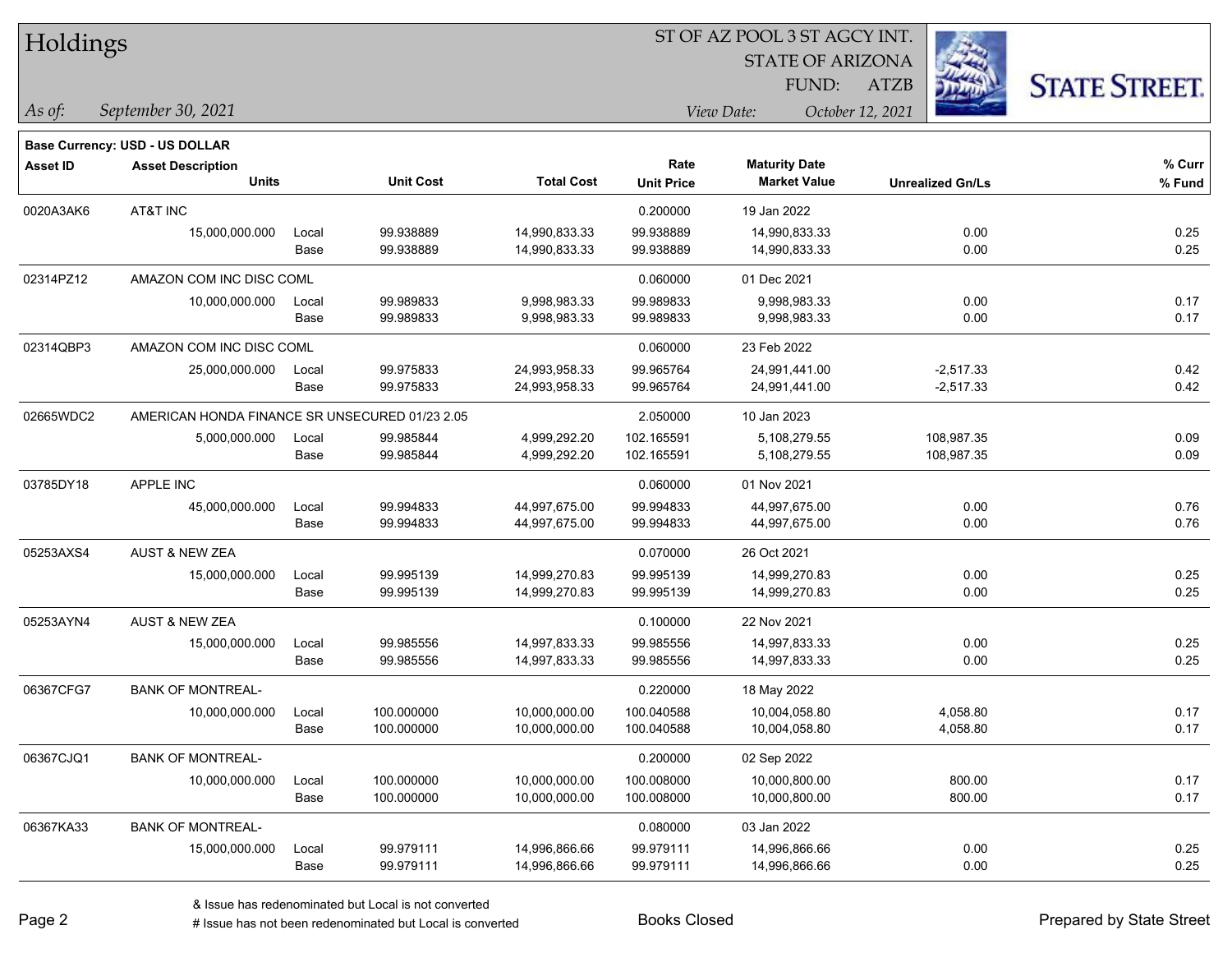| Holdings        |                                          |               |                          |                                |                           | <b>STATE OF ARIZONA</b><br>FUND:            | <b>ATZB</b>             | <b>STATE STREET.</b> |
|-----------------|------------------------------------------|---------------|--------------------------|--------------------------------|---------------------------|---------------------------------------------|-------------------------|----------------------|
| As of:          | September 30, 2021                       |               |                          |                                |                           | View Date:                                  | October 12, 2021        |                      |
|                 | Base Currency: USD - US DOLLAR           |               |                          |                                |                           |                                             |                         |                      |
| <b>Asset ID</b> | <b>Asset Description</b><br><b>Units</b> |               | <b>Unit Cost</b>         | <b>Total Cost</b>              | Rate<br><b>Unit Price</b> | <b>Maturity Date</b><br><b>Market Value</b> | <b>Unrealized Gn/Ls</b> | % Curr<br>% Fund     |
| 06417KEA3       | <b>BANK OF NOVA SCOTIA/THE</b>           |               |                          |                                | 0.200000                  | 10 May 2022                                 |                         |                      |
|                 | 14,000,000.000                           | Local<br>Base | 99.877222<br>99.877222   | 13,982,811.11<br>13,982,811.11 | 99.915283<br>99.915283    | 13,988,139.62<br>13,988,139.62              | 5,328.51<br>5,328.51    | 0.23<br>0.23         |
| 06417KF20       | <b>BANK OF NOVA SCOTIA/THE</b>           |               |                          |                                | 0.160000                  | 02 Jun 2022                                 |                         |                      |
|                 | 25,000,000.000                           | Local<br>Base | 99.891556<br>99.891556   | 24,972,888.89<br>24,972,888.89 | 99.899689<br>99.899689    | 24,974,922.25<br>24,974,922.25              | 2,033.36<br>2,033.36    | 0.42<br>0.42         |
| 07010JX63       | <b>BASIN ELEC PWR COOP</b>               |               |                          |                                | 0.080000                  | 06 Oct 2021                                 |                         |                      |
|                 | 15,000,000.000                           | Local<br>Base | 99.998889<br>99.998889   | 14,999,833.33<br>14,999,833.33 | 99.998889<br>99.998889    | 14,999,833.33<br>14,999,833.33              | 0.00<br>0.00            | 0.25<br>0.25         |
| 07644AZ72       | BEDFORD ROW FDG CORP                     |               |                          |                                | 0.140000                  | 07 Dec 2021                                 |                         |                      |
|                 | 15,000,000.000                           | Local<br>Base | 99.973944<br>99.973944   | 14,996,091.66<br>14,996,091.66 | 99.973944<br>99.973944    | 14,996,091.66<br>14,996,091.66              | 0.00<br>0.00            | 0.25<br>0.25         |
| 13608AZ17       | <b>CANADIAN IMPERIAL BK</b>              |               |                          |                                | 0.140000                  | 01 Dec 2021                                 |                         |                      |
|                 | 51,450,000.000                           | Local<br>Base | 99.976278<br>99.976278   | 51,437,794.92<br>51,437,794.92 | 99.976278<br>99.976278    | 51,437,794.92<br>51,437,794.92              | 0.00<br>0.00            | 0.86<br>0.86         |
| 138994009       | CANTOR FITZGERALD REPO REPO              |               |                          |                                | 0.030000                  | 01 Oct 2021                                 |                         |                      |
|                 | 18,494,933.330                           | Local<br>Base | 100.000000<br>100.000000 | 18,494,933.33<br>18,494,933.33 | 100.000000<br>100.000000  | 18,494,933.33<br>18,494,933.33              | 0.00<br>0.00            | 0.31<br>0.31         |
| 138994009       | CANTOR FITZGERALD REPO REPO              |               |                          |                                | 0.200000                  | 01 Oct 2021                                 |                         |                      |
|                 | 15,000,000.000                           | Local<br>Base | 100.000000<br>100.000000 | 15,000,000.00<br>15,000,000.00 | 100.000000<br>100.000000  | 15,000,000.00<br>15,000,000.00              | 0.00<br>0.00            | 0.25<br>0.25         |
| 138994009       | CANTOR FITZGERALD REPO REPO              |               |                          |                                | 0.200000                  | 08 Oct 2021                                 |                         |                      |
|                 | 35,000,000.000                           | Local<br>Base | 100.000000<br>100.000000 | 35,000,000.00<br>35,000,000.00 | 100.000000<br>100.000000  | 35,000,000.00<br>35,000,000.00              | 0.00<br>0.00            | 0.59<br>0.59         |
| 138994009       | CANTOR FITZGERALD REPO REPO              |               |                          |                                | 0.300000                  | 01 Nov 2021                                 |                         |                      |
|                 | 10,000,000.000                           | Local<br>Base | 100.000000<br>100.000000 | 10,000,000.00<br>10,000,000.00 | 100.000000<br>100.000000  | 10,000,000.00<br>10,000,000.00              | 0.00<br>0.00            | 0.17<br>0.17         |
| 138994009       | CANTOR FITZGERALD REPO REPO              |               |                          |                                | 0.280000                  | 08 Nov 2021                                 |                         |                      |
|                 | 15,000,000.000                           | Local<br>Base | 100.000000<br>100.000000 | 15,000,000.00<br>15,000,000.00 | 100.000000<br>100.000000  | 15,000,000.00<br>15,000,000.00              | 0.00<br>0.00            | 0.25<br>0.25         |

**CONSTRUCTION** 

 $TT.1.1:$ 

 $\overline{\phantom{0}}$ 

 $\overline{\phantom{0}}$ 

 $\overline{\phantom{a}}$ 

 $\overline{\phantom{0}}$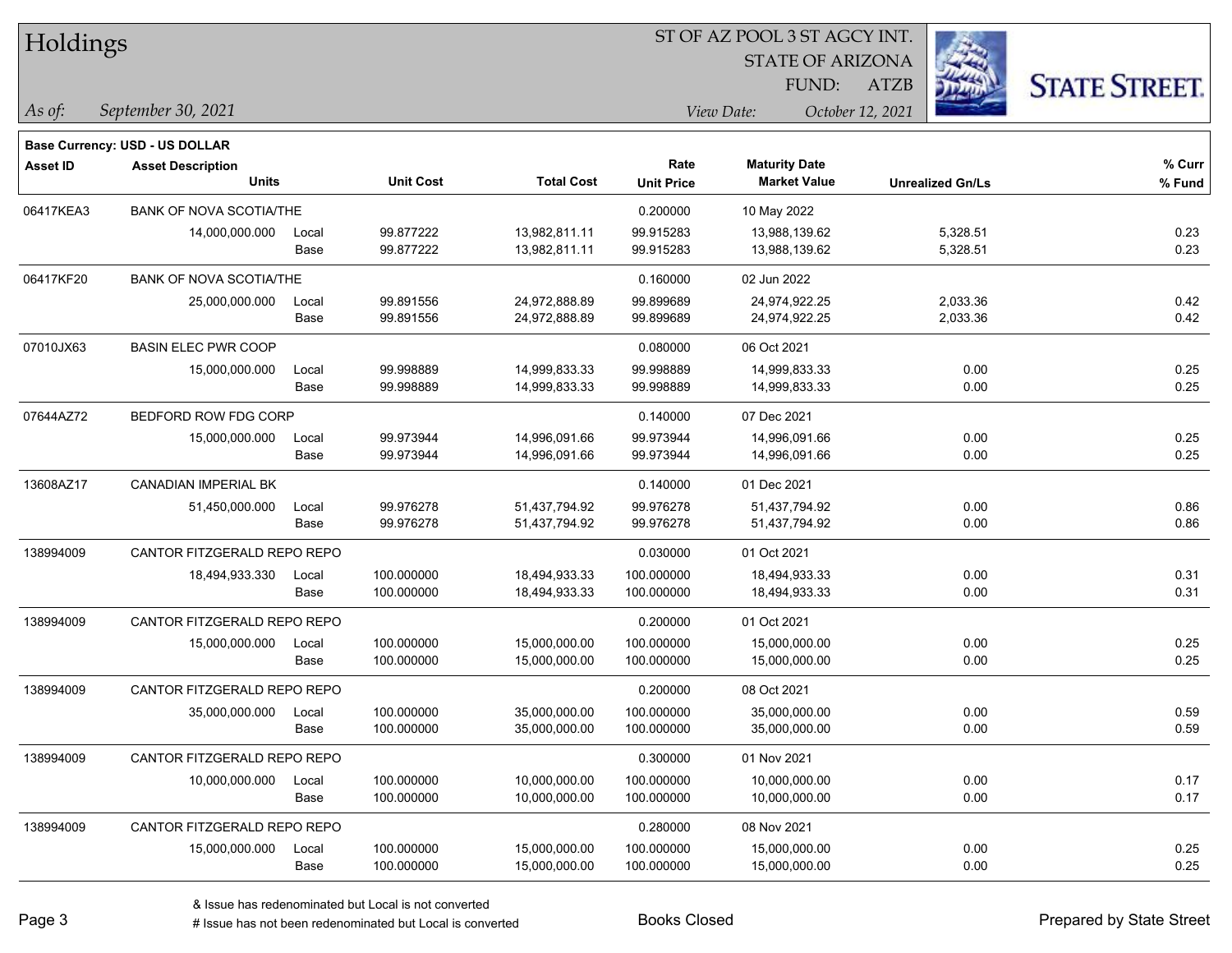| Holdings<br>As of: | September 30, 2021                                                                |               |                          |                                  |                           | <b>STATE OF ARIZONA</b><br>FUND:<br>View Date: | <b>ATZB</b><br>October 12, 2021 | <b>STATE STREET.</b> |
|--------------------|-----------------------------------------------------------------------------------|---------------|--------------------------|----------------------------------|---------------------------|------------------------------------------------|---------------------------------|----------------------|
|                    |                                                                                   |               |                          |                                  |                           |                                                |                                 |                      |
| <b>Asset ID</b>    | <b>Base Currency: USD - US DOLLAR</b><br><b>Asset Description</b><br><b>Units</b> |               | <b>Unit Cost</b>         | <b>Total Cost</b>                | Rate<br><b>Unit Price</b> | <b>Maturity Date</b><br><b>Market Value</b>    | <b>Unrealized Gn/Ls</b>         | % Curr<br>% Fund     |
| 15963TX53          | <b>CHARIOT FNDG LLC</b>                                                           |               |                          |                                  | 0.110000                  | 05 Oct 2021                                    |                                 |                      |
|                    | 25,000,000.000                                                                    | Local<br>Base | 99.998778<br>99.998778   | 24,999,694.44<br>24,999,694.44   | 99.998778<br>99.998778    | 24,999,694.44<br>24,999,694.44                 | 0.00<br>0.00                    | 0.42<br>0.42         |
| 19121BH10          | COCA-COLA COMPANY                                                                 |               |                          |                                  | 0.120000                  | 01 Aug 2022                                    |                                 |                      |
|                    | 10,000,000.000                                                                    | Local<br>Base | 99.898667<br>99.898667   | 9,989,866.67<br>9,989,866.67     | 99.891911<br>99.891911    | 9,989,191.10<br>9,989,191.10                   | $-675.57$<br>$-675.57$          | 0.17<br>0.17         |
| 19121BJD2          | COCA-COLA COMPANY                                                                 |               |                          |                                  | 0.110000                  | 13 Sep 2022                                    |                                 |                      |
|                    | 40,000,000.000                                                                    | Local<br>Base | 99.893972<br>99.893972   | 39,957,588.88<br>39,957,588.88   | 99.893972<br>99.893972    | 39,957,588.88<br>39,957,588.88                 | 0.00<br>0.00                    | 0.67<br>0.67         |
| 22599G006          | CREDIT AGRICOLE REPO REPO                                                         |               |                          |                                  | 0.030000                  | 01 Oct 2021                                    |                                 |                      |
|                    | 399,999,999.990                                                                   | Local<br>Base | 100.000000<br>100.000000 | 399,999,999.99<br>399,999,999.99 | 100.000000<br>100.000000  | 399,999,999.99<br>399,999,999.99               | 0.00<br>0.00                    | 6.71<br>6.71         |
| 2546R2XF8          | WALT DISNEY CO                                                                    |               |                          |                                  | 0.250000                  | 15 Oct 2021                                    |                                 |                      |
|                    | 5,000,000.000                                                                     | Local<br>Base | 99.990278<br>99.990278   | 4,999,513.89<br>4,999,513.89     | 99.990278<br>99.990278    | 4,999,513.89<br>4,999,513.89                   | 0.00<br>0.00                    | 0.08<br>0.08         |
| 2546R3AJ3          | DISNEY (WALT) CO THE                                                              |               |                          |                                  | 0.200000                  | 18 Jan 2022                                    |                                 |                      |
|                    | 25,000,000.000                                                                    | Local<br>Base | 99.939444<br>99.939444   | 24,984,861.11<br>24,984,861.11   | 99.951556<br>99.951556    | 24,987,889.00<br>24,987,889.00                 | 3,027.89<br>3,027.89            | 0.42<br>0.42         |
| 2546R3DV3          | DISNEY (WALT) CO THE                                                              |               |                          |                                  | 0.270000                  | 29 Apr 2022                                    |                                 |                      |
|                    | 10,000,000.000                                                                    | Local<br>Base | 99.842500<br>99.842500   | 9,984,250.00<br>9,984,250.00     | 99.883333<br>99.883333    | 9,988,333.30<br>9,988,333.30                   | 4,083.30<br>4,083.30            | 0.17<br>0.17         |
| 2546R3FW9          | DISNEY (WALT) CO THE                                                              |               |                          |                                  | 0.210000                  | 30 Jun 2022                                    |                                 |                      |
|                    | 20,000,000.000                                                                    | Local<br>Base | 99.841333<br>99.841333   | 19,968,266.67<br>19,968,266.67   | 99.833778<br>99.833778    | 19,966,755.60<br>19,966,755.60                 | $-1,511.07$<br>$-1,511.07$      | 0.34<br>0.34         |
| 2546R3GF5          | DISNEY (WALT) CO THE                                                              |               |                          |                                  | 0.240000                  | 15 Jul 2022                                    |                                 |                      |
|                    | 20,000,000.000                                                                    | Local<br>Base | 99.808667<br>99.808667   | 19,961,733.34<br>19,961,733.34   | 99.821422<br>99.821422    | 19,964,284.40<br>19,964,284.40                 | 2,551.06<br>2,551.06            | 0.34<br>0.34         |

26244HX73 DUKE ENERGY CORP 0.140000 07 Oct 2021

 $TT.11$ 

Base 99.997667 19,999,533.33 99.997667 19,999,533.33 0.00 0.34

20,000,000.000 Local 99.997667 19,999,533.33 99.997667 19,999,533.33 0.00 0.34

ST OF AZ POOL 3 ST AGCY INT.

**SILL STATE SECTION**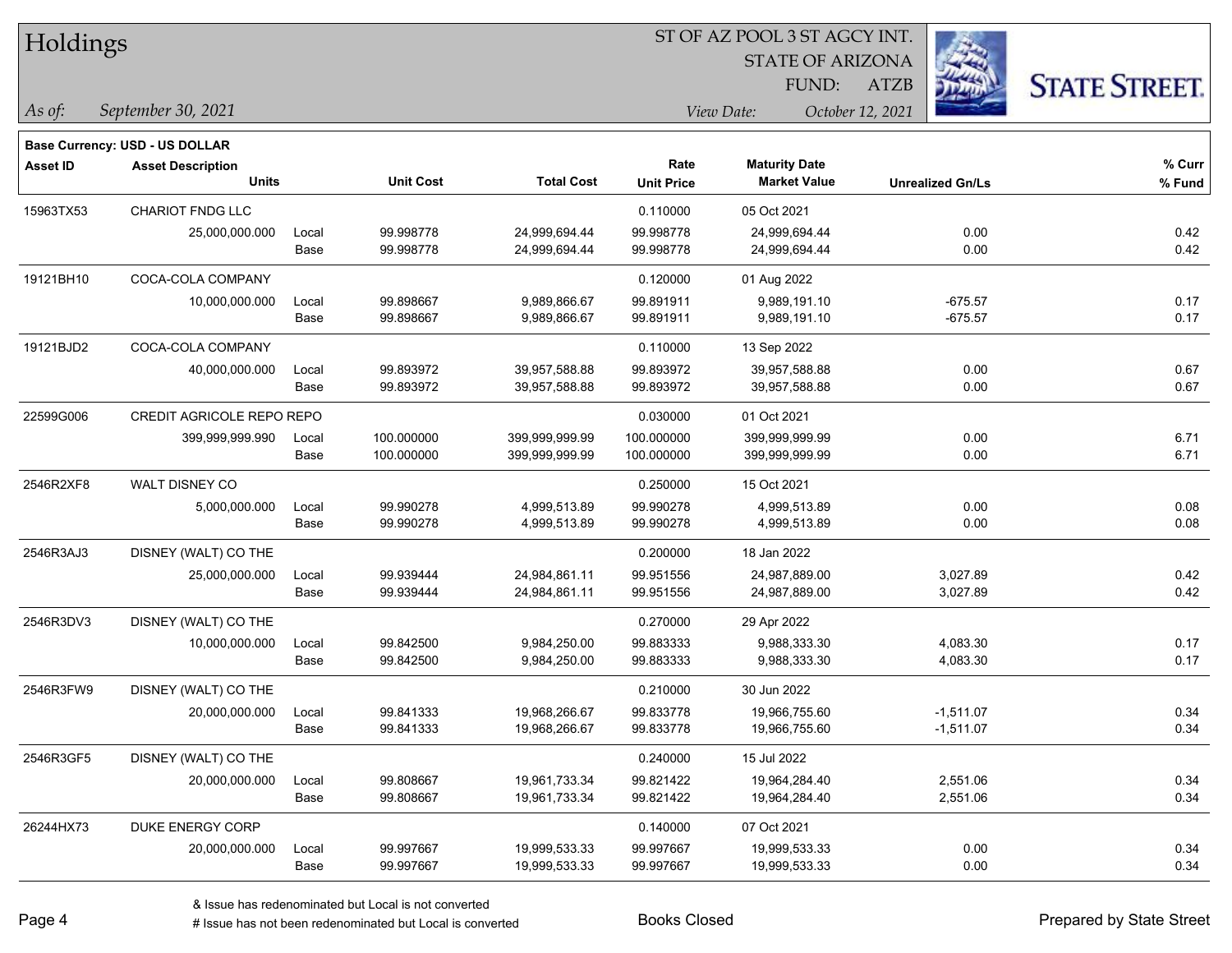| Holdings |
|----------|
|----------|

STATE OF ARIZONA

ATZB



*September 30, 2021 As of: View Date: October 12, 2021*

**Base Currency: USD - US DOLLAR**

| Asset ID  | <b>Asset Description</b>                                  |       |                  |                   | Rate              | <b>Maturity Date</b> |                         | % Curr |
|-----------|-----------------------------------------------------------|-------|------------------|-------------------|-------------------|----------------------|-------------------------|--------|
|           | <b>Units</b>                                              |       | <b>Unit Cost</b> | <b>Total Cost</b> | <b>Unit Price</b> | <b>Market Value</b>  | <b>Unrealized Gn/Ls</b> | % Fund |
| 30229AYG8 | <b>EXXON MOBIL CORP</b>                                   |       |                  |                   | 0.070000          | 16 Nov 2021          |                         |        |
|           | 25,000,000.000                                            | Local | 99.991056        | 24,997,763.89     | 99.991056         | 24,997,763.89        | 0.00                    | 0.42   |
|           |                                                           | Base  | 99.991056        | 24,997,763.89     | 99.991056         | 24,997,763.89        | 0.00                    | 0.42   |
| 30229AYG8 | <b>EXXON MOBIL CORP</b>                                   |       |                  |                   | 0.100000          | 16 Nov 2021          |                         |        |
|           | 20,000,000.000                                            | Local | 99.987222        | 19,997,444.44     | 99.987222         | 19,997,444.44        | 0.00                    | 0.34   |
|           |                                                           | Base  | 99.987222        | 19,997,444.44     | 99.987222         | 19,997,444.44        | 0.00                    | 0.34   |
| 30229BC13 | <b>EXXON MOBIL CORP</b>                                   |       |                  |                   | 0.100000          | 01 Mar 2022          |                         |        |
|           | 10,000,000.000                                            | Local | 99.958056        | 9,995,805.55      | 99.957636         | 9,995,763.60         | $-41.95$                | 0.17   |
|           |                                                           | Base  | 99.958056        | 9,995,805.55      | 99.957636         | 9,995,763.60         | $-41.95$                | 0.17   |
| 30601WAU3 | <b>FAIRWAY FINANCE CORP</b>                               |       |                  |                   | 0.130000          | 28 Jan 2022          |                         |        |
|           | 20,000,000.000                                            | Local | 99.957028        | 19,991,405.55     | 99.957028         | 19,991,405.60        | 0.05                    | 0.34   |
|           |                                                           | Base  | 99.957028        | 19,991,405.55     | 99.957028         | 19,991,405.60        | 0.05                    | 0.34   |
| 31607A703 | FIDELITY GOVERNMENT PORTFOLIO FIDELITY INV MMKT GOVT INST |       |                  |                   | 0.000000          | 01 Oct 2021          |                         |        |
|           | 10,057,568.100                                            | Local | 100.000000       | 10,057,568.10     | 100.000000        | 10,057,568.10        | 0.00                    | 0.17   |
|           |                                                           | Base  | 100.000000       | 10,057,568.10     | 100.000000        | 10,057,568.10        | 0.00                    | 0.17   |
| 36955DX70 | <b>GEN DYNAMICS CORP</b>                                  |       |                  |                   | 0.170000          | 07 Oct 2021          |                         |        |
|           | 25,000,000.000                                            | Local | 99.997167        | 24,999,291.67     | 99.997167         | 24,999,291.67        | 0.00                    | 0.42   |
|           |                                                           | Base  | 99.997167        | 24,999,291.67     | 99.997167         | 24,999,291.67        | 0.00                    | 0.42   |
| 36955DYJ3 | <b>GEN DYNAMICS CORP</b>                                  |       |                  |                   | 0.170000          | 18 Nov 2021          |                         |        |
|           | 24,600,000.000                                            | Local | 99.977333        | 24,594,424.00     | 99.977333         | 24,594,424.00        | 0.00                    | 0.41   |
|           |                                                           | Base  | 99.977333        | 24,594,424.00     | 99.977333         | 24,594,424.00        | 0.00                    | 0.41   |
| 38141W273 | GOLDMAN SACHS FINANCIAL SQUARE GLDMN SCHS FIN SQ GV FST   |       |                  |                   | 0.000000          | 01 Oct 2021          |                         |        |
|           | 50,011,094.010                                            | Local | 100.000000       | 50,011,094.01     | 100.000000        | 50,011,094.01        | 0.00                    | 0.84   |
|           |                                                           | Base  | 100.000000       | 50,011,094.01     | 100.000000        | 50,011,094.01        | 0.00                    | 0.84   |
| 38346LYA8 | <b>GOTHAM FDG CORP</b>                                    |       |                  |                   | 0.110000          | 10 Nov 2021          |                         |        |
|           | 10,000,000.000                                            | Local | 99.987778        | 9,998,777.78      | 99.987778         | 9,998,777.78         | 0.00                    | 0.17   |
|           |                                                           | Base  | 99.987778        | 9,998,777.78      | 99.987778         | 9,998,777.78         | 0.00                    | 0.17   |
| 43851TXE1 | HONEYWELL INTERNATN'                                      |       |                  |                   | 0.200000          | 14 Oct 2021          |                         |        |
|           | 30,000,000.000                                            | Local | 99.992778        | 29,997,833.33     | 99.992778         | 29,997,833.33        | 0.00                    | 0.50   |
|           |                                                           | Base  | 99.992778        | 29,997,833.33     | 99.992778         | 29,997,833.33        | 0.00                    | 0.50   |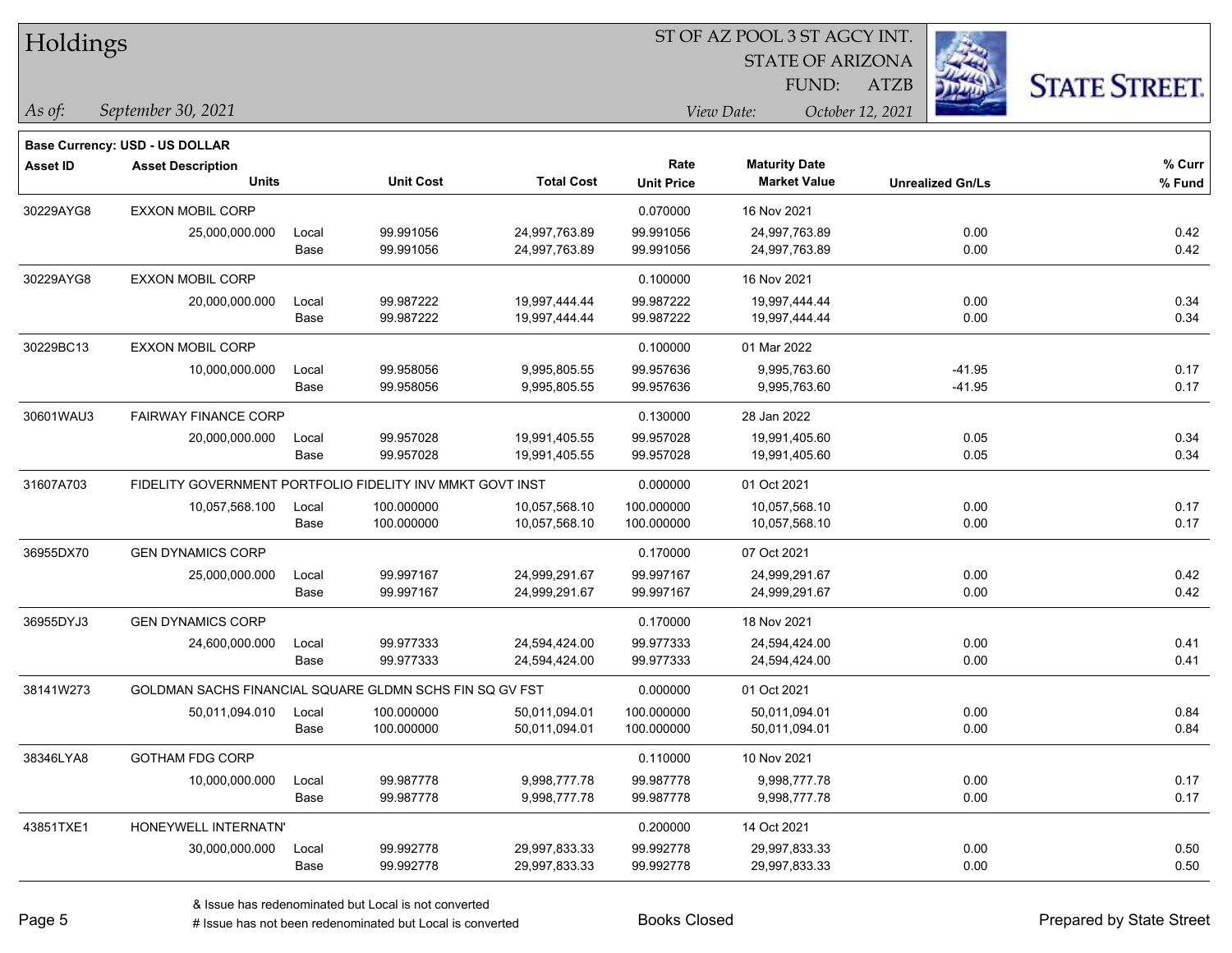| Holdings        |                                                            |       |                  |                   | ST OF AZ POOL 3 ST AGCY INT. |                         |                         |                      |  |
|-----------------|------------------------------------------------------------|-------|------------------|-------------------|------------------------------|-------------------------|-------------------------|----------------------|--|
|                 |                                                            |       |                  |                   |                              | <b>STATE OF ARIZONA</b> |                         |                      |  |
|                 |                                                            |       |                  |                   |                              | FUND:                   | <b>ATZB</b>             | <b>STATE STREET.</b> |  |
| $\vert$ As of:  | September 30, 2021                                         |       |                  |                   |                              | View Date:              | October 12, 2021        |                      |  |
|                 |                                                            |       |                  |                   |                              |                         |                         |                      |  |
| <b>Asset ID</b> | Base Currency: USD - US DOLLAR<br><b>Asset Description</b> |       |                  |                   | Rate                         | <b>Maturity Date</b>    |                         | % Curr               |  |
|                 | <b>Units</b>                                               |       | <b>Unit Cost</b> | <b>Total Cost</b> | <b>Unit Price</b>            | <b>Market Value</b>     | <b>Unrealized Gn/Ls</b> | % Fund               |  |
| 43851UEG4       | HONEYWELL INTERNATN'                                       |       |                  |                   | 0.160000                     | 16 May 2022             |                         |                      |  |
|                 | 25,000,000.000                                             | Local | 99.899111        | 24,974,777.78     | 99.914244                    | 24,978,561.00           | 3,783.22                | 0.42                 |  |
|                 |                                                            | Base  | 99.899111        | 24,974,777.78     | 99.914244                    | 24,978,561.00           | 3,783.22                | 0.42                 |  |
| 43851UHK2       | HONEYWELL INTERNATN'                                       |       |                  |                   | 0.110000                     | 19 Aug 2022             |                         |                      |  |
|                 | 20,000,000.000                                             | Local | 99.901611        | 19,980,322.22     | 99.856889                    | 19,971,377.80           | $-8,944.42$             | 0.34                 |  |
|                 |                                                            | Base  | 99.901611        | 19,980,322.22     | 99.856889                    | 19,971,377.80           | $-8,944.42$             | 0.34                 |  |
| 45779PX60       | <b>INSTITUTIONAL SECURED</b>                               |       |                  |                   | 0.150000                     | 06 Oct 2021             |                         |                      |  |
|                 | 10,000,000.000                                             | Local | 99.997917        | 9,999,791.67      | 99.997917                    | 9,999,791.67            | 0.00                    | 0.17                 |  |
|                 |                                                            | Base  | 99.997917        | 9,999,791.67      | 99.997917                    | 9,999,791.67            | 0.00                    | 0.17                 |  |
| 46514TZN1       | <b>ISRAEL ST 05/26 0</b>                                   |       |                  |                   | 1.830000                     | 01 May 2026             |                         |                      |  |
|                 | 1,500,000.000                                              | Local | 100.000000       | 1,500,000.00      | 100.000000                   | 1,500,000.00            | 0.00                    | 0.03                 |  |
|                 |                                                            | Base  | 100.000000       | 1,500,000.00      | 100.000000                   | 1,500,000.00            | 0.00                    | 0.03                 |  |
| 46590EG85       | <b>J.P. MORGAN SECURITIES</b>                              |       |                  |                   | 0.200000                     | 08 Jul 2022             |                         |                      |  |
|                 | 40,000,000.000                                             | Local | 99.844444        | 39,937,777.78     | 99.865444                    | 39,946,177.60           | 8,399.82                | 0.67                 |  |
|                 |                                                            | Base  | 99.844444        | 39,937,777.78     | 99.865444                    | 39,946,177.60           | 8,399.82                | 0.67                 |  |
| 47816FZ87       | JOHNSON & JOHNSON                                          |       |                  |                   | 0.060000                     | 08 Dec 2021             |                         |                      |  |
|                 | 10,000,000.000                                             | Local | 99.988667        | 9,998,866.67      | 99.988667                    | 9,998,866.67            | 0.00                    | 0.17                 |  |
|                 |                                                            | Base  | 99.988667        | 9,998,866.67      | 99.988667                    | 9,998,866.67            | 0.00                    | 0.17                 |  |
| 47816GBB4       | JOHNSON & JOHNSON                                          |       |                  |                   | 0.070000                     | 11 Feb 2022             |                         |                      |  |
|                 | 10,000,000.000                                             | Local | 99.974139        | 9,997,413.89      | 99.974139                    | 9,997,413.89            | 0.00                    | 0.17                 |  |
|                 |                                                            | Base  | 99.974139        | 9,997,413.89      | 99.974139                    | 9,997,413.89            | 0.00                    | 0.17                 |  |
| 4812CA561       | JPMORGAN US GOVERNMENT MONEY M JPMORGAN US GOVT MMKT       |       |                  |                   | 0.000000                     | 01 Oct 2021             |                         |                      |  |
|                 | 100,064,130.610                                            | Local | 100.000000       | 100,064,130.61    | 100.000000                   | 100,064,130.61          | 0.00                    | 1.68                 |  |
|                 |                                                            | Base  | 100.000000       | 100,064,130.61    | 100.000000                   | 100,064,130.61          | 0.00                    | 1.68                 |  |
| 57576JX56       | MASSACHUSETTS MUT LIFE INS CO                              |       |                  |                   | 0.100000                     | 05 Oct 2021             |                         |                      |  |
|                 | 25,000,000.000                                             | Local | 99.998889        | 24,999,722.22     | 99.998889                    | 24,999,722.22           | 0.00                    | 0.42                 |  |
|                 |                                                            | Base  | 99.998889        | 24,999,722.22     | 99.998889                    | 24,999,722.22           | 0.00                    | 0.42                 |  |
| 57978CY39       | MCCORMICK & COMPANY                                        |       |                  |                   | 0.150000                     | 03 Nov 2021             |                         |                      |  |
|                 | 20,000,000.000                                             | Local | 99.986250        | 19,997,250.00     | 99.986250                    | 19,997,250.00           | 0.00                    | 0.34                 |  |
|                 |                                                            | Base  | 99.986250        | 19,997,250.00     | 99.986250                    | 19,997,250.00           | 0.00                    | 0.34                 |  |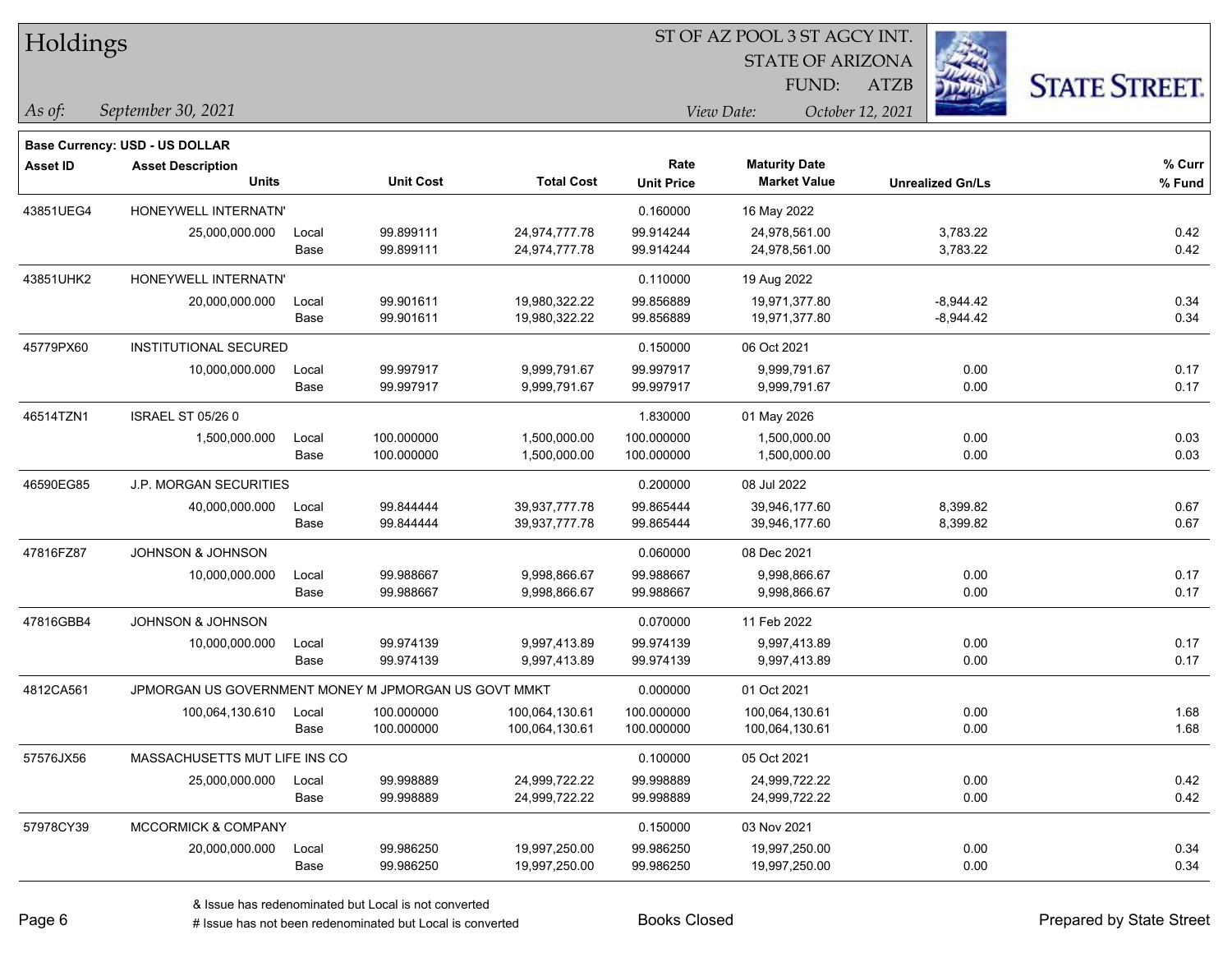| Holdings        |                                          |       |                                                  |                   |                   | ST OF AZ POOL 3 ST AGCY INT.                |                         |                      |  |
|-----------------|------------------------------------------|-------|--------------------------------------------------|-------------------|-------------------|---------------------------------------------|-------------------------|----------------------|--|
|                 |                                          |       |                                                  |                   |                   | <b>STATE OF ARIZONA</b>                     |                         |                      |  |
|                 |                                          |       |                                                  |                   |                   | FUND:                                       | <b>ATZB</b>             | <b>STATE STREET.</b> |  |
| $\vert$ As of:  | September 30, 2021                       |       |                                                  |                   |                   | View Date:                                  | October 12, 2021        |                      |  |
|                 |                                          |       |                                                  |                   |                   |                                             |                         |                      |  |
|                 | <b>Base Currency: USD - US DOLLAR</b>    |       |                                                  |                   | Rate              |                                             |                         | $%$ Curr             |  |
| <b>Asset ID</b> | <b>Asset Description</b><br><b>Units</b> |       | <b>Unit Cost</b>                                 | <b>Total Cost</b> | <b>Unit Price</b> | <b>Maturity Date</b><br><b>Market Value</b> | <b>Unrealized Gn/Ls</b> | % Fund               |  |
| 59157TX40       | METLIFE SHORT TERM FDG                   |       |                                                  |                   | 0.070000          | 04 Oct 2021                                 |                         |                      |  |
|                 | 20,000,000.000                           | Local | 99.999417                                        | 19,999,883.33     | 99.999417         | 19,999,883.33                               | 0.00                    | 0.34                 |  |
|                 |                                          | Base  | 99.999417                                        | 19,999,883.33     | 99.999417         | 19,999,883.33                               | 0.00                    | 0.34                 |  |
| 60689FXV5       | <b>MIZUHO BANK LTD</b>                   |       |                                                  |                   | 0.055000          | 29 Oct 2021                                 |                         |                      |  |
|                 | 10,000,000.000                           | Local | 99.995722                                        | 9,999,572.22      | 99.995722         | 9,999,572.22                                | 0.00                    | 0.17                 |  |
|                 |                                          | Base  | 99.995722                                        | 9,999,572.22      | 99.995722         | 9,999,572.22                                | 0.00                    | 0.17                 |  |
| 61747C707       |                                          |       | MSILF GOVERNMENT PORTFOLIO MSILF GOVERNMENT INST |                   | 0.000000          | 01 Oct 2021                                 |                         |                      |  |
|                 | 40,003,631.200                           | Local | 100.000000                                       | 40,003,631.20     | 100.000000        | 40,003,631.20                               | 0.00                    | 0.67                 |  |
|                 |                                          | Base  | 100.000000                                       | 40,003,631.20     | 100.000000        | 40,003,631.20                               | 0.00                    | 0.67                 |  |
| 63254EX13       | NATL AUSTRALIA BK LT                     |       |                                                  |                   | 0.090000          | 01 Oct 2021                                 |                         |                      |  |
|                 | 10,000,000.000                           | Local | 100.000000                                       | 10,000,000.00     | 100.000000        | 10,000,000.00                               | 0.00                    | 0.17                 |  |
|                 |                                          | Base  | 100.000000                                       | 10,000,000.00     | 100.000000        | 10,000,000.00                               | 0.00                    | 0.17                 |  |
| 63307MG52       | NATIONAL BK OF CANAD                     |       |                                                  |                   | 0.180000          | 05 Jul 2022                                 |                         |                      |  |
|                 | 25,000,000.000                           | Local | 99.861500                                        | 24,965,375.00     | 99.858422         | 24,964,605.50                               | $-769.50$               | 0.42                 |  |
|                 |                                          | Base  | 99.861500                                        | 24,965,375.00     | 99.858422         | 24,964,605.50                               | $-769.50$               | 0.42                 |  |
| 64105GXV1       | <b>NESTLE CAP CORP</b>                   |       |                                                  |                   | 0.170000          | 29 Oct 2021                                 |                         |                      |  |
|                 | 10,000,000.000                           | Local | 99.986778                                        | 9,998,677.78      | 99.986778         | 9,998,677.78                                | 0.00                    | 0.17                 |  |
|                 |                                          | Base  | 99.986778                                        | 9,998,677.78      | 99.986778         | 9,998,677.78                                | 0.00                    | 0.17                 |  |
| 64106GX16       | NESTLE FIN FRANCE S.                     |       |                                                  |                   | 0.070000          | 01 Oct 2021                                 |                         |                      |  |
|                 | 25,000,000.000                           | Local | 100.000000                                       | 25,000,000.00     | 100.000000        | 25,000,000.00                               | 0.00                    | 0.42                 |  |
|                 |                                          | Base  | 100.000000                                       | 25,000,000.00     | 100.000000        | 25,000,000.00                               | 0.00                    | 0.42                 |  |
| 65339MXT8       | NEXTERA ENERGY CAP HLDGS INC             |       |                                                  |                   | 0.160000          | 27 Oct 2021                                 |                         |                      |  |
|                 | 25,000,000.000                           | Local | 99.988444                                        | 24,997,111.11     | 99.988444         | 24,997,111.11                               | 0.00                    | 0.42                 |  |
|                 |                                          | Base  | 99.988444                                        | 24,997,111.11     | 99.988444         | 24,997,111.11                               | 0.00                    | 0.42                 |  |
| 67983UBN2       | OLD LINE FUNDING LLC                     |       |                                                  |                   | 0.140000          | 22 Feb 2022                                 |                         |                      |  |
|                 | 8,000,000.000                            | Local | 99.944000                                        | 7,995,520.00      | 99.948800         | 7,995,904.00                                | 384.00                  | 0.13                 |  |
|                 |                                          | Base  | 99.944000                                        | 7,995,520.00      | 99.948800         | 7,995,904.00                                | 384.00                  | 0.13                 |  |
| 7426M2ZL8       | PRIVATE EXP. FUNDING                     |       |                                                  |                   | 0.070000          | 20 Dec 2021                                 |                         |                      |  |
|                 | 10,000,000.000                           | Local | 99.984444                                        | 9,998,444.44      | 99.984444         | 9,998,444.44                                | 0.00                    | 0.17                 |  |
|                 |                                          | Base  | 99.984444                                        | 9,998,444.44      | 99.984444         | 9,998,444.44                                | 0.00                    | 0.17                 |  |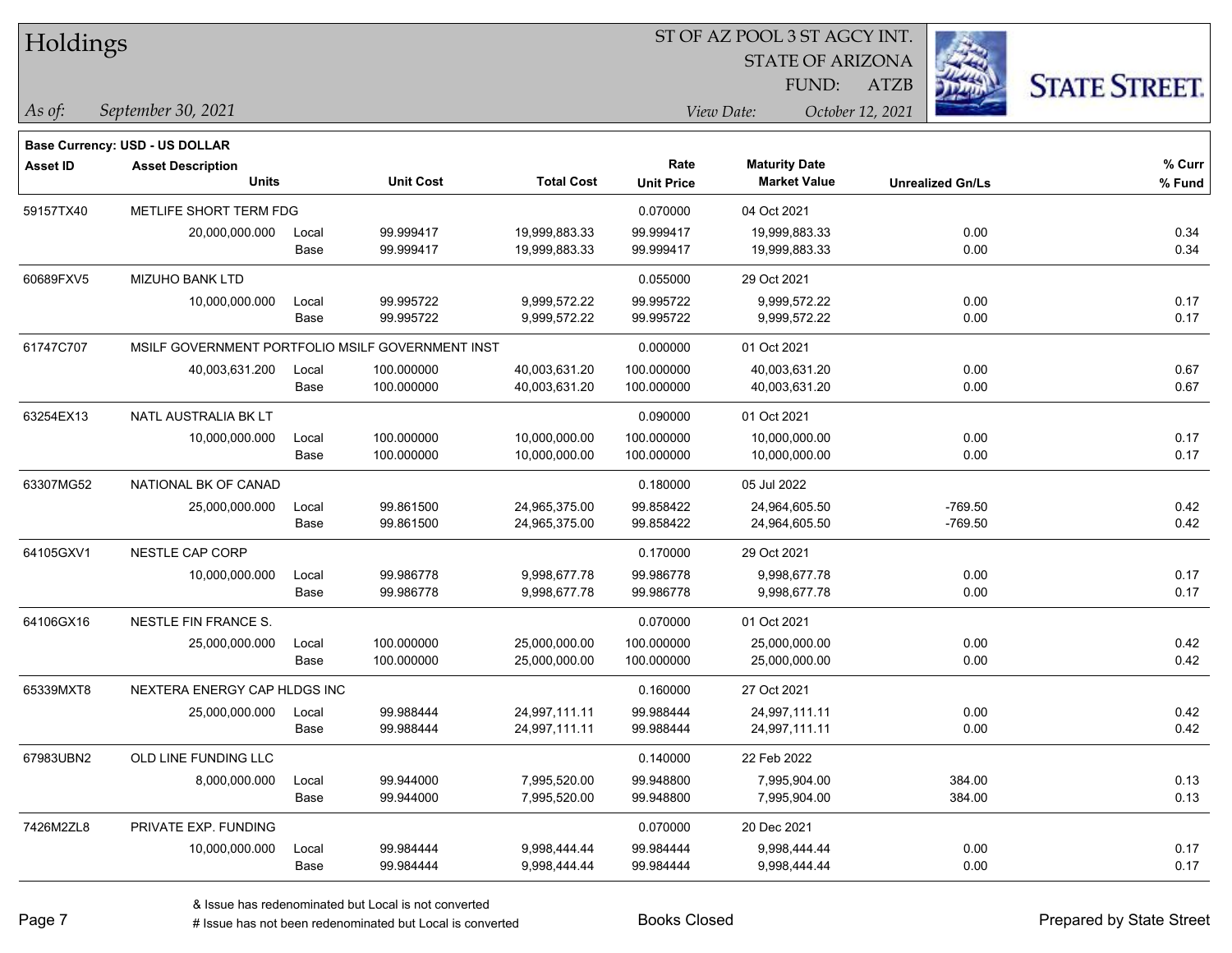|  | Holdings |
|--|----------|
|--|----------|

STATE OF ARIZONA

ATZB



*September 30, 2021 As of: View Date: October 12, 2021*

**Base Currency: USD - US DOLLAR**

| <b>Asset ID</b> | <b>Asset Description</b>     |       |                  |                   | Rate              | <b>Maturity Date</b> |                         | % Curr |
|-----------------|------------------------------|-------|------------------|-------------------|-------------------|----------------------|-------------------------|--------|
|                 | <b>Units</b>                 |       | <b>Unit Cost</b> | <b>Total Cost</b> | <b>Unit Price</b> | <b>Market Value</b>  | <b>Unrealized Gn/Ls</b> | % Fund |
| 74271TXT5       | PROCTOR GAMBLE AND CO        |       |                  |                   | 0.050000          | 27 Oct 2021          |                         |        |
|                 | 22,500,000.000               | Local | 99.996389        | 22,499,187.50     | 99.996389         | 22,499,187.50        | 0.00                    | 0.38   |
|                 |                              | Base  | 99.996389        | 22,499,187.50     | 99.996389         | 22,499,187.50        | 0.00                    | 0.38   |
| 78009BC18       | ROYAL BK OF CANADA           |       |                  |                   | 0.120000          | 01 Mar 2022          |                         |        |
|                 | 25,000,000.000               | Local | 99.949667        | 24,987,416.67     | 99.949667         | 24,987,416.75        | 0.08                    | 0.42   |
|                 |                              | Base  | 99.949667        | 24,987,416.67     | 99.949667         | 24,987,416.75        | 0.08                    | 0.42   |
| 78013WFU9       | ROYAL BANK OF CANADA         |       |                  |                   | 0.160000          | 28 Jun 2022          |                         |        |
|                 | 20,000,000.000               | Local | 99.880000        | 19,976,000.00     | 99.880000         | 19,976,000.00        | 0.00                    | 0.34   |
|                 |                              | Base  | 99.880000        | 19,976,000.00     | 99.880000         | 19,976,000.00        | 0.00                    | 0.34   |
| 78013WG12       | ROYAL BANK OF CANADA         |       |                  |                   | 0.150000          | 01 Jul 2022          |                         |        |
|                 | 25,000,000.000               | Local | 99.886250        | 24,971,562.50     | 99.886250         | 24,971,562.50        | 0.00                    | 0.42   |
|                 |                              | Base  | 99.886250        | 24,971,562.50     | 99.886250         | 24,971,562.50        | 0.00                    | 0.42   |
| 8225X2X17       | SHELL INTNL FNC B.V          |       |                  |                   | 0.120000          | 01 Oct 2021          |                         |        |
|                 | 25,000,000.000               | Local | 100.000000       | 25,000,000.00     | 100.000000        | 25,000,000.00        | 0.00                    | 0.42   |
|                 |                              | Base  | 100.000000       | 25,000,000.00     | 100.000000        | 25,000,000.00        | 0.00                    | 0.42   |
| 83369X4B1       | SOCIETE GENERALE NY          |       |                  |                   | 0.160000          | 21 Mar 2022          |                         |        |
|                 | 25,000,000.000               | Local | 100.000000       | 25,000,000.00     | 100.007564        | 25,001,891.00        | 1,891.00                | 0.42   |
|                 |                              | Base  | 100.000000       | 25,000,000.00     | 100.007564        | 25,001,891.00        | 1,891.00                | 0.42   |
| 89114NZL2       | TORONTO-DOMINION             |       |                  |                   | 0.210000          | 04 Mar 2022          |                         |        |
|                 | 25,000,000.000               | Local | 100.000000       | 25,000,000.00     | 100.039694        | 25,009,923.50        | 9,923.50                | 0.42   |
|                 |                              | Base  | 100.000000       | 25,000,000.00     | 100.039694        | 25,009,923.50        | 9,923.50                | 0.42   |
| 89119AYA0       | <b>TORONTO DOMINION BANK</b> |       |                  |                   | 0.180000          | 10 Nov 2021          |                         |        |
|                 | 20,000,000.000               | Local | 99.980000        | 19,996,000.00     | 99.980000         | 19,996,000.00        | 0.00                    | 0.34   |
|                 |                              | Base  | 99.980000        | 19,996,000.00     | 99.980000         | 19,996,000.00        | 0.00                    | 0.34   |
| 89119AZ68       | <b>TORONTO DOMINION BANK</b> |       |                  |                   | 0.170000          | 06 Dec 2021          |                         |        |
|                 | 25,000,000.000               | Local | 99.968833        | 24,992,208.33     | 99.968833         | 24,992,208.33        | 0.00                    | 0.42   |
|                 |                              | Base  | 99.968833        | 24,992,208.33     | 99.968833         | 24,992,208.33        | 0.00                    | 0.42   |
| 91842JX87       | VW CR INC                    |       |                  |                   | 0.150000          | 08 Oct 2021          |                         |        |
|                 | 1,850,000.000                | Local | 99.997083        | 1,849,946.04      | 99.997083         | 1,849,946.04         | 0.00                    | 0.03   |
|                 |                              | Base  | 99.997083        | 1,849,946.04      | 99.997083         | 1,849,946.04         | 0.00                    | 0.03   |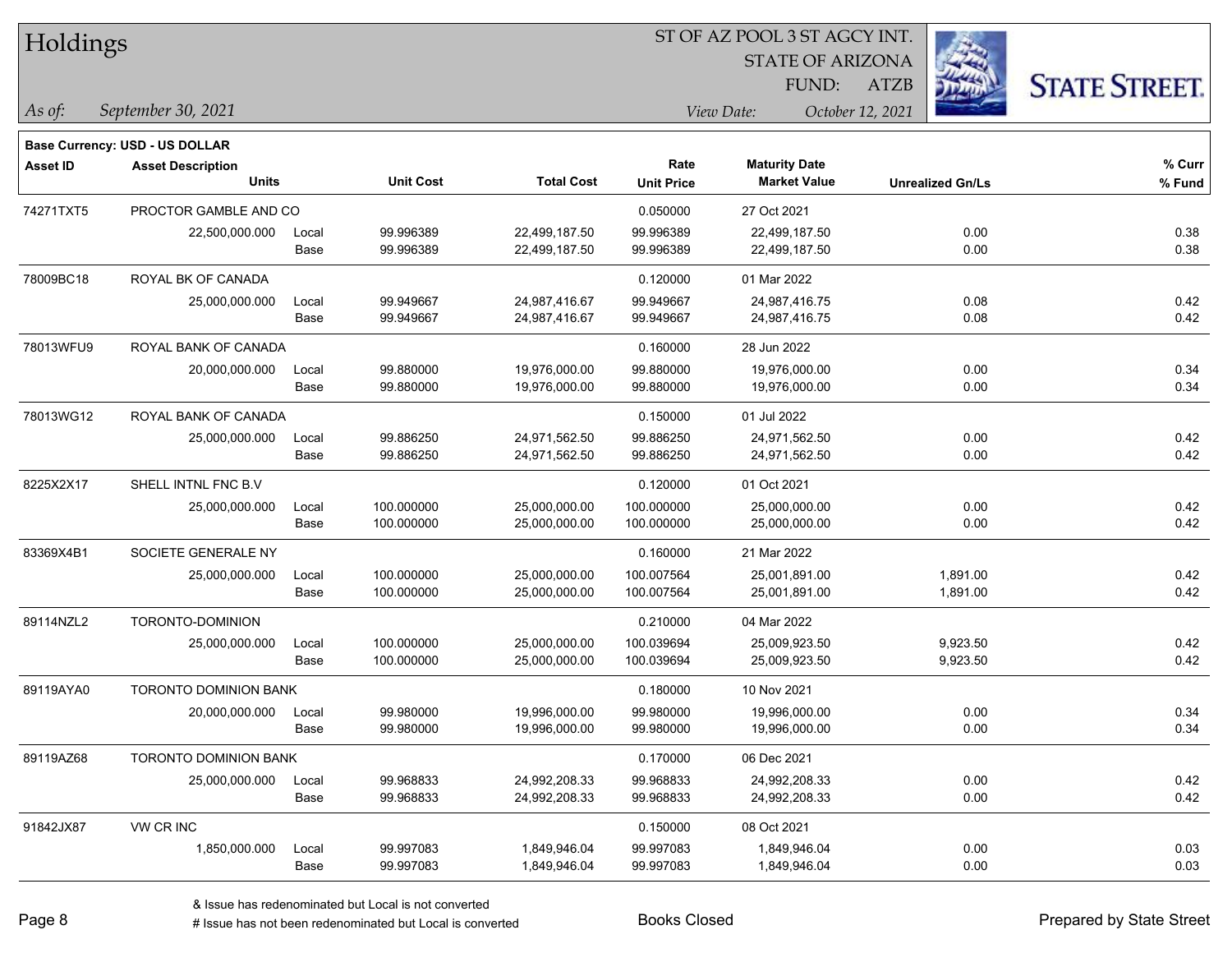|  | Holdings |
|--|----------|
|--|----------|

STATE OF ARIZONA

ATZB



*September 30, 2021 As of: View Date: October 12, 2021*

**Base Currency: USD - US DOLLAR**

| Asset ID  | <b>Asset Description</b>                        |                  |                   |                     | Rate<br><b>Unit Price</b> | <b>Maturity Date</b> | <b>Unrealized Gn/Ls</b> | $%$ Curr |
|-----------|-------------------------------------------------|------------------|-------------------|---------------------|---------------------------|----------------------|-------------------------|----------|
|           | <b>Units</b>                                    | <b>Unit Cost</b> | <b>Total Cost</b> | <b>Market Value</b> |                           | % Fund               |                         |          |
| 91842JXM6 | VW CR INC                                       |                  |                   |                     | 0.150000                  | 21 Oct 2021          |                         |          |
|           | 15,000,000.000                                  | Local            | 99.991667         | 14,998,750.00       | 99.991667                 | 14,998,750.00        | 0.00                    | 0.25     |
|           |                                                 | Base             | 99.991667         | 14,998,750.00       | 99.991667                 | 14,998,750.00        | 0.00                    | 0.25     |
| 91842KHV1 | VW CR INC                                       |                  |                   |                     | 0.320000                  | 29 Aug 2022          |                         |          |
|           | 10,000,000.000                                  | Local            | 99.704889         | 9,970,488.89        | 99.704889                 | 9,970,488.89         | 0.00                    | 0.17     |
|           |                                                 | Base             | 99.704889         | 9,970,488.89        | 99.704889                 | 9,970,488.89         | 0.00                    | 0.17     |
| 921FRK000 | BMO TRIPARTY MTGE CLAS/ISIT/RTRP MATU//20121224 |                  |                   |                     | 0.020000                  | 01 Oct 2021          |                         |          |
|           | 200,000,000.000                                 | Local            | 100.000000        | 200,000,000.00      | 100.000000                | 200,000,000.00       | 0.00                    | 3.36     |
|           |                                                 | Base             | 100.000000        | 200,000,000.00      | 100.000000                | 200,000,000.00       | 0.00                    | 3.36     |
| 92646KX80 | <b>VICTORY RECEIVABLES</b>                      |                  |                   |                     | 0.110000                  | 08 Oct 2021          |                         |          |
|           | 19,533,000.000                                  | Local            | 99.997861         | 19,532,582.21       | 99.997861                 | 19,532,582.21        | 0.00                    | 0.33     |
|           |                                                 | Base             | 99.997861         | 19,532,582.21       | 99.997861                 | 19,532,582.21        | 0.00                    | 0.33     |
| 926NKW009 | AMHERST PIERPONT 04/15 VAR                      |                  |                   |                     | 0.030000                  | 01 Oct 2021          |                         |          |
|           | 250,000,000.000                                 | Local            | 100.000000        | 250,000,000.00      | 100.000000                | 250,000,000.00       | 0.00                    | 4.20     |
|           |                                                 | Base             | 100.000000        | 250,000,000.00      | 100.000000                | 250,000,000.00       | 0.00                    | 4.20     |
| 926NKW009 | AMHERST PIERPONT 04/15 VAR                      |                  |                   |                     | 0.300000                  | 18 Oct 2021          |                         |          |
|           | 15,000,000.000                                  | Local            | 100.000000        | 15,000,000.00       | 100.000000                | 15,000,000.00        | 0.00                    | 0.25     |
|           |                                                 | Base             | 100.000000        | 15,000,000.00       | 100.000000                | 15,000,000.00        | 0.00                    | 0.25     |
| 926NKW009 | AMHERST PIERPONT 04/15 VAR                      |                  |                   |                     | 0.100000                  | 14 Jan 2022          |                         |          |
|           | 15,000,000.000                                  | Local            | 100.000000        | 15,000,000.00       | 100.000000                | 15,000,000.00        | 0.00                    | 0.25     |
|           |                                                 | Base             | 100.000000        | 15,000,000.00       | 100.000000                | 15,000,000.00        | 0.00                    | 0.25     |
| 92780JYA3 | <b>VIRGINIA ELECT.&amp; PWR</b>                 |                  |                   |                     | 0.140000                  | 10 Nov 2021          |                         |          |
|           | 25,000,000.000                                  | Local            | 99.984444         | 24,996,111.11       | 99.984444                 | 24,996,111.11        | 0.00                    | 0.42     |
|           |                                                 | Base             | 99.984444         | 24,996,111.11       | 99.984444                 | 24,996,111.11        | 0.00                    | 0.42     |
| 927WWR006 | TD SECURITIES TD SECURITIES                     |                  |                   |                     | 0.040000                  | 01 Oct 2021          |                         |          |
|           | 100,000,000.000                                 | Local            | 100.000000        | 100,000,000.00      | 100.000000                | 100,000,000.00       | 0.00                    | 1.68     |
|           |                                                 | Base             | 100.000000        | 100,000,000.00      | 100.000000                | 100,000,000.00       | 0.00                    | 1.68     |
| 93142WXN8 | <b>WALGREENS BOOTS</b>                          |                  |                   |                     | 0.160000                  | 22 Oct 2021          |                         |          |
|           | 22,000,000.000                                  | Local            | 99.990667         | 21,997,946.67       | 99.990667                 | 21,997,946.67        | 0.00                    | 0.37     |
|           |                                                 | Base             | 99.990667         | 21,997,946.67       | 99.990667                 | 21,997,946.67        | 0.00                    | 0.37     |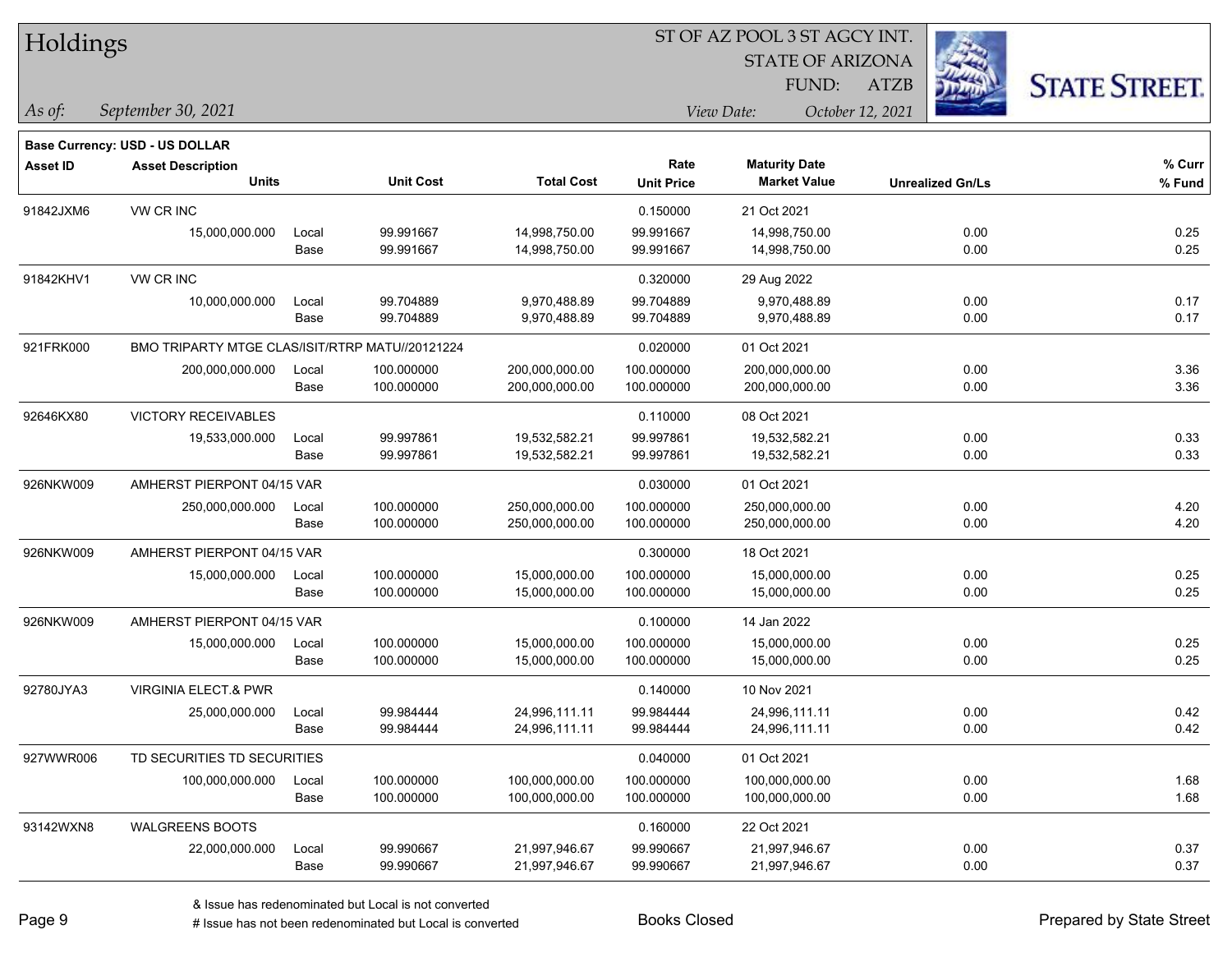|  | <b>Holdings</b> |
|--|-----------------|
|--|-----------------|

STATE OF ARIZONA

ATZB



*September 30, 2021 As of: View Date: October 12, 2021*

**Base Currency: USD - US DOLLAR**

| Asset ID  | <b>Asset Description</b>     |       |                  |                   | Rate              | <b>Maturity Date</b> |                         | % Curr |
|-----------|------------------------------|-------|------------------|-------------------|-------------------|----------------------|-------------------------|--------|
|           | <b>Units</b>                 |       | <b>Unit Cost</b> | <b>Total Cost</b> | <b>Unit Price</b> | <b>Market Value</b>  | <b>Unrealized Gn/Ls</b> | % Fund |
| 93142WXU2 | <b>WALGREENS BOOTS</b>       |       |                  |                   | 0.190000          | 28 Oct 2021          |                         |        |
|           | 20,000,000.000               | Local | 99.985750        | 19,997,150.00     | 99.985750         | 19,997,150.00        | 0.00                    | 0.34   |
|           |                              | Base  | 99.985750        | 19,997,150.00     | 99.985750         | 19,997,150.00        | 0.00                    | 0.34   |
| 94107MXD3 | WASTE MANAGEMENT INC         |       |                  |                   | 0.170000          | 13 Oct 2021          |                         |        |
|           | 6,325,000.000                | Local | 99.994333        | 6,324,641.58      | 99.994333         | 6,324,641.58         | 0.00                    | 0.11   |
|           |                              | Base  | 99.994333        | 6,324,641.58      | 99.994333         | 6,324,641.58         | 0.00                    | 0.11   |
| 94107MYF7 | WASTE MANAGEMENT INC         |       |                  |                   | 0.150000          | 15 Nov 2021          |                         |        |
|           | 10,000,000.000               | Local | 99.981250        | 9,998,125.00      | 99.981250         | 9,998,125.00         | 0.00                    | 0.17   |
|           |                              | Base  | 99.981250        | 9,998,125.00      | 99.981250         | 9,998,125.00         | 0.00                    | 0.17   |
| 94107NH23 | WASTE MANAGEMENT INC         |       |                  |                   | 0.310000          | 02 Aug 2022          |                         |        |
|           | 15,000,000.000               | Local | 99.737361        | 14,960,604.17     | 99.755153         | 14,963,272.95        | 2,668.78                | 0.25   |
|           |                              | Base  | 99.737361        | 14,960,604.17     | 99.755153         | 14,963,272.95        | 2,668.78                | 0.25   |
| 94107PAA7 | <b>WASTE MANAGEMENT INC</b>  |       |                  |                   | 0.340000          | 28 Apr 2022          |                         |        |
|           | 25,000,000.000               | Local | 99.802611        | 24,950,652.78     | 99.650500         | 24,912,625.00        | $-38,027.78$            | 0.42   |
|           |                              | Base  | 99.802611        | 24,950,652.78     | 99.650500         | 24,912,625.00        | $-38,027.78$            | 0.42   |
| 9612C1ED5 | <b>WESTPAC BANKING CORP.</b> |       |                  |                   | 0.190000          | 13 May 2022          |                         |        |
|           | 15,000,000.000               | Local | 99.881778        | 14,982,266.67     | 99.913511         | 14,987,026.65        | 4,759.98                | 0.25   |
|           |                              | Base  | 99.881778        | 14,982,266.67     | 99.913511         | 14,987,026.65        | 4,759.98                | 0.25   |
| 9612C1GF8 | <b>WESTPAC BANKING CORP.</b> |       |                  |                   | 0.190000          | 15 Jul 2022          |                         |        |
|           | 20,000,000.000               | Local | 99.848528        | 19,969,705.55     | 99.868458         | 19,973,691.60        | 3,986.05                | 0.34   |
|           |                              | Base  | 99.848528        | 19,969,705.55     | 99.868458         | 19,973,691.60        | 3,986.05                | 0.34   |
| 979QHR003 | SOUTH STREET REPO            |       |                  |                   | 0.010000          | 01 Oct 2021          |                         |        |
|           | 75,000,000.000               | Local | 100.000000       | 75,000,000.00     | 100.000000        | 75,000,000.00        | 0.00                    | 1.26   |
|           |                              | Base  | 100.000000       | 75,000,000.00     | 100.000000        | 75,000,000.00        | 0.00                    | 1.26   |
| 979QHR003 | SOUTH STREET REPO            |       |                  |                   | 0.030000          | 01 Oct 2021          |                         |        |
|           | 678,252,575.240              | Local | 100.000000       | 678,252,575.24    | 100.000000        | 678,252,575.24       | 0.00                    | 11.38  |
|           |                              | Base  | 100.000000       | 678,252,575.24    | 100.000000        | 678,252,575.24       | 0.00                    | 11.38  |
| 985FHY004 | MITSUBISHI UFJ REPO          |       |                  |                   | 0.040000          | 01 Oct 2021          |                         |        |
|           | 452,325,944.410              | Local | 100.000000       | 452,325,944.41    | 100.000000        | 452,325,944.41       | 0.00                    | 7.59   |
|           |                              | Base  | 100.000000       | 452,325,944.41    | 100.000000        | 452,325,944.41       | 0.00                    | 7.59   |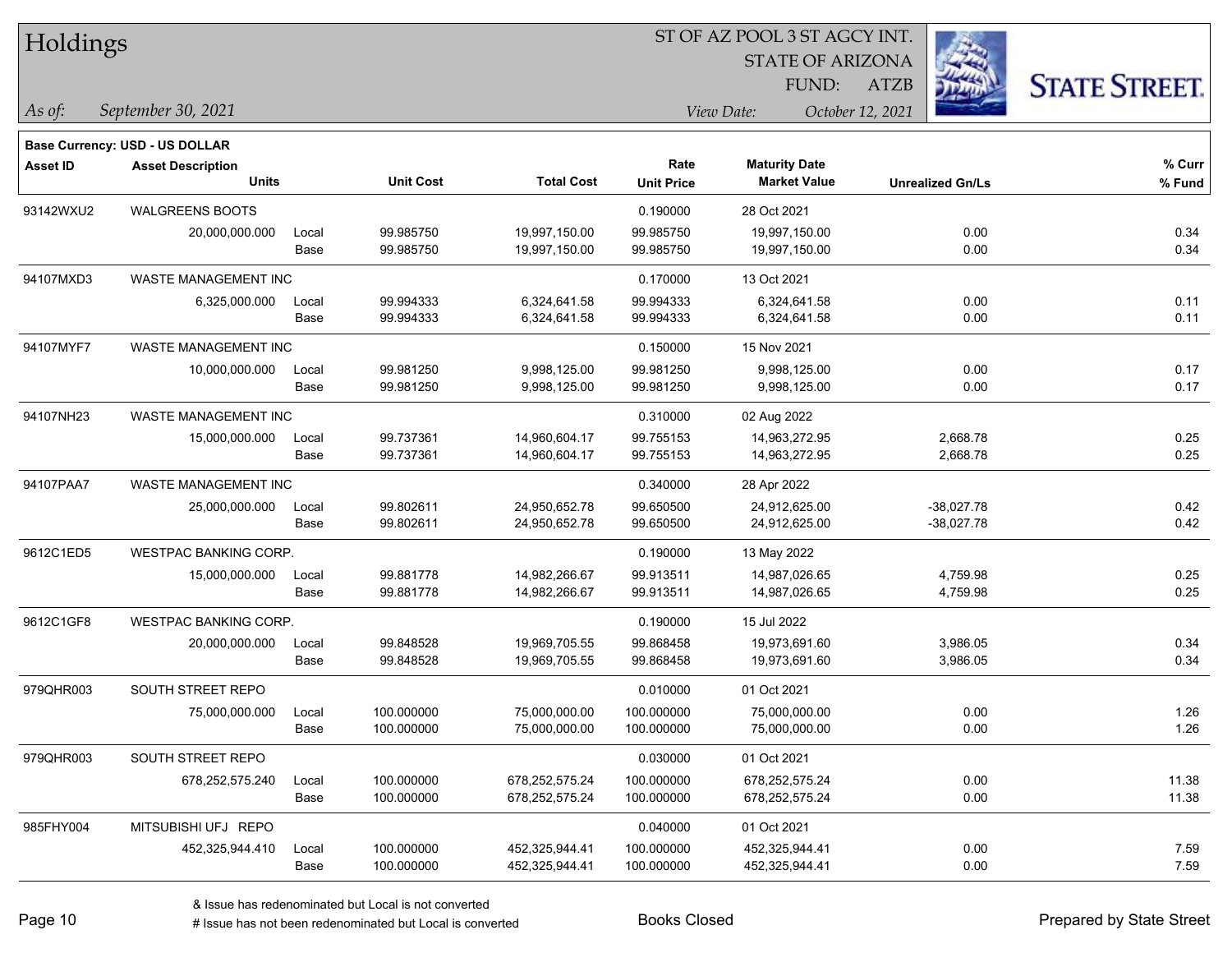| Holdings               |                                                |       |                  |                   |                   |                         |                  |                         |                      |
|------------------------|------------------------------------------------|-------|------------------|-------------------|-------------------|-------------------------|------------------|-------------------------|----------------------|
|                        |                                                |       |                  |                   |                   | <b>STATE OF ARIZONA</b> |                  |                         |                      |
|                        |                                                |       |                  |                   |                   | FUND:                   | <b>ATZB</b>      |                         | <b>STATE STREET.</b> |
| $ $ As of:             | September 30, 2021                             |       |                  |                   |                   | View Date:              | October 12, 2021 |                         |                      |
|                        | Base Currency: USD - US DOLLAR                 |       |                  |                   |                   |                         |                  |                         |                      |
| <b>Asset ID</b>        | <b>Asset Description</b>                       |       |                  |                   | Rate              | <b>Maturity Date</b>    |                  |                         | % Curr               |
|                        | <b>Units</b>                                   |       | <b>Unit Cost</b> | <b>Total Cost</b> | <b>Unit Price</b> | <b>Market Value</b>     |                  | <b>Unrealized Gn/Ls</b> | % Fund               |
| <b>US DOLLAR Total</b> |                                                |       |                  |                   |                   |                         |                  |                         |                      |
|                        | 3,895,967,876.890                              | Local |                  | 3,895,250,991.12  |                   | 3,895,365,170.25        |                  | 114,179.13              | 65.38                |
|                        |                                                | Base  |                  | 3,895,250,991.12  |                   | 3,895,365,170.25        |                  | 114,179.13              | 65.38                |
|                        | <b>CASH EQUIVALENT Total</b>                   |       |                  |                   |                   |                         |                  |                         |                      |
|                        | 3,895,967,876.890                              | Base  |                  | 3,895,250,991.12  |                   | 3,895,365,170.25        |                  | 114,179.13              | 65.38                |
| <b>FIXED INCOME</b>    |                                                |       |                  |                   |                   |                         |                  |                         |                      |
| <b>US DOLLAR</b>       |                                                |       |                  |                   |                   |                         |                  | Exchange Rate:          | 1.000000             |
| 00206RMJ8              | AT+T INC SR UNSECURED 03/24 0.9                |       |                  |                   | 0.900000          | 25 Mar 2024             |                  |                         |                      |
|                        | 7,000,000.000                                  | Local | 99.954700        | 6,996,829.02      | 100.150731        | 7,010,551.17            |                  | 13,722.15               | 0.12                 |
|                        |                                                | Base  | 99.954700        | 6,996,829.02      | 100.150731        | 7,010,551.17            |                  | 13,722.15               | 0.12                 |
| 00206RML3              | AT+T INC SR UNSECURED 03/26 1.7                |       |                  |                   | 1.700000          | 25 Mar 2026             |                  |                         |                      |
|                        | 7,000,000.000                                  | Local | 99.876803        | 6,991,376.23      | 101.406570        | 7,098,459.90            |                  | 107,083.67              | 0.12                 |
|                        |                                                | Base  | 99.876803        | 6,991,376.23      | 101.406570        | 7,098,459.90            |                  | 107,083.67              | 0.12                 |
| 00287YBH1              | ABBVIE INC SR UNSECURED 11/21 2.15             |       |                  |                   | 2.150000          | 19 Nov 2021             |                  |                         |                      |
|                        | 7,000,000.000                                  | Local | 99.999003        | 6,999,930.19      | 100.239098        | 7,016,736.86            |                  | 16,806.67               | 0.12                 |
|                        |                                                | Base  | 99.999003        | 6,999,930.19      | 100.239098        | 7,016,736.86            |                  | 16,806.67               | 0.12                 |
| 023135AW6              | AMAZON.COM INC SR UNSECURED 02/23 2.4          |       |                  |                   | 2.400000          | 22 Feb 2023             |                  |                         |                      |
|                        | 5,000,000.000                                  | Local | 99.540235        | 4,977,011.73      | 102.776289        | 5,138,814.45            |                  | 161,802.72              | 0.09                 |
|                        |                                                | Base  | 99.540235        | 4,977,011.73      | 102.776289        | 5,138,814.45            |                  | 161,802.72              | 0.09                 |
| 023135BW5              | AMAZON.COM INC SR UNSECURED 05/24 0.45         |       |                  |                   | 0.450000          | 12 May 2024             |                  |                         |                      |
|                        | 10,000,000.000                                 | Local | 99.872916        | 9,987,291.60      | 99.770601         | 9,977,060.10            |                  | $-10,231.50$            | 0.17                 |
|                        |                                                | Base  | 99.872916        | 9,987,291.60      | 99.770601         | 9,977,060.10            |                  | $-10,231.50$            | 0.17                 |
| 025537AR2              | AMERICAN ELECTRIC POWER SR UNSECURED 11/25 1   |       |                  |                   | 1.000000          | 01 Nov 2025             |                  |                         |                      |
|                        | 3,000,000.000                                  | Local | 99.809971        | 2,994,299.14      | 98.896095         | 2,966,882.85            |                  | $-27,416.29$            | 0.05                 |
|                        |                                                | Base  | 99.809971        | 2,994,299.14      | 98.896095         | 2,966,882.85            |                  | $-27,416.29$            | 0.05                 |
| 025537AS0              | AMERICAN ELECTRIC POWER SR UNSECURED 11/23 VAR |       |                  |                   | 0.605750          | 01 Nov 2023             |                  |                         |                      |
|                        | 5,000,000.000                                  | Local | 100.000000       | 5,000,000.00      | 100.061773        | 5,003,088.65            |                  | 3,088.65                | 0.08                 |
|                        |                                                | Base  | 100.000000       | 5,000,000.00      | 100.061773        | 5,003,088.65            |                  | 3,088.65                | 0.08                 |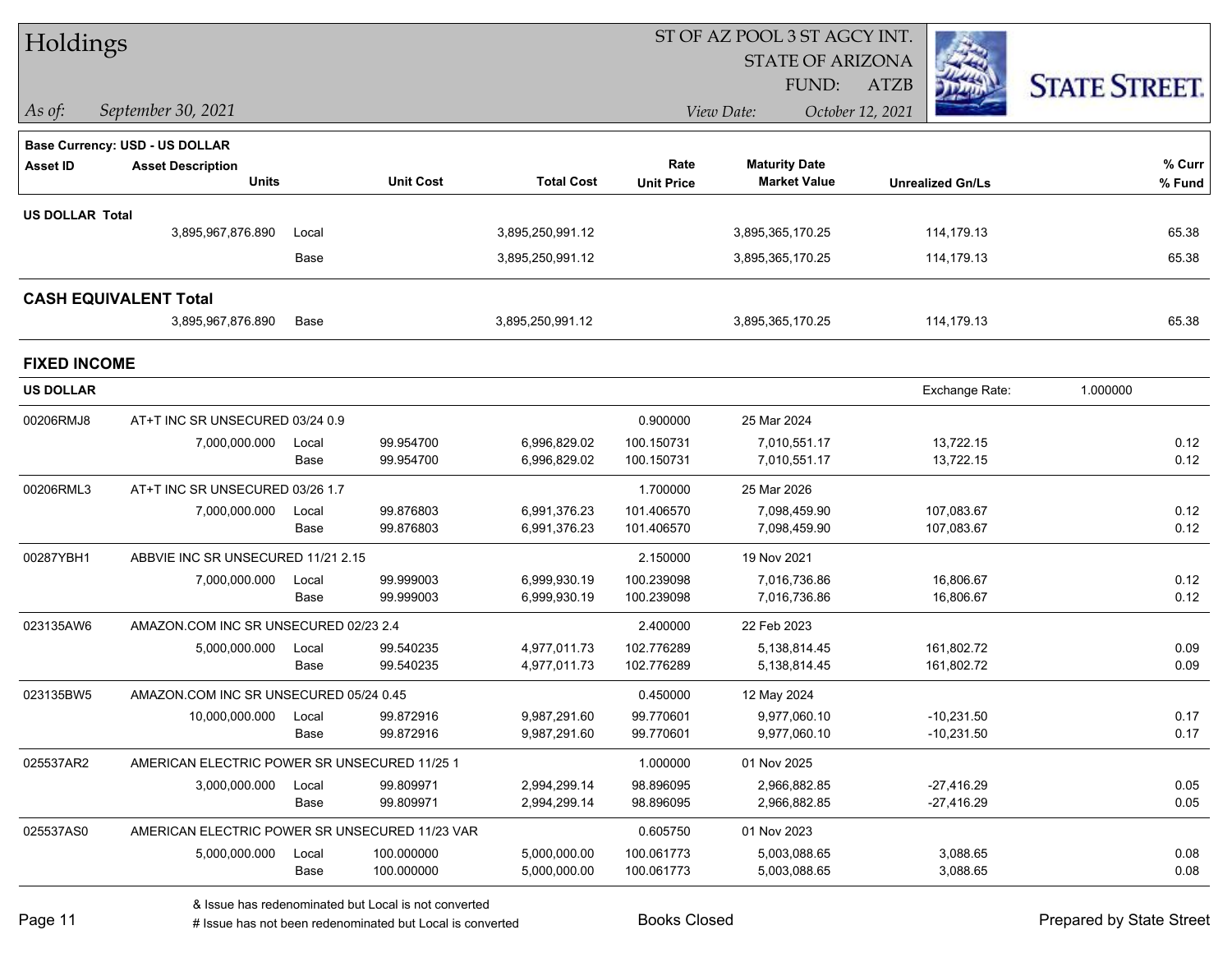| Holdings        |                                                |       |                  |                   |                                | ST OF AZ POOL 3 ST AGCY INT. |                         |             |                         |                      |
|-----------------|------------------------------------------------|-------|------------------|-------------------|--------------------------------|------------------------------|-------------------------|-------------|-------------------------|----------------------|
|                 |                                                |       |                  |                   |                                |                              | <b>STATE OF ARIZONA</b> |             |                         |                      |
|                 |                                                |       |                  |                   |                                |                              | FUND:                   | <b>ATZB</b> |                         | <b>STATE STREET.</b> |
| As of:          | September 30, 2021                             |       |                  |                   | View Date:<br>October 12, 2021 |                              |                         |             |                         |                      |
|                 | <b>Base Currency: USD - US DOLLAR</b>          |       |                  |                   |                                |                              |                         |             |                         |                      |
| <b>Asset ID</b> | <b>Asset Description</b>                       |       |                  |                   | Rate                           | <b>Maturity Date</b>         |                         |             |                         | % Curr               |
|                 | <b>Units</b>                                   |       | <b>Unit Cost</b> | <b>Total Cost</b> | <b>Unit Price</b>              |                              | <b>Market Value</b>     |             | <b>Unrealized Gn/Ls</b> | % Fund               |
| 025816BY4       | AMERICAN EXPRESS CO SR UNSECURED 11/21 3.7     |       |                  |                   | 3.700000                       | 05 Nov 2021                  |                         |             |                         |                      |
|                 | 5,000,000.000                                  | Local | 99.999297        | 4,999,964.83      | 100.009608                     | 5,000,480.40                 |                         |             | 515.57                  | 0.08                 |
|                 |                                                | Base  | 99.999297        | 4,999,964.83      | 100.009608                     | 5,000,480.40                 |                         |             | 515.57                  | 0.08                 |
| 025816BZ1       | AMERICAN EXPRESS CO SR UNSECURED 11/21 VAR     |       |                  |                   | 0.721380                       | 05 Nov 2021                  |                         |             |                         |                      |
|                 | 2,000,000.000                                  | Local | 100.000000       | 2,000,000.00      | 100.006004                     | 2,000,120.08                 |                         |             | 120.08                  | 0.03                 |
|                 |                                                | Base  | 100.000000       | 2,000,000.00      | 100.006004                     | 2,000,120.08                 |                         |             | 120.08                  | 0.03                 |
| 025816CD9       | AMERICAN EXPRESS CO SR UNSECURED 05/22 2.75    |       |                  |                   | 2.750000                       | 20 May 2022                  |                         |             |                         |                      |
|                 | 16,569,000.000                                 | Local | 100.721102       | 16,688,479.44     | 101.381322                     | 16,797,871.24                |                         |             | 109,391.80              | 0.28                 |
|                 |                                                | Base  | 100.721102       | 16,688,479.44     | 101.381322                     | 16,797,871.24                |                         |             | 109,391.80              | 0.28                 |
| 025816CG2       | AMERICAN EXPRESS CO SR UNSECURED 07/24 2.5     |       |                  |                   | 2.500000                       | 30 Jul 2024                  |                         |             |                         |                      |
|                 | 10,000,000.000                                 | Local | 99.817939        | 9,981,793.87      | 105.102062                     | 10,510,206.20                |                         |             | 528.412.33              | 0.18                 |
|                 |                                                | Base  | 99.817939        | 9,981,793.87      | 105.102062                     | 10,510,206.20                |                         |             | 528,412.33              | 0.18                 |
| 02587AAN4       | AMERICAN EXPRESS CREDIT ACCOUN AMXCA 2019 2 A  |       |                  |                   | 2.670000                       | 15 Nov 2024                  |                         |             |                         |                      |
|                 | 4,500,000.000                                  | Local | 99.996701        | 4,499,851.56      | 101.357760                     | 4,561,099.20                 |                         |             | 61,247.64               | 0.08                 |
| Original Face:  | 4,500,000.000                                  | Base  | 99.996701        | 4,499,851.56      | 101.357760                     | 4,561,099.20                 |                         |             | 61,247.64               | 0.08                 |
| 02588QAB4       | AMERICAN EXPRESS CREDIT ACCOUN AMXCA 2019 1 A  |       |                  |                   | 2.870000                       | 15 Oct 2024                  |                         |             |                         |                      |
|                 | 3,000,000.000                                  | Local | 99.990954        | 2,999,728.61      | 101.242510                     | 3,037,275.30                 |                         |             | 37,546.69               | 0.05                 |
| Original Face:  | 3,000,000.000                                  | Base  | 99.990954        | 2,999,728.61      | 101.242510                     | 3,037,275.30                 |                         |             | 37,546.69               | 0.05                 |
| 0258M0EG0       | AMERICAN EXPRESS CREDIT SR UNSECURED 03/22 2.7 |       |                  |                   | 2.700000                       | 03 Mar 2022                  |                         |             |                         |                      |
|                 | 3,110,000.000                                  | Local | 100.859810       | 3,136,740.08      | 100.814648                     | 3,135,335.55                 |                         |             | $-1,404.53$             | 0.05                 |
|                 |                                                | Base  | 100.859810       | 3,136,740.08      | 100.814648                     | 3, 135, 335.55               |                         |             | $-1,404.53$             | 0.05                 |
| 026609AC1       | WYETH LLC COMPANY GUAR 03/23 7.25              |       |                  |                   | 7.250000                       | 01 Mar 2023                  |                         |             |                         |                      |
|                 | 1,410,000.000                                  | Local | 109.634671       | 1.545.848.86      | 109.523478                     | 1,544,281.04                 |                         |             | $-1,567.82$             | 0.03                 |
|                 |                                                | Base  | 109.634671       | 1,545,848.86      | 109.523478                     | 1,544,281.04                 |                         |             | $-1,567.82$             | 0.03                 |
| 02665WDQ1       | AMERICAN HONDA FINANCE SR UNSECURED 01/22 VAR  |       |                  |                   | 0.254250                       | 21 Jan 2022                  |                         |             |                         |                      |
|                 | 15,000,000.000                                 | Local | 100.000000       | 15,000,000.00     | 100.018672                     | 15,002,800.80                |                         |             | 2,800.80                | 0.25                 |
|                 |                                                | Base  | 100.000000       | 15,000,000.00     | 100.018672                     | 15,002,800.80                |                         |             | 2,800.80                | 0.25                 |
| 02665WDX6       | AMERICAN HONDA FINANCE SR UNSECURED 04/23 0.35 |       |                  |                   | 0.350000                       | 20 Apr 2023                  |                         |             |                         |                      |
|                 | 30,000,000.000                                 | Local | 99.998383        | 29,999,514.86     | 99.784744                      | 29,935,423.20                |                         |             | $-64,091.66$            | 0.50                 |
|                 |                                                | Base  | 99.998383        | 29,999,514.86     | 99.784744                      | 29,935,423.20                |                         |             | $-64,091.66$            | 0.50                 |

 $\overline{\phantom{0}}$ 

 $\overline{\phantom{a}}$ 

 $\overline{\phantom{0}}$ 

 $\overline{\phantom{0}}$ 

 $\overline{\phantom{0}}$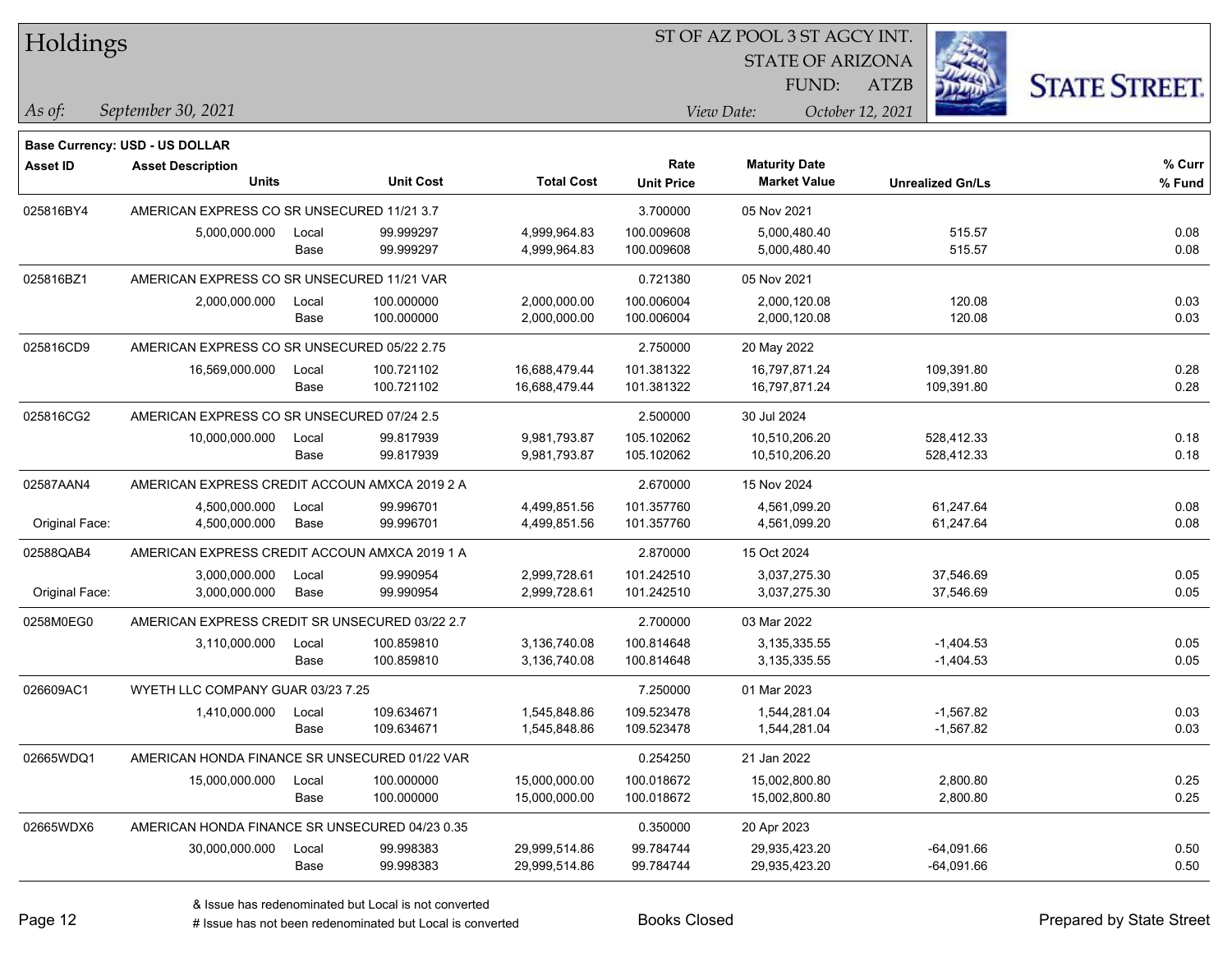| Holdings        |                                                |       |                  |                   |                   | ST OF AZ POOL 3 ST AGCY INT. |                         |                      |
|-----------------|------------------------------------------------|-------|------------------|-------------------|-------------------|------------------------------|-------------------------|----------------------|
|                 |                                                |       |                  |                   |                   | <b>STATE OF ARIZONA</b>      |                         |                      |
|                 |                                                |       |                  |                   |                   | FUND:                        | <b>ATZB</b>             | <b>STATE STREET.</b> |
| $ $ As of:      | September 30, 2021                             |       |                  |                   |                   | View Date:                   | October 12, 2021        |                      |
|                 | <b>Base Currency: USD - US DOLLAR</b>          |       |                  |                   |                   |                              |                         |                      |
| <b>Asset ID</b> | <b>Asset Description</b>                       |       |                  |                   | Rate              | <b>Maturity Date</b>         |                         | % Curr               |
|                 | <b>Units</b>                                   |       | <b>Unit Cost</b> | <b>Total Cost</b> | <b>Unit Price</b> | <b>Market Value</b>          | <b>Unrealized Gn/Ls</b> | % Fund               |
| 02665WDY4       | AMERICAN HONDA FINANCE SR UNSECURED 08/24 0.75 |       |                  |                   | 0.750000          | 09 Aug 2024                  |                         |                      |
|                 | 8,000,000.000                                  | Local | 99.935341        | 7,994,827.24      | 99.953485         | 7,996,278.80                 | 1,451.56                | 0.13                 |
|                 |                                                | Base  | 99.935341        | 7,994,827.24      | 99.953485         | 7,996,278.80                 | 1,451.56                | 0.13                 |
| 03027XBR0       | AMERICAN TOWER CORP SR UNSECURED 09/26 1.45    |       |                  |                   | 1.450000          | 15 Sep 2026                  |                         |                      |
|                 | 3,000,000.000                                  | Local | 99.482116        | 2,984,463.49      | 99.379884         | 2,981,396.52                 | $-3,066.97$             | 0.05                 |
|                 |                                                | Base  | 99.482116        | 2,984,463.49      | 99.379884         | 2,981,396.52                 | $-3,066.97$             | 0.05                 |
| 031162BN9       | AMGEN INC SR UNSECURED 05/22 3.625             |       |                  |                   | 3.625000          | 15 May 2022                  |                         |                      |
|                 | 898,000.000                                    | Local | 101.221663       | 908,970.53        | 101.234130        | 909,082.49                   | 111.96                  | 0.02                 |
|                 |                                                | Base  | 101.221663       | 908,970.53        | 101.234130        | 909,082.49                   | 111.96                  | 0.02                 |
| 036752AQ6       | ANTHEM INC SR UNSECURED 03/23 0.45             |       |                  |                   | 0.450000          | 15 Mar 2023                  |                         |                      |
|                 | 5,000,000.000                                  | Local | 99.981071        | 4,999,053.57      | 100.097000        | 5,004,850.00                 | 5,796.43                | 0.08                 |
|                 |                                                | Base  | 99.981071        | 4,999,053.57      | 100.097000        | 5,004,850.00                 | 5,796.43                | 0.08                 |
| 037833DC1       | APPLE INC SR UNSECURED 09/22 2.1               |       |                  |                   | 2.100000          | 12 Sep 2022                  |                         |                      |
|                 | 10,000,000.000                                 | Local | 100.286364       | 10,028,636.36     | 101.680299        | 10,168,029.90                | 139,393.54              | 0.17                 |
|                 |                                                | Base  | 100.286364       | 10,028,636.36     | 101.680299        | 10,168,029.90                | 139,393.54              | 0.17                 |
| 037833DV9       | APPLE INC SR UNSECURED 05/23 0.75              |       |                  |                   | 0.750000          | 11 May 2023                  |                         |                      |
|                 | 15,500,000.000                                 | Local | 99.854188        | 15,477,399.16     | 100.722899        | 15,612,049.35                | 134,650.19              | 0.26                 |
|                 |                                                | Base  | 99.854188        | 15,477,399.16     | 100.722899        | 15,612,049.35                | 134,650.19              | 0.26                 |
| 037833DX5       | APPLE INC SR UNSECURED 08/25 0.55              |       |                  |                   | 0.550000          | 20 Aug 2025                  |                         |                      |
|                 | 10,000,000.000                                 | Local | 99.817511        | 9,981,751.09      | 98.450491         | 9,845,049.10                 | -136,701.99             | 0.17                 |
|                 |                                                | Base  | 99.817511        | 9,981,751.09      | 98.450491         | 9,845,049.10                 | -136,701.99             | 0.17                 |
| 037833EB2       | APPLE INC SR UNSECURED 02/26 0.7               |       |                  |                   | 0.700000          | 08 Feb 2026                  |                         |                      |
|                 | 5,000,000.000                                  | Local | 99.804457        | 4,990,222.84      | 98.848965         | 4,942,448.25                 | $-47,774.59$            | 0.08                 |
|                 |                                                | Base  | 99.804457        | 4,990,222.84      | 98.848965         | 4,942,448.25                 | -47,774.59              | 0.08                 |
| 040555CS1       | ARIZONA PUBLIC SERVICE SR UNSECURED 05/25 3.15 |       |                  |                   | 3.150000          | 15 May 2025                  |                         |                      |
|                 | 5,000,000.000                                  | Local | 107.883475       | 5,394,173.74      | 106.860607        | 5,343,030.35                 | $-51,143.39$            | 0.09                 |
|                 |                                                | Base  | 107.883475       | 5,394,173.74      | 106.860607        | 5,343,030.35                 | $-51,143.39$            | 0.09                 |
| 05531FBJ1       | TRUIST FINANCIAL CORP SR UNSECURED 03/23 2.2   |       |                  |                   | 2.200000          | 16 Mar 2023                  |                         |                      |
|                 | 10,000,000.000                                 | Local | 99.970305        | 9,997,030.49      | 102.595007        | 10,259,500.70                | 262,470.21              | 0.17                 |
|                 |                                                | Base  | 99.970305        | 9,997,030.49      | 102.595007        | 10,259,500.70                | 262,470.21              | 0.17                 |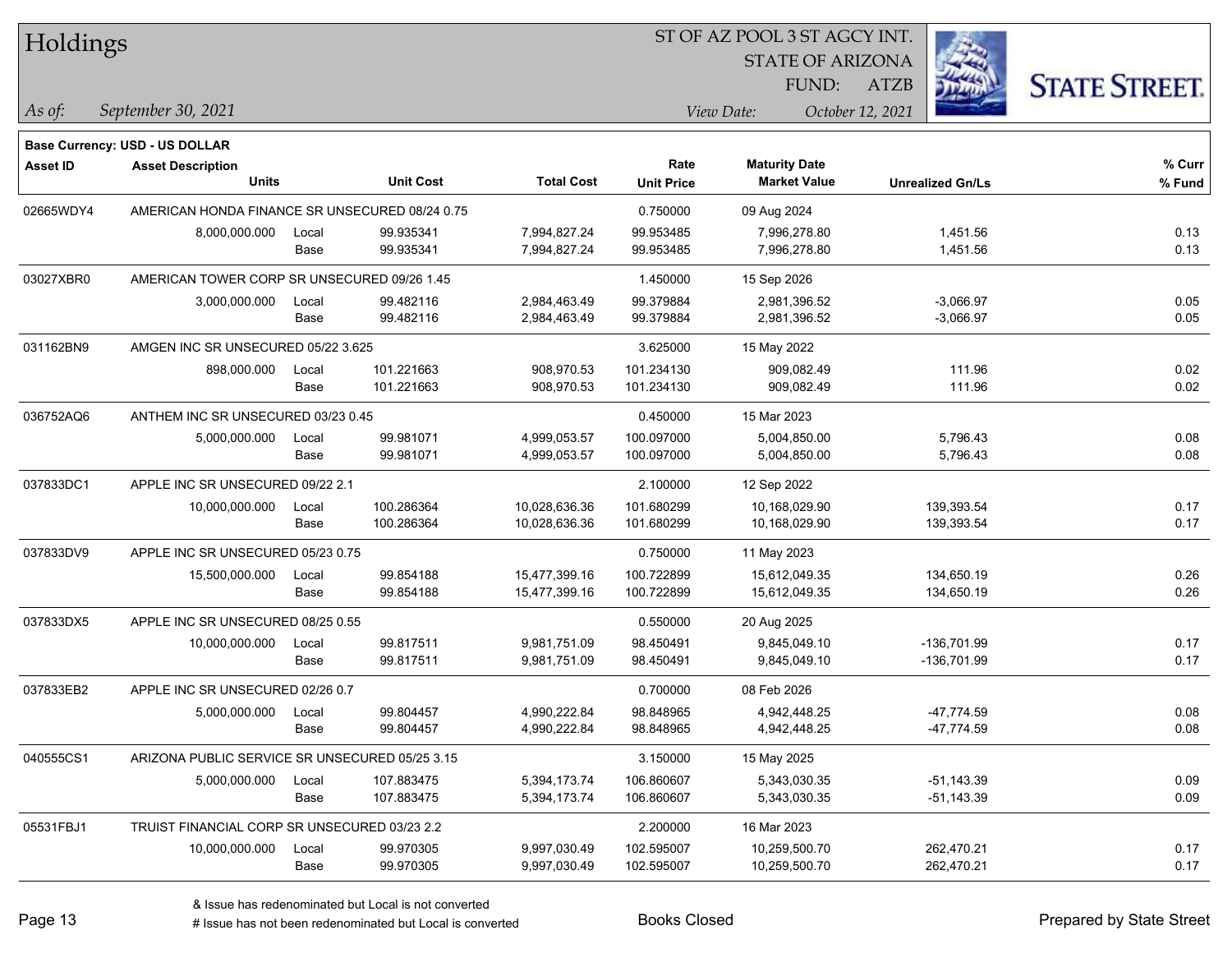| Holdings        |                                              |               |                          |                                |                           |                                             | <b>STATE OF ARIZONA</b> |                                |                      |
|-----------------|----------------------------------------------|---------------|--------------------------|--------------------------------|---------------------------|---------------------------------------------|-------------------------|--------------------------------|----------------------|
|                 |                                              |               |                          |                                |                           | FUND:                                       | <b>ATZB</b>             |                                | <b>STATE STREET.</b> |
| $\vert$ As of:  | September 30, 2021                           |               |                          |                                |                           | View Date:                                  | October 12, 2021        |                                |                      |
|                 | <b>Base Currency: USD - US DOLLAR</b>        |               |                          |                                |                           |                                             |                         |                                |                      |
| <b>Asset ID</b> | <b>Asset Description</b><br><b>Units</b>     |               | <b>Unit Cost</b>         | <b>Total Cost</b>              | Rate<br><b>Unit Price</b> | <b>Maturity Date</b><br><b>Market Value</b> |                         | <b>Unrealized Gn/Ls</b>        | $%$ Curr<br>% Fund   |
| 06048WK66       | BANK OF AMERICA CORP SR UNSECURED 12/25 VAR  |               |                          |                                | 0.650000                  | 23 Dec 2025                                 |                         |                                |                      |
|                 | 5,000,000.000                                | Local<br>Base | 99.743379<br>99.743379   | 4,987,168.97<br>4,987,168.97   | 98.069604<br>98.069604    | 4,903,480.20<br>4,903,480.20                |                         | $-83,688.77$<br>$-83,688.77$   | 0.08<br>0.08         |
| 06048WK74       | BANK OF AMERICA CORP SR SECURED 06/23 VAR    |               |                          |                                | 0.400000                  | 21 Jun 2023                                 |                         |                                |                      |
|                 | 5,000,000.000                                | Local<br>Base | 100.000000<br>100.000000 | 5,000,000.00<br>5,000,000.00   | 98.824246<br>98.824246    | 4,941,212.30<br>4,941,212.30                |                         | $-58,787.70$<br>$-58,787.70$   | 0.08<br>0.08         |
| 06048WL24       | BANK OF AMERICA CORP SR UNSECURED 02/24 VAR  |               |                          |                                | 0.300000                  | 16 Feb 2024                                 |                         |                                |                      |
|                 | 25,000,000.000                               | Local<br>Base | 99.881096<br>99.881096   | 24,970,273.97<br>24,970,273.97 | 99.053872<br>99.053872    | 24,763,468.00<br>24,763,468.00              |                         | -206,805.97<br>-206,805.97     | 0.42<br>0.42         |
| 06048WL32       | BANK OF AMERICA CORP SR UNSECURED 02/26 0.8  |               |                          |                                | 0.800000                  | 24 Feb 2026                                 |                         |                                |                      |
|                 | 5,371,000.000                                | Local<br>Base | 98.514159<br>98.514159   | 5,291,195.49<br>5,291,195.49   | 96.914071<br>96.914071    | 5,205,254.75<br>5,205,254.75                |                         | $-85,940.74$<br>$-85,940.74$   | 0.09<br>0.09         |
| 06048WL81       | BANK OF AMERICA CORP SR UNSECURED 09/24 0.75 |               |                          |                                | 0.750000                  | 26 Sep 2024                                 |                         |                                |                      |
|                 | 15,000,000.000                               | Local<br>Base | 99.879452<br>99.879452   | 14,981,917.81<br>14,981,917.81 | 96.015407<br>96.015407    | 14,402,311.05<br>14,402,311.05              |                         | -579,606.76<br>-579,606.76     | 0.24<br>0.24         |
| 06048WM23       | BANK OF AMERICA CORP SR UNSECURED 05/24 0.65 |               |                          |                                | 0.650000                  | 14 May 2024                                 |                         |                                |                      |
|                 | 10,000,000.000                               | Local<br>Base | 100.000000<br>100.000000 | 10,000,000.00<br>10,000,000.00 | 99.521955<br>99.521955    | 9,952,195.50<br>9,952,195.50                |                         | $-47,804.50$<br>$-47,804.50$   | 0.17<br>0.17         |
| 06367WF99       | BANK OF MONTREAL SR UNSECURED 05/23 VAR      |               |                          |                                | 1.100000                  | 12 May 2023                                 |                         |                                |                      |
|                 | 10,000,000.000                               | Local<br>Base | 100.000000<br>100.000000 | 10,000,000.00<br>10,000,000.00 | 101.095000<br>101.095000  | 10,109,500.00<br>10,109,500.00              |                         | 109,500.00<br>109,500.00       | 0.17<br>0.17         |
| 06367WX81       | BANK OF MONTREAL SR UNSECURED 07/25 VAR      |               |                          |                                | 1.000000                  | 30 Jul 2025                                 |                         |                                |                      |
|                 | 10,000,000.000                               | Local<br>Base | 100.000000<br>100.000000 | 10,000,000.00<br>10,000,000.00 | 98.642843<br>98.642843    | 9,864,284.30<br>9,864,284.30                |                         | $-135,715.70$<br>$-135,715.70$ | 0.17<br>0.17         |
| 06368EA44       | BANK OF MONTREAL SR UNSECURED 12/23 VAR      |               |                          |                                | 0.400000                  | 08 Dec 2023                                 |                         |                                |                      |
|                 | 10,000,000.000                               | Local<br>Base | 100.000000<br>100.000000 | 10,000,000.00<br>10,000,000.00 | 100.274965<br>100.274965  | 10,027,496.50<br>10,027,496.50              |                         | 27,496.50<br>27,496.50         | 0.17<br>0.17         |
| 06368FAA7       | BANK OF MONTREAL SR UNSECURED 09/23 0.4      |               |                          |                                | 0.400000                  | 15 Sep 2023                                 |                         |                                |                      |
|                 | 10,000,000.000                               | Local<br>Base | 99.917850<br>99.917850   | 9,991,785.01<br>9,991,785.01   | 100.132039<br>100.132039  | 10,013,203.90<br>10,013,203.90              |                         | 21,418.89<br>21,418.89         | 0.17<br>0.17         |

**STATE AND INCOME.** 

 $TT = 1.11$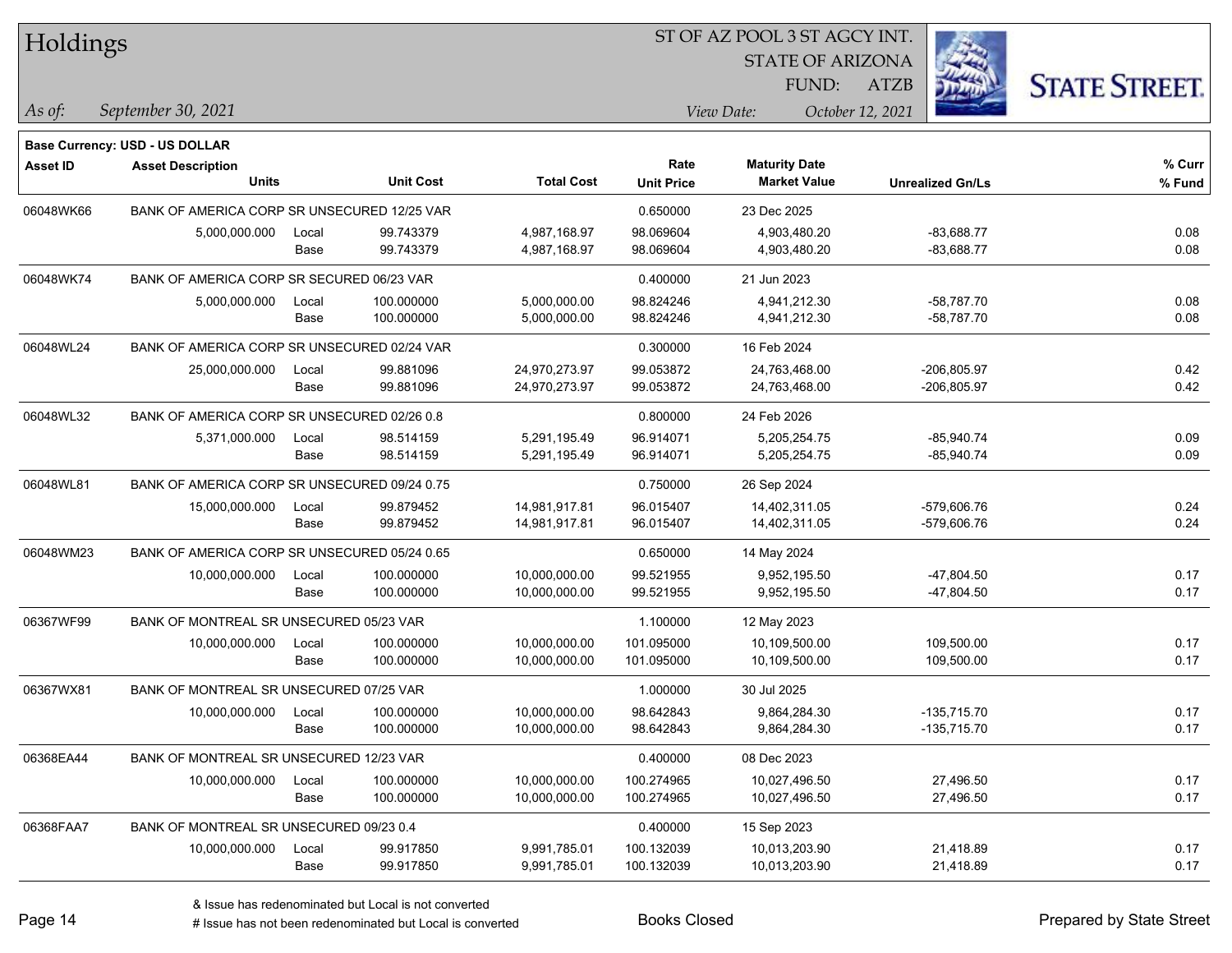| Holdings        |                                                |       |                  |                   |                   |                      | ST OF AZ POOL 3 ST AGCY INT. |                         |                      |
|-----------------|------------------------------------------------|-------|------------------|-------------------|-------------------|----------------------|------------------------------|-------------------------|----------------------|
|                 |                                                |       |                  |                   |                   |                      | <b>STATE OF ARIZONA</b>      |                         |                      |
|                 |                                                |       |                  |                   |                   |                      | FUND:<br><b>ATZB</b>         |                         | <b>STATE STREET.</b> |
| As of:          | September 30, 2021                             |       |                  |                   |                   | View Date:           | October 12, 2021             |                         |                      |
|                 | Base Currency: USD - US DOLLAR                 |       |                  |                   |                   |                      |                              |                         |                      |
| <b>Asset ID</b> | <b>Asset Description</b>                       |       |                  |                   | Rate              | <b>Maturity Date</b> |                              |                         | % Curr               |
|                 | <b>Units</b>                                   |       | <b>Unit Cost</b> | <b>Total Cost</b> | <b>Unit Price</b> | <b>Market Value</b>  |                              | <b>Unrealized Gn/Ls</b> | % Fund               |
| 06406RAA5       | BANK OF NY MELLON CORP SR UNSECURED 02/22 2.6  |       |                  |                   | 2.600000          | 07 Feb 2022          |                              |                         |                      |
|                 | 20,000,000.000                                 | Local | 100.654665       | 20,130,932.92     | 100.641905        | 20,128,381.00        |                              | $-2,551.92$             | 0.34                 |
|                 |                                                | Base  | 100.654665       | 20,130,932.92     | 100.641905        | 20,128,381.00        |                              | $-2,551.92$             | 0.34                 |
| 06406RAG2       | BANK OF NY MELLON CORP SR UNSECURED 04/23 3.5  |       |                  |                   | 3.500000          | 28 Apr 2023          |                              |                         |                      |
|                 | 7,000,000.000                                  | Local | 99.965698        | 6,997,598.89      | 104.938403        | 7,345,688.21         |                              | 348,089.32              | 0.12                 |
|                 |                                                | Base  | 99.965698        | 6,997,598.89      | 104.938403        | 7,345,688.21         |                              | 348,089.32              | 0.12                 |
| 06406RAL1       | BANK OF NY MELLON CORP SR UNSECURED 10/24 2.1  |       |                  |                   | 2.100000          | 24 Oct 2024          |                              |                         |                      |
|                 | 7,000,000.000                                  | Local | 99.892816        | 6,992,497.13      | 104.140980        | 7,289,868.60         |                              | 297,371.47              | 0.12                 |
|                 |                                                | Base  | 99.892816        | 6,992,497.13      | 104.140980        | 7,289,868.60         |                              | 297,371.47              | 0.12                 |
| 06406RAM9       | BANK OF NY MELLON CORP SR UNSECURED 01/23 1.85 |       |                  |                   | 1.850000          | 27 Jan 2023          |                              |                         |                      |
|                 | 5,000,000.000                                  | Local | 99.970037        | 4,998,501.86      | 101.920281        | 5,096,014.05         |                              | 97,512.19               | 0.09                 |
|                 |                                                | Base  | 99.970037        | 4,998,501.86      | 101.920281        | 5,096,014.05         |                              | 97,512.19               | 0.09                 |
| 06406RAP2       | BANK OF NY MELLON CORP SR UNSECURED 12/23 0.35 |       |                  |                   | 0.350000          | 07 Dec 2023          |                              |                         |                      |
|                 | 10,000,000.000                                 | Local | 99.922940        | 9,992,293.99      | 99.891932         | 9,989,193.20         |                              | $-3,100.79$             | 0.17                 |
|                 |                                                | Base  | 99.922940        | 9,992,293.99      | 99.891932         | 9,989,193.20         |                              | $-3,100.79$             | 0.17                 |
| 06406RAQ0       | BANK OF NY MELLON CORP SR UNSECURED 01/26 0.75 |       |                  |                   | 0.750000          | 28 Jan 2026          |                              |                         |                      |
|                 | 7,000,000.000                                  | Local | 99.814465        | 6,987,012.56      | 98.622915         | 6,903,604.05         |                              | -83,408.51              | 0.12                 |
|                 |                                                | Base  | 99.814465        | 6,987,012.56      | 98.622915         | 6,903,604.05         |                              | -83,408.51              | 0.12                 |
| 06406RAS6       | BANK OF NY MELLON CORP SR UNSECURED 04/24 0.5  |       |                  |                   | 0.500000          | 26 Apr 2024          |                              |                         |                      |
|                 | 10,000,000.000                                 | Local | 99.908874        | 9,990,887.42      | 99.795037         | 9,979,503.70         |                              | $-11,383.72$            | 0.17                 |
|                 |                                                | Base  | 99.908874        | 9,990,887.42      | 99.795037         | 9,979,503.70         |                              | $-11,383.72$            | 0.17                 |
| 06406RAT4       | BANK OF NY MELLON CORP SR UNSECURED 04/24 VAR  |       |                  |                   | 0.310000          | 26 Apr 2024          |                              |                         |                      |
|                 | 8,000,000.000                                  | Local | 100.000000       | 8,000,000.00      | 100.320394        | 8,025,631.52         |                              | 25,631.52               | 0.13                 |
|                 |                                                | Base  | 100.000000       | 8,000,000.00      | 100.320394        | 8,025,631.52         |                              | 25,631.52               | 0.13                 |
| 064159KD7       | BANK OF NOVA SCOTIA SR UNSECURED 09/22 2.45    |       |                  |                   | 2.450000          | 19 Sep 2022          |                              |                         |                      |
|                 | 17,000,000.000                                 | Local | 100.618078       | 17,105,073.27     | 102.184039        | 17,371,286.63        |                              | 266,213.36              | 0.29                 |
|                 |                                                | Base  | 100.618078       | 17,105,073.27     | 102.184039        | 17,371,286.63        |                              | 266,213.36              | 0.29                 |
| 064159SH0       | BANK OF NOVA SCOTIA SR UNSECURED 11/22 2       |       |                  |                   | 2.000000          | 15 Nov 2022          |                              |                         |                      |
|                 | 15,000,000.000                                 | Local | 99.988722        | 14,998,308.33     | 101.961449        | 15,294,217.35        |                              | 295,909.02              | 0.26                 |
|                 |                                                | Base  | 99.988722        | 14,998,308.33     | 101.961449        | 15,294,217.35        |                              | 295,909.02              | 0.26                 |

 $\overline{\phantom{0}}$ 

 $\overline{\phantom{0}}$ 

 $\overline{\phantom{0}}$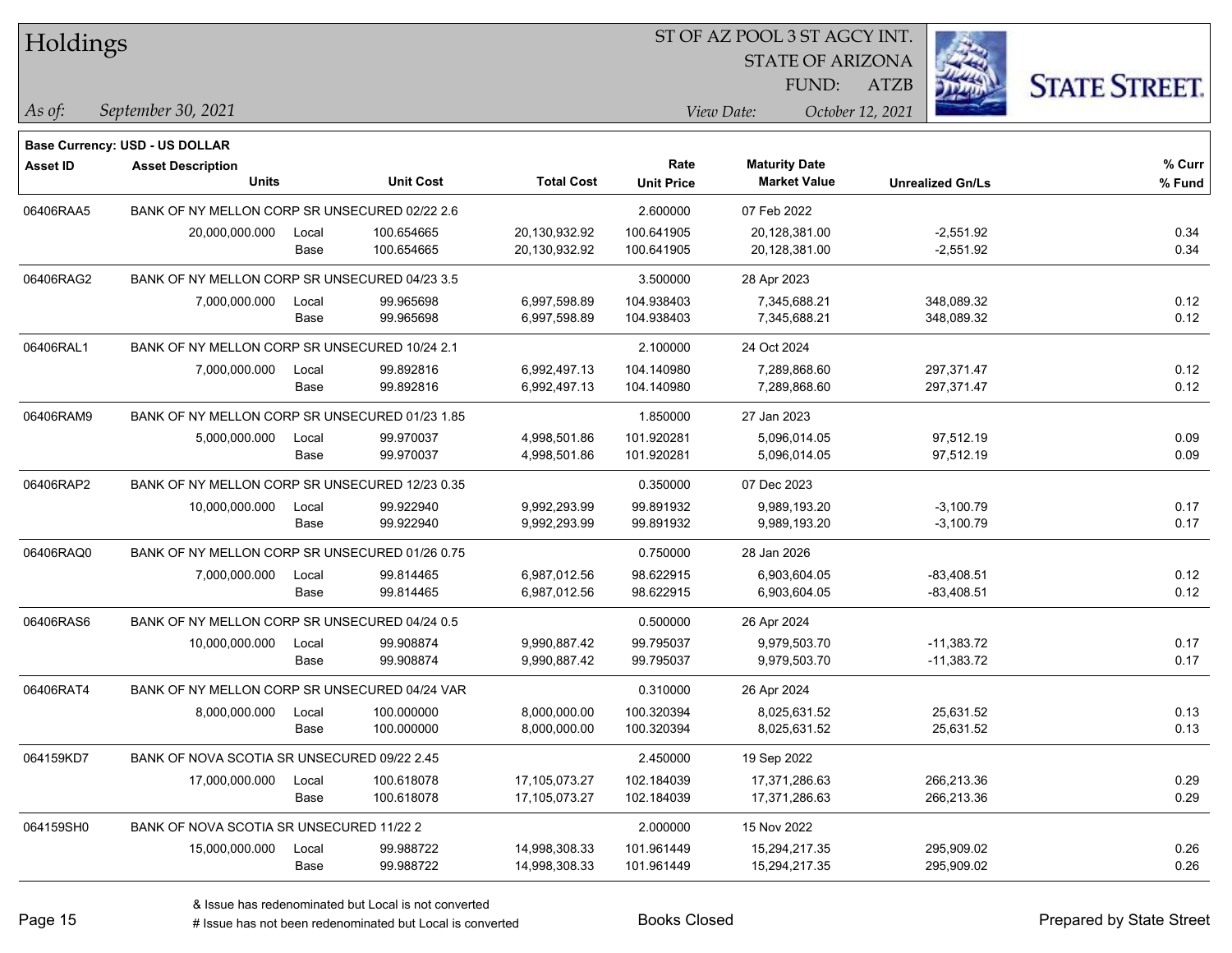| Holdings        |                                                 |       |                  |                   |                           |                                             |                         |                      |
|-----------------|-------------------------------------------------|-------|------------------|-------------------|---------------------------|---------------------------------------------|-------------------------|----------------------|
|                 |                                                 |       |                  |                   |                           | <b>STATE OF ARIZONA</b>                     |                         |                      |
|                 |                                                 |       |                  |                   |                           | FUND:                                       | <b>ATZB</b>             | <b>STATE STREET.</b> |
| $\vert$ As of:  | September 30, 2021                              |       |                  |                   |                           | View Date:                                  | October 12, 2021        |                      |
|                 |                                                 |       |                  |                   |                           |                                             |                         |                      |
|                 | <b>Base Currency: USD - US DOLLAR</b>           |       |                  |                   |                           |                                             |                         |                      |
| <b>Asset ID</b> | <b>Asset Description</b><br><b>Units</b>        |       | <b>Unit Cost</b> | <b>Total Cost</b> | Rate<br><b>Unit Price</b> | <b>Maturity Date</b><br><b>Market Value</b> | <b>Unrealized Gn/Ls</b> | % Curr<br>% Fund     |
| 07330NAT2       | TRUIST BANK SR UNSECURED 12/24 2.15             |       |                  |                   | 2.150000                  | 06 Dec 2024                                 |                         |                      |
|                 | 2,000,000.000                                   | Local | 99.892945        | 1,997,858.90      | 104.185898                | 2,083,717.96                                | 85,859.06               | 0.03                 |
|                 |                                                 | Base  | 99.892945        | 1,997,858.90      | 104.185898                | 2,083,717.96                                | 85,859.06               | 0.03                 |
| 084664BT7       | BERKSHIRE HATHAWAY FIN COMPANY GUAR 05/22 3     |       |                  |                   | 3.000000                  | 15 May 2022                                 |                         |                      |
|                 | 3,667,000.000                                   | Local | 101.784621       | 3,732,442.04      | 101.716603                | 3,729,947.83                                | $-2,494.21$             | 0.06                 |
|                 |                                                 | Base  | 101.784621       | 3,732,442.04      | 101.716603                | 3,729,947.83                                | $-2,494.21$             | 0.06                 |
| 097023CG8       | BOEING CO SR UNSECURED 05/22 2.7                |       |                  |                   | 2.700000                  | 01 May 2022                                 |                         |                      |
|                 | 5,000,000.000                                   | Local | 99.965731        | 4,998,286.57      | 101.282820                | 5,064,141.00                                | 65,854.43               | 0.08                 |
|                 |                                                 | Base  | 99.965731        | 4,998,286.57      | 101.282820                | 5,064,141.00                                | 65,854.43               | 0.08                 |
| 097023CZ6       | BOEING CO SR UNSECURED 02/24 1.95               |       |                  |                   | 1.950000                  | 01 Feb 2024                                 |                         |                      |
|                 | 17,000,000.000                                  | Local | 99.902185        | 16,983,371.53     | 102.328128                | 17,395,781.76                               | 412,410.23              | 0.29                 |
|                 |                                                 | Base  | 99.902185        | 16,983,371.53     | 102.328128                | 17,395,781.76                               | 412,410.23              | 0.29                 |
| 097023DD4       | BOEING CO SR UNSECURED 02/23 1.167              |       |                  |                   | 1.167000                  | 04 Feb 2023                                 |                         |                      |
|                 | 5,000,000.000                                   | Local | 100.000000       | 5,000,000.00      | 100.230147                | 5,011,507.35                                | 11,507.35               | 0.08                 |
|                 |                                                 | Base  | 100.000000       | 5,000,000.00      | 100.230147                | 5,011,507.35                                | 11,507.35               | 0.08                 |
| 110122CL0       | BRISTOL MYERS SQUIBB CO SR UNSECURED 05/22 2.6  |       |                  |                   | 2.600000                  | 16 May 2022                                 |                         |                      |
|                 | 5,000,000.000                                   | Local | 99.944286        | 4,997,214.28      | 101.475367                | 5,073,768.35                                | 76,554.07               | 0.09                 |
|                 |                                                 | Base  | 99.944286        | 4,997,214.28      | 101.475367                | 5,073,768.35                                | 76,554.07               | 0.09                 |
| 110122CY2       | BRISTOL MYERS SQUIBB CO SR UNSECURED 02/23 2.75 |       |                  |                   | 2.750000                  | 15 Feb 2023                                 |                         |                      |
|                 | 4,750,000.000                                   | Local | 103.169598       | 4,900,555.92      | 103.133937                | 4,898,862.01                                | $-1,693.91$             | 0.08                 |
|                 |                                                 | Base  | 103.169598       | 4,900,555.92      | 103.133937                | 4,898,862.01                                | $-1,693.91$             | 0.08                 |
| 12598AAB6       | CNH EQUIPMENT TRUST CNH 2021 A A2               |       |                  |                   | 0.230000                  | 15 Mar 2024                                 |                         |                      |
|                 | 3,650,197.750                                   | Local | 99.996861        | 3,650,083.16      | 100.025640                | 3,651,133.66                                | 1,050.50                | 0.06                 |
| Original Face:  | 4,000,000.000                                   | Base  | 99.996861        | 3,650,083.16      | 100.025640                | 3,651,133.66                                | 1,050.50                | 0.06                 |
| 126650CV0       | CVS HEALTH CORP SR UNSECURED 03/23 3.7          |       |                  |                   | 3.700000                  | 09 Mar 2023                                 |                         |                      |
|                 | 10,964,000.000                                  | Local | 104.554568       | 11,463,362.85     | 104.418164                | 11,448,407.50                               | $-14,955.35$            | 0.19                 |
|                 |                                                 | Base  | 104.554568       | 11,463,362.85     | 104.418164                | 11,448,407.50                               | -14,955.35              | 0.19                 |
| 126650DE7       | CVS HEALTH CORP SR UNSECURED 08/24 2.625        |       |                  |                   | 2.625000                  | 15 Aug 2024                                 |                         |                      |
|                 | 2,000,000.000                                   | Local | 99.708090        | 1,994,161.80      | 104.988904                | 2,099,778.08                                | 105,616.28              | 0.04                 |
|                 |                                                 | Base  | 99.708090        | 1,994,161.80      | 104.988904                | 2,099,778.08                                | 105,616.28              | 0.04                 |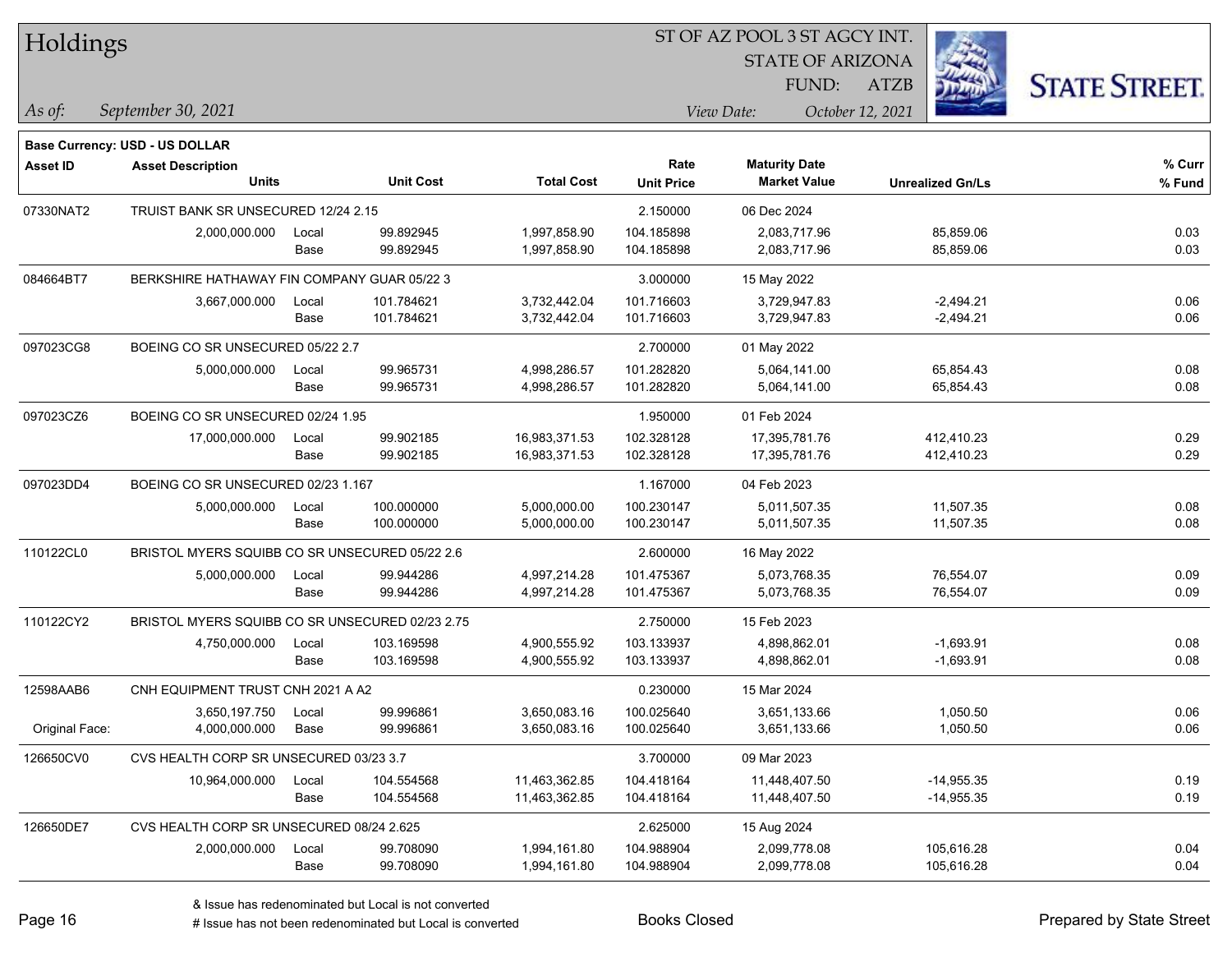| Holdings        |                                                            |       |                  | ST OF AZ POOL 3 ST AGCY INT. |                   |                         |                         |                      |  |  |
|-----------------|------------------------------------------------------------|-------|------------------|------------------------------|-------------------|-------------------------|-------------------------|----------------------|--|--|
|                 |                                                            |       |                  |                              |                   | <b>STATE OF ARIZONA</b> |                         |                      |  |  |
|                 |                                                            |       |                  |                              |                   | FUND:                   | <b>ATZB</b>             | <b>STATE STREET.</b> |  |  |
| As of:          | September 30, 2021                                         |       |                  |                              |                   | View Date:              | October 12, 2021        |                      |  |  |
|                 |                                                            |       |                  |                              |                   |                         |                         |                      |  |  |
| <b>Asset ID</b> | Base Currency: USD - US DOLLAR<br><b>Asset Description</b> |       |                  |                              | Rate              | <b>Maturity Date</b>    |                         | % Curr               |  |  |
|                 | <b>Units</b>                                               |       | <b>Unit Cost</b> | <b>Total Cost</b>            | <b>Unit Price</b> | <b>Market Value</b>     | <b>Unrealized Gn/Ls</b> | % Fund               |  |  |
| 13605W2F7       | CANADIAN IMPERIAL BANK SR UNSECURED 03/26 VAR              |       |                  |                              | 1.200000          | 23 Mar 2026             |                         |                      |  |  |
|                 | 10,000,000.000                                             | Local | 100.000000       | 10,000,000.00                | 98.457000         | 9,845,700.00            | $-154,300.00$           | 0.17                 |  |  |
|                 |                                                            | Base  | 100.000000       | 10,000,000.00                | 98.457000         | 9,845,700.00            | $-154,300.00$           | 0.17                 |  |  |
| 13605W3A7       | CANADIAN IMPERIAL BANK SR UNSECURED 04/26 VAR              |       |                  |                              | 1.400000          | 14 Apr 2026             |                         |                      |  |  |
|                 | 5,000,000.000                                              | Local | 100.000000       | 5,000,000.00                 | 99.463000         | 4,973,150.00            | $-26,850.00$            | 0.08                 |  |  |
|                 |                                                            | Base  | 100.000000       | 5,000,000.00                 | 99.463000         | 4,973,150.00            | $-26,850.00$            | 0.08                 |  |  |
| 13605WD32       | CANADIAN IMPERIAL BANK SR UNSECURED 09/25 0.9              |       |                  |                              | 0.900000          | 08 Sep 2025             |                         |                      |  |  |
|                 | 15,000,000.000                                             | Local | 100.000000       | 15,000,000.00                | 97.075413         | 14,561,311.95           | -438,688.05             | 0.24                 |  |  |
|                 |                                                            | Base  | 100.000000       | 15,000,000.00                | 97.075413         | 14,561,311.95           | -438,688.05             | 0.24                 |  |  |
| 13605WF71       | CANADIAN IMPERIAL BANK SR UNSECURED 04/24 0.55             |       |                  |                              | 0.550000          | 06 Apr 2024             |                         |                      |  |  |
|                 | 15,000,000.000                                             | Local | 100.000000       | 15,000,000.00                | 95.467183         | 14,320,077.45           | $-679,922.55$           | 0.24                 |  |  |
|                 |                                                            | Base  | 100.000000       | 15,000,000.00                | 95.467183         | 14,320,077.45           | $-679,922.55$           | 0.24                 |  |  |
| 13605WN23       | CANADIAN IMPERIAL BANK SR UNSECURED 11/25 0.9              |       |                  |                              | 0.900000          | 25 Nov 2025             |                         |                      |  |  |
|                 | 10,000,000.000                                             | Local | 100.000000       | 10,000,000.00                | 97.359375         | 9,735,937.50            | $-264,062.50$           | 0.16                 |  |  |
|                 |                                                            | Base  | 100.000000       | 10,000,000.00                | 97.359375         | 9,735,937.50            | $-264,062.50$           | 0.16                 |  |  |
| 13605WWG2       | CANADIAN IMPERIAL BANK SR UNSECURED 03/25 VAR              |       |                  |                              | 1.750000          | 06 Mar 2025             |                         |                      |  |  |
|                 | 10,000,000.000                                             | Local | 100.000000       | 10,000,000.00                | 98.279682         | 9,827,968.20            | $-172,031.80$           | 0.16                 |  |  |
|                 |                                                            | Base  | 100.000000       | 10,000,000.00                | 98.279682         | 9,827,968.20            | $-172,031.80$           | 0.16                 |  |  |
| 14042RHB0       | CAPITAL ONE NA SR UNSECURED 08/22 VAR                      |       |                  |                              | 0.945380          | 08 Aug 2022             |                         |                      |  |  |
|                 | 10,000,000.000                                             | Local | 100.000000       | 10,000,000.00                | 100.551412        | 10,055,141.20           | 55,141.20               | 0.17                 |  |  |
|                 |                                                            | Base  | 100.000000       | 10,000,000.00                | 100.551412        | 10,055,141.20           | 55,141.20               | 0.17                 |  |  |
| 141781BP8       | CARGILL INC SR UNSECURED 144A 02/24 0.4                    |       |                  |                              | 0.400000          | 02 Feb 2024             |                         |                      |  |  |
|                 | 8,000,000.000                                              | Local | 99.917236        | 7,993,378.87                 | 99.749126         | 7,979,930.08            | $-13,448.79$            | 0.13                 |  |  |
|                 |                                                            | Base  | 99.917236        | 7,993,378.87                 | 99.749126         | 7,979,930.08            | $-13,448.79$            | 0.13                 |  |  |
| 14314QAA2       | CARMAX AUTO OWNER TRUST CARMX 2021 2 A1                    |       |                  |                              | 0.140900          | 15 Apr 2022             |                         |                      |  |  |
|                 | 1,554,273.130                                              | Local | 100.000000       | 1,554,273.13                 | 100.000370        | 1,554,278.88            | 5.75                    | 0.03                 |  |  |
| Original Face:  | 9,000,000.000                                              | Base  | 100.000000       | 1,554,273.13                 | 100.000370        | 1,554,278.88            | 5.75                    | 0.03                 |  |  |
| 14913Q3C1       | CATERPILLAR FINL SERVICE SR UNSECURED 11/22 1.95           |       |                  |                              | 1.950000          | 18 Nov 2022             |                         |                      |  |  |
|                 | 5,000,000.000                                              | Local | 101.840396       | 5,092,019.80                 | 101.892004        | 5,094,600.20            | 2,580.40                | 0.09                 |  |  |
|                 |                                                            | Base  | 101.840396       | 5,092,019.80                 | 101.892004        | 5,094,600.20            | 2,580.40                | 0.09                 |  |  |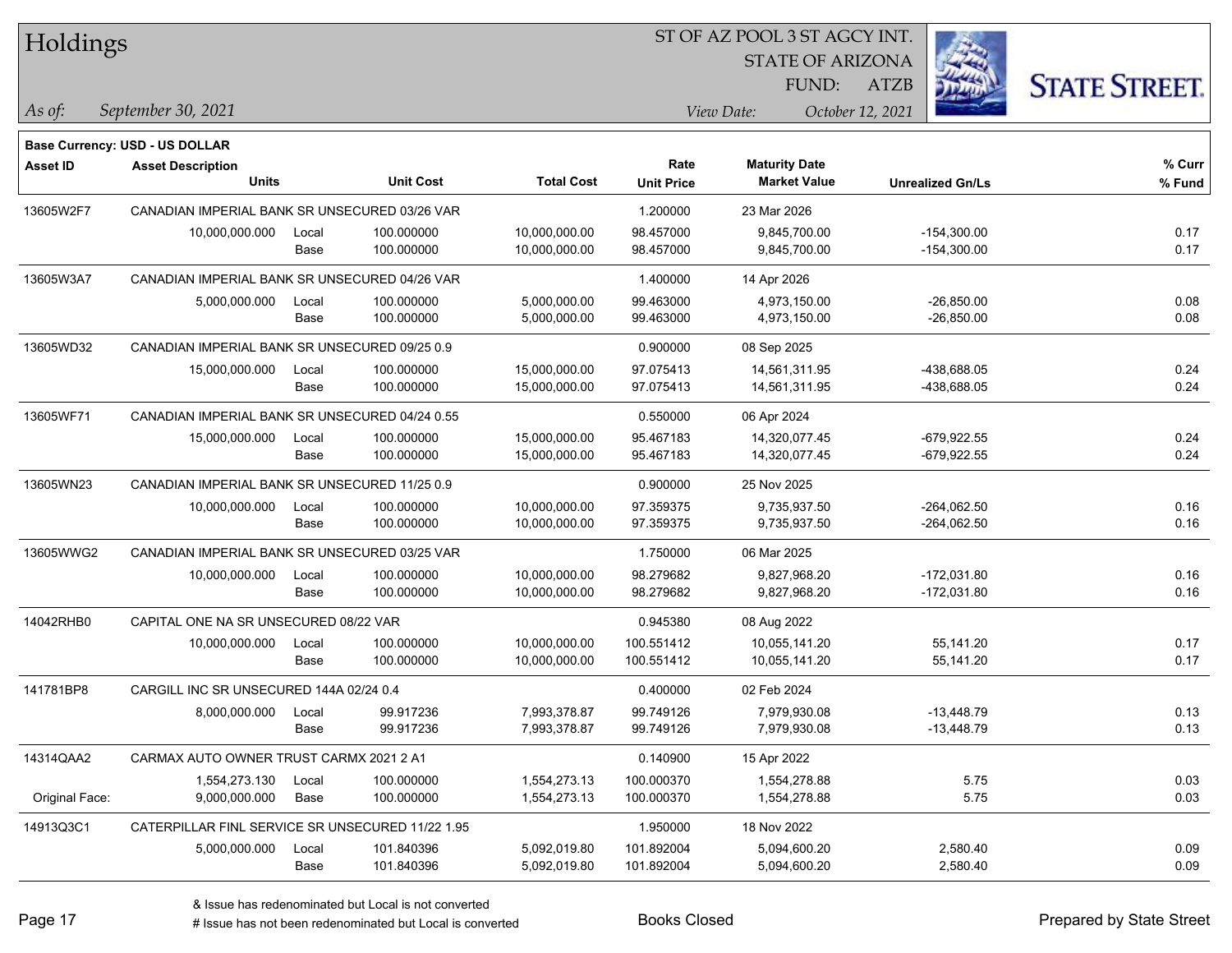| Holdings        |                                                  |       |                  |                   |                   |                         |                         |                      |
|-----------------|--------------------------------------------------|-------|------------------|-------------------|-------------------|-------------------------|-------------------------|----------------------|
|                 |                                                  |       |                  |                   |                   | <b>STATE OF ARIZONA</b> |                         |                      |
|                 |                                                  |       |                  |                   |                   | FUND:                   | <b>ATZB</b>             | <b>STATE STREET.</b> |
| As of:          | September 30, 2021                               |       |                  |                   |                   | View Date:              | October 12, 2021        |                      |
|                 | <b>Base Currency: USD - US DOLLAR</b>            |       |                  |                   |                   |                         |                         |                      |
| <b>Asset ID</b> | <b>Asset Description</b>                         |       |                  |                   | Rate              | <b>Maturity Date</b>    |                         | % Curr               |
|                 | <b>Units</b>                                     |       | <b>Unit Cost</b> | <b>Total Cost</b> | <b>Unit Price</b> | <b>Market Value</b>     | <b>Unrealized Gn/Ls</b> | % Fund               |
| 14913R2B2       | CATERPILLAR FINL SERVICE SR UNSECURED 05/22 0.95 |       |                  |                   | 0.950000          | 13 May 2022             |                         |                      |
|                 | 5,000,000.000                                    | Local | 100.411574       | 5,020,578.69      | 100.477383        | 5,023,869.15            | 3,290.46                | 0.08                 |
|                 |                                                  | Base  | 100.411574       | 5,020,578.69      | 100.477383        | 5,023,869.15            | 3,290.46                | 0.08                 |
| 14913R2E6       | CATERPILLAR FINL SERVICE SR UNSECURED 01/22 VAR  |       |                  |                   | 0.357880          | 06 Jan 2022             |                         |                      |
|                 | 10,000,000.000                                   | Local | 100.000000       | 10,000,000.00     | 100.057500        | 10,005,750.00           | 5,750.00                | 0.17                 |
|                 |                                                  | Base  | 100.000000       | 10,000,000.00     | 100.057500        | 10,005,750.00           | 5,750.00                | 0.17                 |
| 14913R2P1       | CATERPILLAR FINL SERVICE SR UNSECURED 09/24 0.6  |       |                  |                   | 0.600000          | 13 Sep 2024             |                         |                      |
|                 | 10,000,000.000                                   | Local | 99.866114        | 9,986,611.37      | 99.951218         | 9,995,121.80            | 8,510.43                | 0.17                 |
|                 |                                                  | Base  | 99.866114        | 9,986,611.37      | 99.951218         | 9,995,121.80            | 8,510.43                | 0.17                 |
| 166756AJ5       | CHEVRON USA INC COMPANY GUAR 08/23 0.426         |       |                  |                   | 0.426000          | 11 Aug 2023             |                         |                      |
|                 | 5,000,000.000                                    | Local | 100.099622       | 5,004,981.08      | 100.244069        | 5,012,203.45            | 7,222.37                | 0.08                 |
|                 |                                                  | Base  | 100.099622       | 5,004,981.08      | 100.244069        | 5,012,203.45            | 7,222.37                | 0.08                 |
| 172967FT3       | CITIGROUP INC SR UNSECURED 01/22 4.5             |       |                  |                   | 4.500000          | 14 Jan 2022             |                         |                      |
|                 | 4,585,000.000                                    | Local | 101.230093       | 4,641,399.76      | 101.189235        | 4,639,526.42            | $-1,873.34$             | 0.08                 |
|                 |                                                  | Base  | 101.230093       | 4,641,399.76      | 101.189235        | 4,639,526.42            | $-1,873.34$             | 0.08                 |
| 17298CGH5       | CITIGROUP INC SR UNSECURED 11/21 VAR             |       |                  |                   | 3.200000          | 15 Nov 2021             |                         |                      |
|                 | 10,000,000.000                                   | Local | 100.000000       | 10,000,000.00     | 100.286577        | 10,028,657.70           | 28,657.70               | 0.17                 |
|                 |                                                  | Base  | 100.000000       | 10,000,000.00     | 100.286577        | 10,028,657.70           | 28,657.70               | 0.17                 |
| 17298CHQ4       | CITIGROUP INC SR UNSECURED 12/24 VAR             |       |                  |                   | 2.350000          | 30 Dec 2024             |                         |                      |
|                 | 10,000,000.000                                   | Local | 100.000000       | 10,000,000.00     | 101.241826        | 10,124,182.60           | 124,182.60              | 0.17                 |
|                 |                                                  | Base  | 100.000000       | 10,000,000.00     | 101.241826        | 10,124,182.60           | 124,182.60              | 0.17                 |
| 17298CJN9       | CITIGROUP INC SR UNSECURED 06/25 1.4             |       |                  |                   | 1.400000          | 19 Jun 2025             |                         |                      |
|                 | 5,000,000.000                                    | Local | 100.000000       | 5.000.000.00      | 97.478958         | 4,873,947.90            | $-126,052.10$           | 0.08                 |
|                 |                                                  | Base  | 100.000000       | 5,000,000.00      | 97.478958         | 4,873,947.90            | $-126,052.10$           | 0.08                 |
| 17298CJP4       | CITIGROUP INC SR UNSECURED 06/25 VAR             |       |                  |                   | 1.250000          | 30 Jun 2025             |                         |                      |
|                 | 10,000,000.000                                   | Local | 100.000000       | 10,000,000.00     | 99.212957         | 9,921,295.70            | $-78,704.30$            | 0.17                 |
|                 |                                                  | Base  | 100.000000       | 10,000,000.00     | 99.212957         | 9,921,295.70            | -78,704.30              | 0.17                 |
| 17298CKU1       | CITIGROUP INC SR UNSECURED 11/25 VAR             |       |                  | 1.000000          | 25 Nov 2025       |                         |                         |                      |
|                 | 15,000,000.000                                   | Local | 100.000000       | 15,000,000.00     | 97.561310         | 14,634,196.50           | $-365,803.50$           | 0.25                 |
|                 |                                                  | Base  | 100.000000       | 15,000,000.00     | 97.561310         | 14,634,196.50           | -365,803.50             | 0.25                 |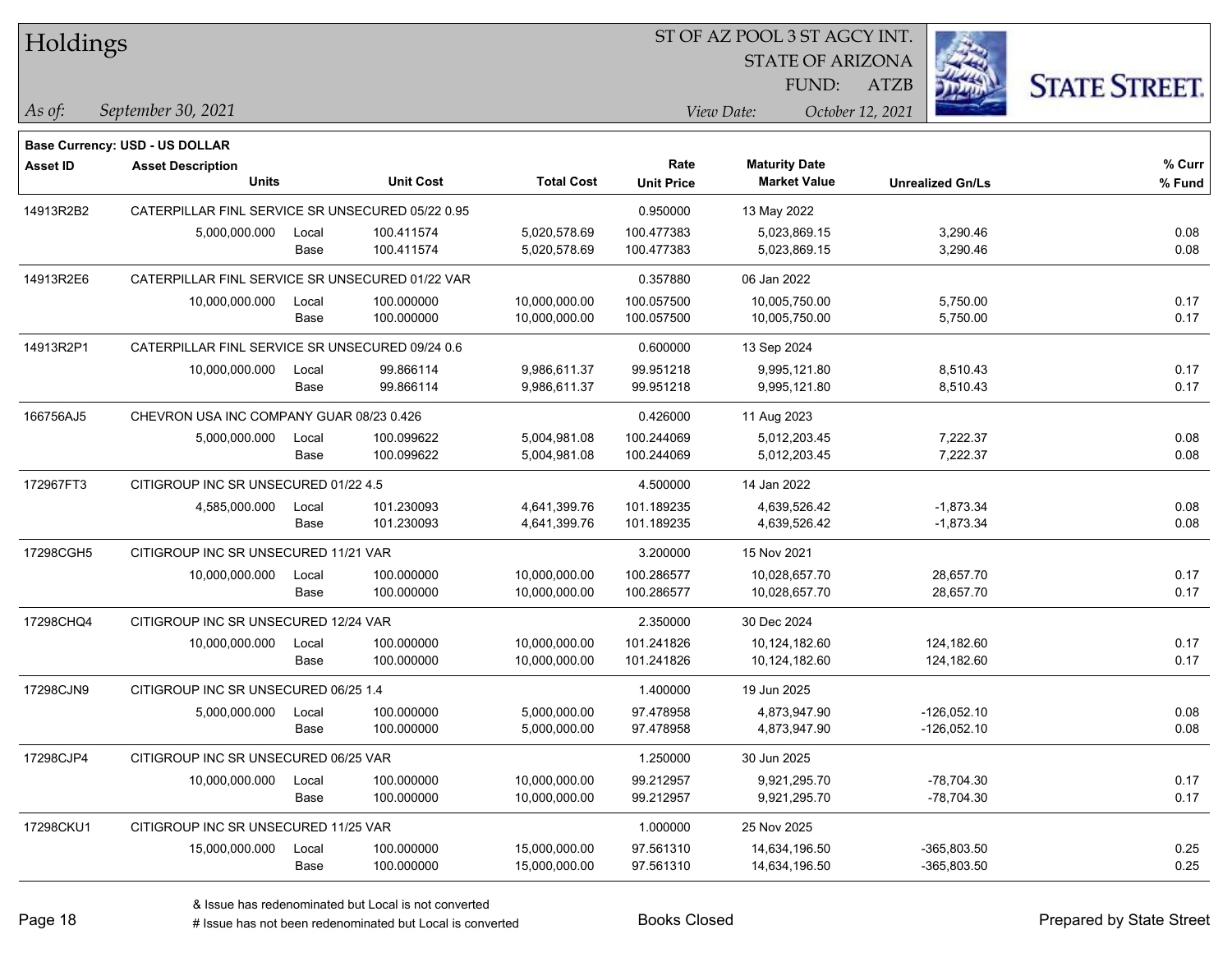| Holdings        |                                                 |       |                  |                   | 51 OF AZ POOL 3 51 AGCY INT. |                         |                  |                         |                      |  |  |
|-----------------|-------------------------------------------------|-------|------------------|-------------------|------------------------------|-------------------------|------------------|-------------------------|----------------------|--|--|
|                 |                                                 |       |                  |                   |                              | <b>STATE OF ARIZONA</b> |                  | i.                      |                      |  |  |
|                 |                                                 |       |                  |                   |                              | FUND:                   | ATZB             |                         | <b>STATE STREET.</b> |  |  |
| As of:          | September 30, 2021                              |       |                  |                   |                              | View Date:              | October 12, 2021 |                         |                      |  |  |
|                 | Base Currency: USD - US DOLLAR                  |       |                  |                   |                              |                         |                  |                         |                      |  |  |
| <b>Asset ID</b> | <b>Asset Description</b>                        |       |                  |                   | Rate                         | <b>Maturity Date</b>    |                  |                         | % Curr               |  |  |
|                 | <b>Units</b>                                    |       | <b>Unit Cost</b> | <b>Total Cost</b> | <b>Unit Price</b>            | <b>Market Value</b>     |                  | <b>Unrealized Gn/Ls</b> | % Fund               |  |  |
| 17298CM39       | CITIGROUP INC SR UNSECURED 05/26 1.375          |       |                  |                   | 1.375000                     | 20 May 2026             |                  |                         |                      |  |  |
|                 | 5,000,000.000                                   | Local | 100.000000       | 5,000,000.00      | 99.105505                    | 4,955,275.25            |                  | $-44,724.75$            | 0.08                 |  |  |
|                 |                                                 | Base  | 100.000000       | 5,000,000.00      | 99.105505                    | 4,955,275.25            |                  | $-44,724.75$            | 0.08                 |  |  |
| 17328W4G0       | CITIGROUP GLOBAL MARKETS COMPANY GUAR 07/25 VAR |       |                  |                   | 1.100000                     | 31 Jul 2025             |                  |                         |                      |  |  |
|                 | 15,000,000.000                                  | Local | 100.000000       | 15,000,000.00     | 98.457054                    | 14,768,558.10           |                  | $-231,441.90$           | 0.25                 |  |  |
|                 |                                                 | Base  | 100.000000       | 15,000,000.00     | 98.457054                    | 14,768,558.10           |                  | $-231,441.90$           | 0.25                 |  |  |
| 17329FWZ3       | CITIGROUP GLOBAL COMPANY GUAR 09/23 0.5         |       |                  |                   | 0.500000                     | 25 Sep 2023             |                  |                         |                      |  |  |
|                 | 10,000,000.000                                  | Local | 100.000000       | 10,000,000.00     | 99.950387                    | 9,995,038.70            |                  | $-4,961.30$             | 0.17                 |  |  |
|                 |                                                 | Base  | 100.000000       | 10,000,000.00     | 99.950387                    | 9,995,038.70            |                  | $-4,961.30$             | 0.17                 |  |  |
| 191216CL2       | COCA COLA CO/THE SR UNSECURED 09/24 1.75        |       |                  |                   | 1.750000                     | 06 Sep 2024             |                  |                         |                      |  |  |
|                 | 10,000,000.000                                  | Local | 101.794143       | 10,179,414.33     | 103.651083                   | 10,365,108.30           |                  | 185,693.97              | 0.17                 |  |  |
|                 |                                                 | Base  | 101.794143       | 10,179,414.33     | 103.651083                   | 10,365,108.30           |                  | 185,693.97              | 0.17                 |  |  |
| 205887CA8       | CONAGRA BRANDS INC SR UNSECURED 05/24 4.3       |       |                  |                   | 4.300000                     | 01 May 2024             |                  |                         |                      |  |  |
|                 | 7,000,000.000                                   | Local | 108.331423       | 7,583,199.63      | 108.392889                   | 7,587,502.23            |                  | 4,302.60                | 0.13                 |  |  |
|                 |                                                 | Base  | 108.331423       | 7,583,199.63      | 108.392889                   | 7,587,502.23            |                  | 4,302.60                | 0.13                 |  |  |
| 22550L2A8       | CREDIT SUISSE NEW YORK SR UNSECURED 11/21 2.1   |       |                  |                   | 2.100000                     | 12 Nov 2021             |                  |                         |                      |  |  |
|                 | 9,415,000.000                                   | Local | 100.220901       | 9,435,797.81      | 100.208959                   | 9,434,673.49            |                  | $-1,124.32$             | 0.16                 |  |  |
|                 |                                                 | Base  | 100.220901       | 9,435,797.81      | 100.208959                   | 9,434,673.49            |                  | $-1,124.32$             | 0.16                 |  |  |
| 24422ETV1       | JOHN DEERE CAPITAL CORP SR UNSECURED 09/22 2.15 |       |                  |                   | 2.150000                     | 08 Sep 2022             |                  |                         |                      |  |  |
|                 | 2,000,000.000                                   | Local | 101.740699       | 2,034,813.97      | 101.884131                   | 2,037,682.62            |                  | 2,868.65                | 0.03                 |  |  |
|                 |                                                 | Base  | 101.740699       | 2,034,813.97      | 101.884131                   | 2,037,682.62            |                  | 2,868.65                | 0.03                 |  |  |
| 24422EVA4       | JOHN DEERE CAPITAL CORP SR UNSECURED 06/22 1.95 |       |                  |                   | 1.950000                     | 13 Jun 2022             |                  |                         |                      |  |  |
|                 | 3,000,000.000                                   | Local | 101.160535       | 3,034,816.06      | 101.250126                   | 3,037,503.78            |                  | 2.687.72                | 0.05                 |  |  |
|                 |                                                 | Base  | 101.160535       | 3,034,816.06      | 101.250126                   | 3,037,503.78            |                  | 2,687.72                | 0.05                 |  |  |
| 24422EVH9       | JOHN DEERE CAPITAL CORP SR UNSECURED 07/23 0.7  |       |                  |                   | 0.700000                     | 05 Jul 2023             |                  |                         |                      |  |  |
|                 | 5,000,000.000                                   | Local | 100.773037       | 5,038,651.86      | 100.653443                   | 5,032,672.15            |                  | $-5,979.71$             | 0.08                 |  |  |
|                 |                                                 | Base  | 100.773037       | 5,038,651.86      | 100.653443                   | 5,032,672.15            |                  | $-5,979.71$             | 0.08                 |  |  |
| 24422EVN6       | JOHN DEERE CAPITAL CORP SR UNSECURED 01/24 0.45 |       |                  |                   | 0.450000                     | 17 Jan 2024             |                  |                         |                      |  |  |
|                 | 9,000,000.000                                   | Local | 99.943281        | 8,994,895.31      | 99.970491                    | 8,997,344.19            |                  | 2,448.88                | 0.15                 |  |  |
|                 |                                                 | Base  | 99.943281        | 8,994,895.31      | 99.970491                    | 8,997,344.19            |                  | 2,448.88                | 0.15                 |  |  |

 $\overline{\text{SUSP}}$ 

٦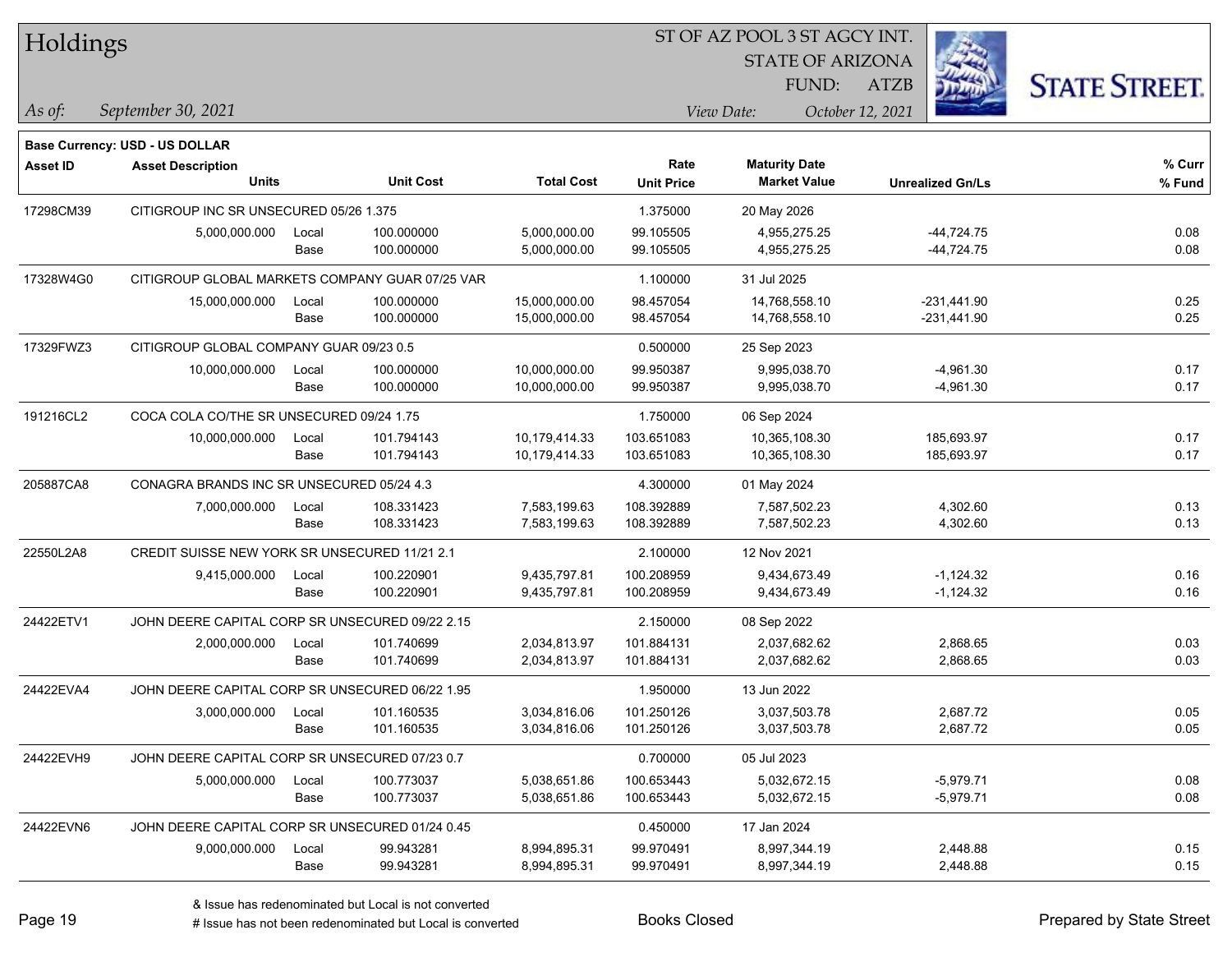| Holdings        |                                                                   |       |                  |                   |                   | ST OF AZ POOL 3 ST AGCY INT. |                         |                      |  |
|-----------------|-------------------------------------------------------------------|-------|------------------|-------------------|-------------------|------------------------------|-------------------------|----------------------|--|
|                 |                                                                   |       |                  |                   |                   | <b>STATE OF ARIZONA</b>      |                         |                      |  |
|                 |                                                                   |       |                  |                   |                   | FUND:                        | ATZB                    | <b>STATE STREET.</b> |  |
| As of:          | September 30, 2021                                                |       |                  |                   | View Date:        |                              |                         |                      |  |
|                 |                                                                   |       |                  |                   |                   |                              | October 12, 2021        |                      |  |
| <b>Asset ID</b> | <b>Base Currency: USD - US DOLLAR</b><br><b>Asset Description</b> |       |                  |                   | Rate              | <b>Maturity Date</b>         |                         | % Curr               |  |
|                 | <b>Units</b>                                                      |       | <b>Unit Cost</b> | <b>Total Cost</b> | <b>Unit Price</b> | <b>Market Value</b>          | <b>Unrealized Gn/Ls</b> | % Fund               |  |
| 254683CK9       | DISCOVER CARD EXECUTION NOTE T DCENT 2019 A1 A1                   |       |                  |                   | 3.040000          | 15 Jul 2024                  |                         |                      |  |
|                 | 4,000,000.000                                                     | Local | 99.998916        | 3,999,956.64      | 100.827270        | 4,033,090.80                 | 33,134.16               | 0.07                 |  |
| Original Face:  | 4,000,000.000                                                     | Base  | 99.998916        | 3,999,956.64      | 100.827270        | 4,033,090.80                 | 33,134.16               | 0.07                 |  |
| 254687FJ0       | WALT DISNEY COMPANY/THE COMPANY GUAR 09/22 1.65                   |       |                  |                   | 1.650000          | 01 Sep 2022                  |                         |                      |  |
|                 | 1,675,000.000                                                     | Local | 101.177434       | 1,694,722.02      | 101.348942        | 1,697,594.78                 | 2,872.76                | 0.03                 |  |
|                 |                                                                   | Base  | 101.177434       | 1,694,722.02      | 101.348942        | 1,697,594.78                 | 2,872.76                | 0.03                 |  |
| 254687FN1       | WALT DISNEY COMPANY/THE COMPANY GUAR 03/25 3.35                   |       |                  |                   | 3.350000          | 24 Mar 2025                  |                         |                      |  |
|                 | 7,000,000.000                                                     | Local | 108.192606       | 7,573,482.44      | 107.921822        | 7,554,527.54                 | $-18,954.90$            | 0.13                 |  |
|                 |                                                                   | Base  | 108.192606       | 7,573,482.44      | 107.921822        | 7,554,527.54                 | $-18,954.90$            | 0.13                 |  |
| 25468PCT1       | TWDC ENTERPRISES 18 CORP COMPANY GUAR 02/22 2.55                  |       |                  |                   | 2.550000          | 15 Feb 2022                  |                         |                      |  |
|                 | 2,200,000.000                                                     | Local | 100.861926       | 2,218,962.37      | 100.849817        | 2,218,695.97                 | $-266.40$               | 0.04                 |  |
|                 |                                                                   | Base  | 100.861926       | 2,218,962.37      | 100.849817        | 2,218,695.97                 | $-266.40$               | 0.04                 |  |
| 278642AV5       | EBAY INC SR UNSECURED 03/25 1.9                                   |       |                  |                   | 1.900000          | 11 Mar 2025                  |                         |                      |  |
|                 | 2,000,000.000                                                     | Local | 102.478219       | 2,049,564.37      | 102.969995        | 2,059,399.90                 | 9,835.53                | 0.03                 |  |
|                 |                                                                   | Base  | 102.478219       | 2,049,564.37      | 102.969995        | 2,059,399.90                 | 9,835.53                | 0.03                 |  |
| 278642AX1       | EBAY INC SR UNSECURED 05/26 1.4                                   |       |                  |                   | 1.400000          | 10 May 2026                  |                         |                      |  |
|                 | 5,000,000.000                                                     | Local | 99.880423        | 4,994,021.16      | 100.270048        | 5,013,502.40                 | 19,481.24               | 0.08                 |  |
|                 |                                                                   | Base  | 99.880423        | 4,994,021.16      | 100.270048        | 5,013,502.40                 | 19,481.24               | 0.08                 |  |
| 29736RAE0       | ESTEE LAUDER CO INC SR UNSECURED 08/22 2.35                       |       |                  |                   | 2.350000          | 15 Aug 2022                  |                         |                      |  |
|                 | 17,838,000.000                                                    | Local | 101.636435       | 18,129,907.36     | 101.729858        | 18,146,572.07                | 16,664.71               | 0.30                 |  |
|                 |                                                                   | Base  | 101.636435       | 18,129,907.36     | 101.729858        | 18,146,572.07                | 16,664.71               | 0.30                 |  |
| 3130AMU75       | FEDERAL HOME LOAN BANK BONDS 06/26 1                              |       |                  |                   | 1.000000          | 26 Jun 2026                  |                         |                      |  |
|                 | 10,000,000.000                                                    | Local | 100.000000       | 10,000,000.00     | 99.866042         | 9,986,604.20                 | $-13,395.80$            | 0.17                 |  |
|                 |                                                                   | Base  | 100.000000       | 10,000,000.00     | 99.866042         | 9,986,604.20                 | $-13,395.80$            | 0.17                 |  |
| 3130AP6V2       | FEDERAL HOME LOAN BANK BONDS 09/26 1.05                           |       |                  |                   | 1.050000          | 30 Sep 2026                  |                         |                      |  |
|                 | 7,000,000.000                                                     | Local | 100.000000       | 7,000,000.00      | 99.484680         | 6,963,927.60                 | $-36,072.40$            | 0.12                 |  |
|                 |                                                                   | Base  | 100.000000       | 7,000,000.00      | 99.484680         | 6,963,927.60                 | $-36,072.40$            | 0.12                 |  |
| 3133ELAE4       | FEDERAL FARM CREDIT BANK BONDS 08/22 1.625                        |       |                  |                   | 1.625000          | 22 Aug 2022                  |                         |                      |  |
|                 | 15,000,000.000                                                    | Local | 101.336495       | 15,200,474.29     | 101.379695        | 15,206,954.25                | 6,479.96                | 0.26                 |  |
|                 |                                                                   | Base  | 101.336495       | 15,200,474.29     | 101.379695        | 15,206,954.25                | 6,479.96                | 0.26                 |  |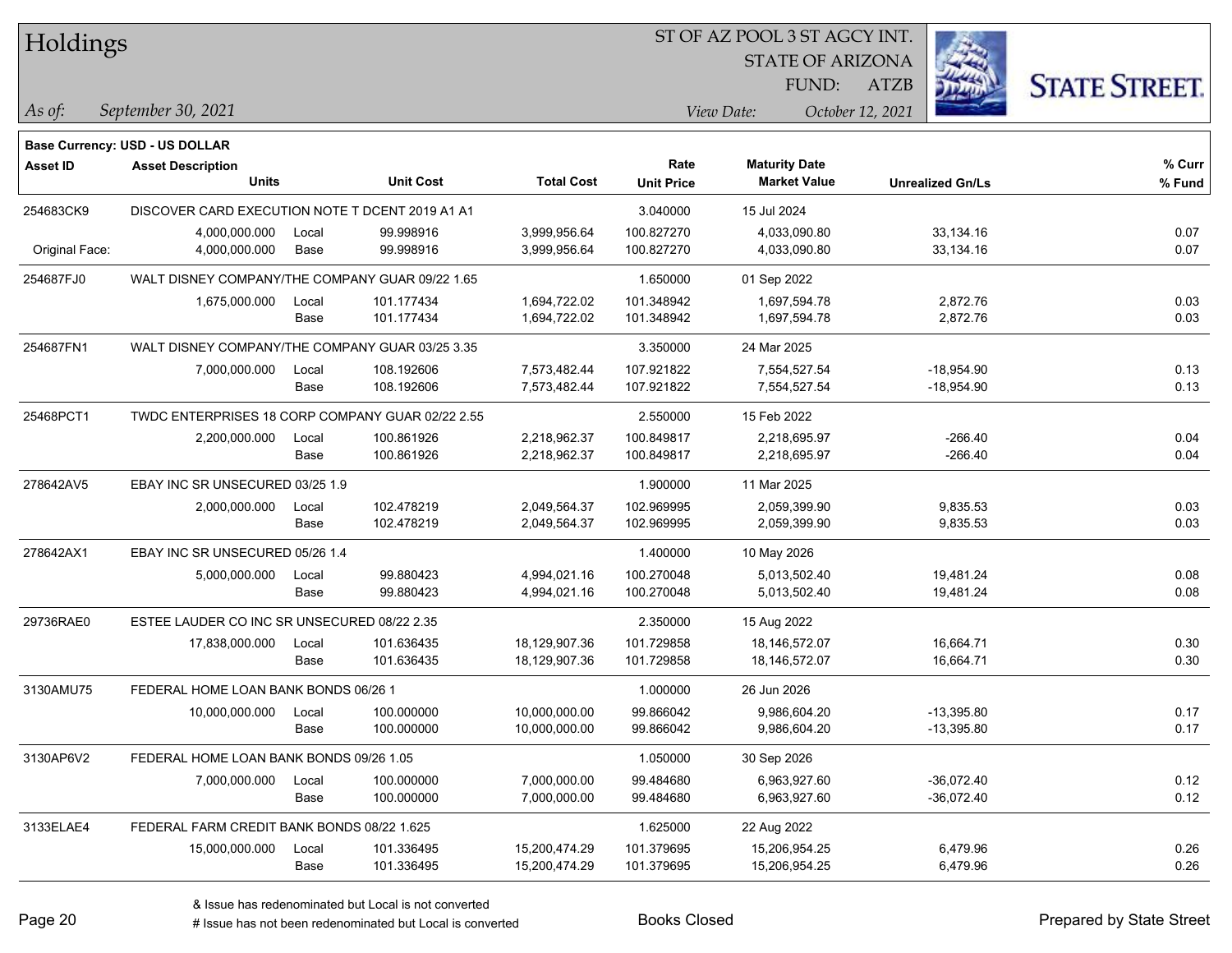| Holdings        |                                             |       |                  |                   |                   | ST OF AZ POOL 3 ST AGCY INT. |                  |                         |                      |
|-----------------|---------------------------------------------|-------|------------------|-------------------|-------------------|------------------------------|------------------|-------------------------|----------------------|
|                 |                                             |       |                  |                   |                   | <b>STATE OF ARIZONA</b>      |                  |                         |                      |
|                 |                                             |       |                  |                   |                   | <b>FUND:</b>                 | <b>ATZB</b>      |                         | <b>STATE STREET.</b> |
| As of:          | September 30, 2021                          |       |                  |                   |                   | View Date:                   | October 12, 2021 |                         |                      |
|                 | <b>Base Currency: USD - US DOLLAR</b>       |       |                  |                   |                   |                              |                  |                         |                      |
| <b>Asset ID</b> | <b>Asset Description</b>                    |       |                  |                   | Rate              | <b>Maturity Date</b>         |                  |                         | % Curr               |
|                 | <b>Units</b>                                |       | <b>Unit Cost</b> | <b>Total Cost</b> | <b>Unit Price</b> | <b>Market Value</b>          |                  | <b>Unrealized Gn/Ls</b> | % Fund               |
| 3133EM7M8       | FEDERAL FARM CREDIT BANK BONDS 02/23 VAR    |       |                  |                   | 0.153500          | 21 Feb 2023                  |                  |                         |                      |
|                 | 10,000,000.000                              | Local | 100.000000       | 10,000,000.00     | 100.113095        | 10,011,309.50                |                  | 11,309.50               | 0.17                 |
|                 |                                             | Base  | 100.000000       | 10,000,000.00     | 100.113095        | 10,011,309.50                |                  | 11,309.50               | 0.17                 |
| 3133EMBJ0       | FEDERAL FARM CREDIT BANK BONDS 09/25 0.53   |       |                  |                   | 0.530000          | 29 Sep 2025                  |                  |                         |                      |
|                 | 15,000,000.000                              | Local | 100.000000       | 15,000,000.00     | 99.160058         | 14,874,008.70                |                  | $-125,991.30$           | 0.25                 |
|                 |                                             | Base  | 100.000000       | 15,000,000.00     | 99.160058         | 14,874,008.70                |                  | $-125,991.30$           | 0.25                 |
| 3133EMHF2       | FEDERAL FARM CREDIT BANK BONDS 11/25 0.6    |       |                  |                   | 0.600000          | 24 Nov 2025                  |                  |                         |                      |
|                 | 5,000,000.000                               | Local | 100.000000       | 5,000,000.00      | 99.066859         | 4,953,342.95                 |                  | -46,657.05              | 0.08                 |
|                 |                                             | Base  | 100.000000       | 5,000,000.00      | 99.066859         | 4,953,342.95                 |                  | -46,657.05              | 0.08                 |
| 3133EMPH9       | FEDERAL FARM CREDIT BANK BONDS 02/23 0.125  |       |                  |                   | 0.125000          | 03 Feb 2023                  |                  |                         |                      |
|                 | 20,000,000.000                              | Local | 99.962411        | 19,992,482.19     | 99.932484         | 19,986,496.80                |                  | $-5,985.39$             | 0.34                 |
|                 |                                             | Base  | 99.962411        | 19,992,482.19     | 99.932484         | 19,986,496.80                |                  | $-5,985.39$             | 0.34                 |
| 3133EMWH1       | FEDERAL FARM CREDIT BANK BONDS 04/25 0.71   |       |                  |                   | 0.710000          | 21 Apr 2025                  |                  |                         |                      |
|                 | 5,000,000.000                               | Local | 99.972176        | 4,998,608.82      | 100.021701        | 5,001,085.05                 |                  | 2,476.23                | 0.08                 |
|                 |                                             | Base  | 99.972176        | 4,998,608.82      | 100.021701        | 5,001,085.05                 |                  | 2,476.23                | 0.08                 |
| 3133L8CR4       | FED HM LN PC POOL RC1880 FR 03/36 FIXED 1.5 |       |                  |                   | 1.500000          | 01 Mar 2036                  |                  |                         |                      |
|                 | 9,266,093.800                               | Local | 102.273446       | 9,476,753.45      | 101.203785        | 9,377,637.65                 |                  | -99,115.80              | 0.16                 |
| Original Face:  | 10,000,000.000                              | Base  | 102.273446       | 9,476,753.45      | 101.203785        | 9,377,637.65                 |                  | -99,115.80              | 0.16                 |
| 3134GVB31       | FREDDIE MAC NOTES 05/25 0.75                |       |                  |                   | 0.750000          | 28 May 2025                  |                  |                         |                      |
|                 | 10,000,000.000                              | Local | 100.000000       | 10,000,000.00     | 99.850951         | 9,985,095.10                 |                  | $-14,904.90$            | 0.17                 |
|                 |                                             | Base  | 100.000000       | 10,000,000.00     | 99.850951         | 9,985,095.10                 |                  | $-14,904.90$            | 0.17                 |
| 3134GWH82       | FREDDIE MAC NOTES 09/25 0.625               |       |                  |                   | 0.625000          | 08 Sep 2025                  |                  |                         |                      |
|                 | 5,000,000.000                               | Local | 100.000000       | 5,000,000.00      | 99.113797         | 4,955,689.85                 |                  | $-44,310.15$            | 0.08                 |
|                 |                                             | Base  | 100.000000       | 5,000,000.00      | 99.113797         | 4,955,689.85                 |                  | $-44,310.15$            | 0.08                 |
| 3134GWYX8       | FREDDIE MAC NOTES 10/25 0.5                 |       |                  |                   | 0.500000          | 15 Oct 2025                  |                  |                         |                      |
|                 | 5,000,000.000                               | Local | 100.000000       | 5,000,000.00      | 98.500816         | 4,925,040.80                 |                  | $-74,959.20$            | 0.08                 |
|                 |                                             | Base  | 100.000000       | 5,000,000.00      | 98.500816         | 4,925,040.80                 |                  | $-74,959.20$            | 0.08                 |
| 3135G0T45       | FANNIE MAE NOTES 04/22 1.875                |       |                  |                   | 1.875000          | 05 Apr 2022                  |                  |                         |                      |
|                 | 15,243,000.000                              | Local | 100.136064       | 15,263,740.24     | 100.920483        | 15,383,309.22                |                  | 119,568.98              | 0.26                 |
|                 |                                             | Base  | 100.136064       | 15,263,740.24     | 100.920483        | 15,383,309.22                |                  | 119,568.98              | 0.26                 |

 $\overline{\phantom{0}}$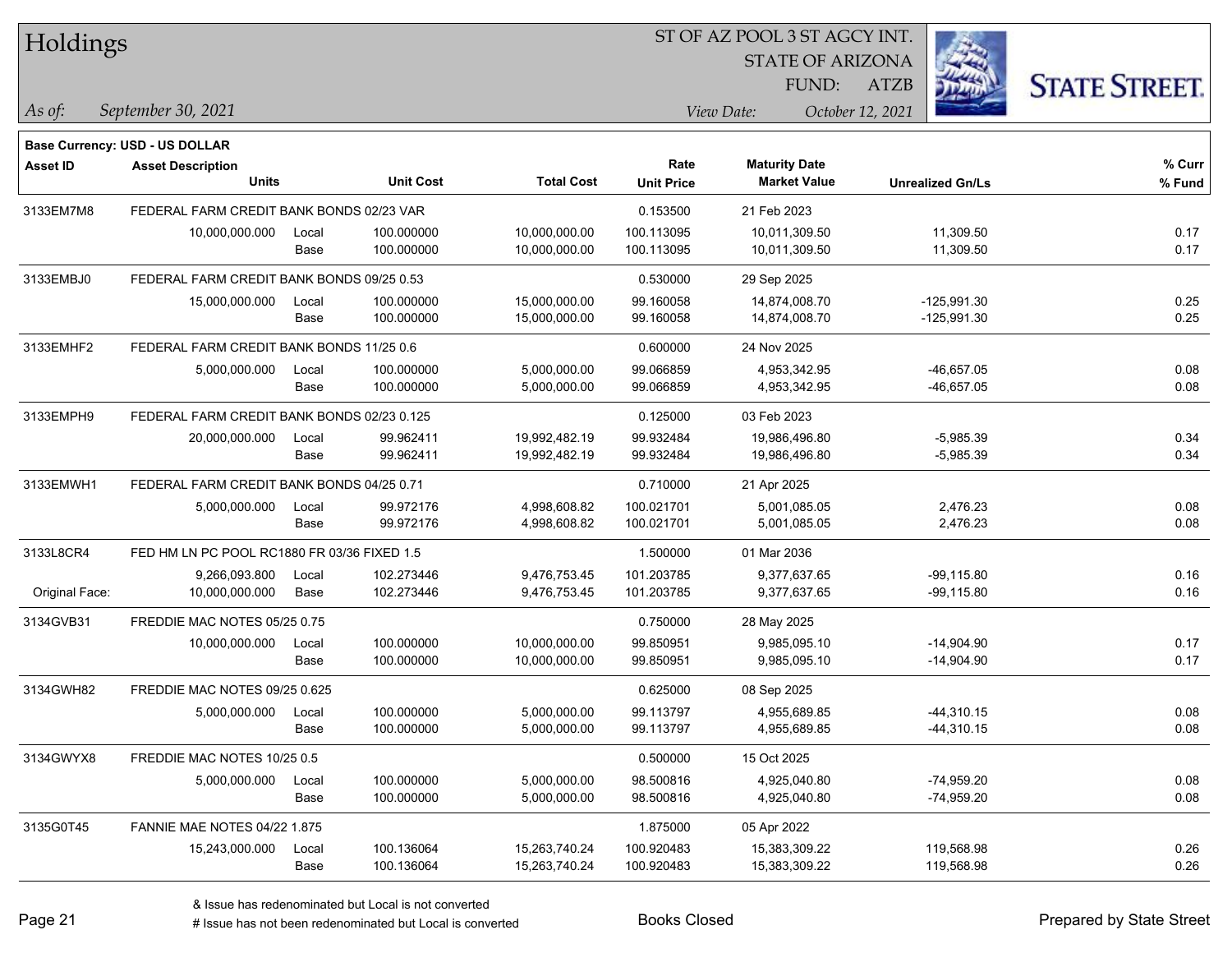| Holdings |
|----------|
|          |

STATE OF ARIZONA

ATZB



*September 30, 2021 As of: View Date: October 12, 2021*

**Base Currency: USD - US DOLLAR**

| <b>Asset ID</b> | <b>Asset Description</b><br><b>Units</b> |                           | <b>Unit Cost</b> | <b>Total Cost</b> | Rate<br><b>Unit Price</b> | <b>Maturity Date</b><br><b>Market Value</b> | <b>Unrealized Gn/Ls</b> | % Curr<br>% Fund |
|-----------------|------------------------------------------|---------------------------|------------------|-------------------|---------------------------|---------------------------------------------|-------------------------|------------------|
| 3136A0GS0       |                                          | FANNIE MAE FNR 2011 75 HP |                  |                   | 2.500000                  | 25 Jul 2040                                 |                         |                  |
|                 | 61,782.430                               | Local                     | 102.599072       | 63,388.20         | 101.361600                | 62,623.66                                   | $-764.54$               | 0.00             |
| Original Face:  | 2,838,688.000                            | Base                      | 102.599072       | 63,388.20         | 101.361600                | 62,623.66                                   | $-764.54$               | 0.00             |
| 3136A6JR6       | FANNIE MAE FNR 2012 58 PA                |                           |                  |                   | 2.000000                  | 25 Apr 2042                                 |                         |                  |
|                 | 583,740.730                              | Local                     | 101.393480       | 591,875.04        | 103.063510                | 601,623.69                                  | 9,748.65                | 0.01             |
| Original Face:  | 5,677,376.000                            | Base                      | 101.393480       | 591,875.04        | 103.063510                | 601,623.69                                  | 9,748.65                | 0.01             |
| 3136AAEK7       | FANNIE MAE FNR 2012 129 TD               |                           |                  |                   | 2.000000                  | 25 May 2040                                 |                         |                  |
|                 | 645,902.460                              | Local                     | 101.309515       | 654,360.65        | 102.913050                | 664,717.92                                  | 10,357.27               | 0.01             |
| Original Face:  | 5,677,376.000                            | Base                      | 101.309515       | 654,360.65        | 102.913050                | 664,717.92                                  | 10,357.27               | 0.01             |
| 3136ABRK1       | FANNIE MAE FNR 2013 9 PH                 |                           |                  |                   | 1.750000                  | 25 Jul 2041                                 |                         |                  |
|                 | 998.531.540                              | Local                     | 100.745667       | 1,005,977.26      | 101.659060                | 1,015,097.78                                | 9,120.52                | 0.02             |
| Original Face:  | 6,713,909.000                            | Base                      | 100.745667       | 1,005,977.26      | 101.659060                | 1,015,097.78                                | 9,120.52                | 0.02             |
| 3136ABUD3       | FANNIE MAE FNR 2013 7 AC                 |                           |                  |                   | 1.250000                  | 25 Feb 2028                                 |                         |                  |
|                 | 985,635.230                              | Local                     | 99.794693        | 983,611.65        | 101.225490                | 997,714.09                                  | 14,102.44               | 0.02             |
| Original Face:  | 5,677,376.000                            | Base                      | 99.794693        | 983,611.65        | 101.225490                | 997,714.09                                  | 14,102.44               | 0.02             |
| 3136ABUY7       | FANNIE MAE FNR 2013 7 GB                 |                           |                  |                   | 2.000000                  | 25 Mar 2042                                 |                         |                  |
|                 | 1,321,394.560                            | Local                     | 101.417338       | 1,340,123.19      | 102.267070                | 1,351,351.50                                | 11,228.31               | 0.02             |
| Original Face:  | 6,995,663.000                            | Base                      | 101.417338       | 1,340,123.19      | 102.267070                | 1,351,351.50                                | 11,228.31               | 0.02             |
| 3136ABUZ4       | FANNIE MAE FNR 2013 7 AD                 |                           |                  |                   | 1.500000                  | 25 Feb 2028                                 |                         |                  |
|                 | 985,635.230                              | Local                     | 100.198684       | 987,593.53        | 101.881810                | 1,004,183.01                                | 16,589.48               | 0.02             |
| Original Face:  | 5,677,376.000                            | Base                      | 100.198684       | 987,593.53        | 101.881810                | 1,004,183.01                                | 16,589.48               | 0.02             |
| 3136ABW74       | FANNIE MAE FNR 2013 6 AB                 |                           |                  |                   | 2.000000                  | 25 Dec 2042                                 |                         |                  |
|                 | 1,209,102.710                            | Local                     | 100.643883       | 1,216,887.92      | 102.208350                | 1,235,803.93                                | 18,916.01               | 0.02             |
| Original Face:  | 11,354,753.000                           | Base                      | 100.643883       | 1,216,887.92      | 102.208350                | 1,235,803.93                                | 18,916.01               | 0.02             |
| 3136AD2H1       | FANNIE MAE FNR 2013 43 XP                |                           |                  |                   | 1.500000                  | 25 Aug 2041                                 |                         |                  |
|                 | 500,551.720                              | Local                     | 98.693651        | 494,012.77        | 101.876730                | 509,945.72                                  | 15,932.95               | 0.01             |
| Original Face:  | 2,000,000.000                            | Base                      | 98.693651        | 494,012.77        | 101.876730                | 509,945.72                                  | 15,932.95               | 0.01             |
| 3136AEBJ5       | FANNIE MAE FNR 2013 47 YA                |                           |                  |                   | 2.000000                  | 25 May 2040                                 |                         |                  |
|                 | 1,182,779.580                            | Local                     | 101.485560       | 1,200,350.48      | 102.913050                | 1,217,234.54                                | 16,884.06               | 0.02             |
| Original Face:  | 8,516,065.000                            | Base                      | 101.485560       | 1,200,350.48      | 102.913050                | 1,217,234.54                                | 16,884.06               | 0.02             |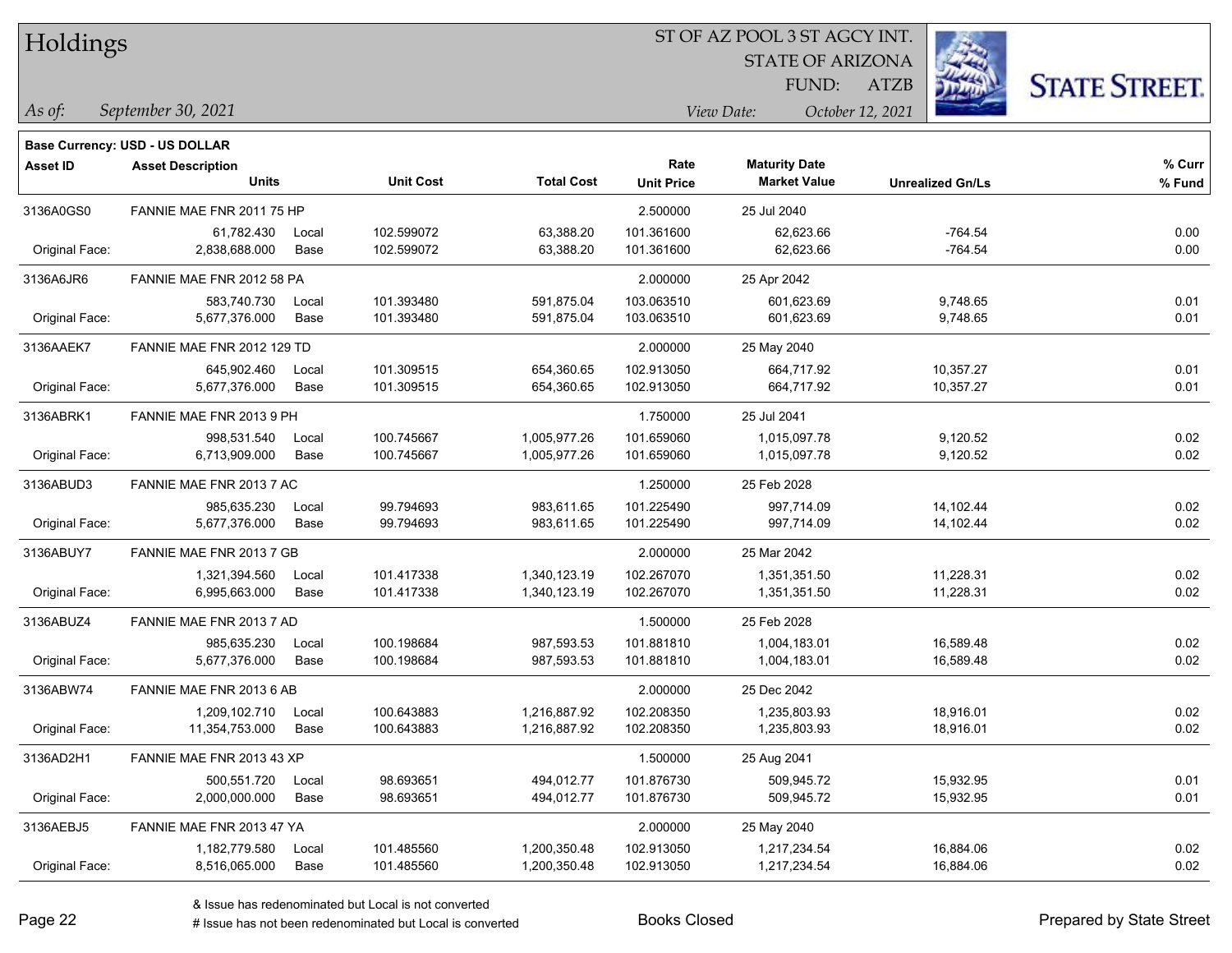| Holdings |  |
|----------|--|
|----------|--|

STATE OF ARIZONA

ATZB



**Base Currency: USD - US DOLLAR**

*September 30, 2021 As of: View Date: October 12, 2021* FUND:

| Asset ID       | <b>Asset Description</b>    |       |                  |                   | Rate              | <b>Maturity Date</b> |                         | % Curr |
|----------------|-----------------------------|-------|------------------|-------------------|-------------------|----------------------|-------------------------|--------|
|                | <b>Units</b>                |       | <b>Unit Cost</b> | <b>Total Cost</b> | <b>Unit Price</b> | <b>Market Value</b>  | <b>Unrealized Gn/Ls</b> | % Fund |
| 3136AELZ8      | FANNIE MAE FNR 2013 62 DB   |       |                  |                   | 1.250000          | 25 Jun 2028          |                         |        |
|                | 818,395.860                 | Local | 99.902321        | 817,596.46        | 101.123380        | 827,589.56           | 9,993.10                | 0.01   |
| Original Face: | 5,677,376.000               | Base  | 99.902321        | 817,596.46        | 101.123380        | 827,589.56           | 9,993.10                | 0.01   |
| 3136AJ2X3      | FANNIE MAE FNR 2014 25 WA   |       |                  |                   | 1.500000          | 25 May 2029          |                         |        |
|                | 1,395,866.880               | Local | 98.697834        | 1,377,690.38      | 101.927650        | 1,422,774.31         | 45,083.93               | 0.02   |
| Original Face: | 6,060,416.000               | Base  | 98.697834        | 1,377,690.38      | 101.927650        | 1,422,774.31         | 45,083.93               | 0.02   |
| 3136BD2B3      | FANNIE MAE FNR 2021 1 PC    |       |                  |                   | 1.000000          | 25 Nov 2050          |                         |        |
|                | 6,127,614.570               | Local | 99.747384        | 6,112,135.21      | 99.655590         | 6,106,510.45         | $-5,624.76$             | 0.10   |
| Original Face: | 7,000,000.000               | Base  | 99.747384        | 6,112,135.21      | 99.655590         | 6,106,510.45         | $-5,624.76$             | 0.10   |
| 3136G4A37      | FANNIE MAE NOTES 07/25 0.67 |       |                  |                   | 0.670000          | 28 Jul 2025          |                         |        |
|                | 10,000,000.000              | Local | 100.000000       | 10,000,000.00     | 99.656725         | 9,965,672.50         | $-34,327.50$            | 0.17   |
|                |                             | Base  | 100.000000       | 10,000,000.00     | 99.656725         | 9,965,672.50         | $-34,327.50$            | 0.17   |
| 3136G4X40      | FANNIE MAE NOTES 08/25 0.6  |       |                  |                   | 0.600000          | 26 Aug 2025          |                         |        |
|                | 10,000,000.000              | Local | 100.000000       | 10,000,000.00     | 99.447082         | 9,944,708.20         | $-55,291.80$            | 0.17   |
|                |                             | Base  | 100.000000       | 10,000,000.00     | 99.447082         | 9,944,708.20         | $-55,291.80$            | 0.17   |
| 3137A1UN1      | FREDDIE MAC FHR 3725 PC     |       |                  |                   | 2.250000          | 15 Jan 2040          |                         |        |
|                | 180,929.910                 | Local | 98.382976        | 178,004.23        | 102.371260        | 185,220.23           | 7,216.00                | 0.00   |
| Original Face: | 2,838,688.000               | Base  | 98.382976        | 178,004.23        | 102.371260        | 185,220.23           | 7,216.00                | 0.00   |
| 3137A62S0      | FREDDIE MAC FHR 3796 PE     |       |                  |                   | 2.000000          | 15 Feb 2040          |                         |        |
|                | 314,410.460                 | Local | 100.122016       | 314,794.09        | 101.063670        | 317,754.75           | 2,960.66                | 0.01   |
| Original Face: | 5,946,910.000               | Base  | 100.122016       | 314,794.09        | 101.063670        | 317,754.75           | 2,960.66                | 0.01   |
| 3137A7HC7      | FREDDIE MAC FHR 3800 KE     |       |                  |                   | 3.500000          | 15 Feb 2026          |                         |        |
|                | 59.889.830                  | Local | 102.497235       | 61,385.42         | 104.833420        | 62,784.56            | 1,399.14                | 0.00   |
| Original Face: | 500,000.000                 | Base  | 102.497235       | 61,385.42         | 104.833420        | 62,784.56            | 1,399.14                | 0.00   |
| 3137ADHX8      | FREDDIE MAC FHR 3890 BA     |       |                  |                   | 2.500000          | 15 Nov 2040          |                         |        |
|                | 192,121.510                 | Local | 101.276687       | 194,574.30        | 100.865120        | 193,783.59           | $-790.71$               | 0.00   |
| Original Face: | 11,354,753.000              | Base  | 101.276687       | 194,574.30        | 100.865120        | 193,783.59           | $-790.71$               | 0.00   |
| 3137AFPD8      | FREDDIE MAC FHR 3919 CD     |       |                  |                   | 2.500000          | 15 Oct 2040          |                         |        |
|                | 136,373.640                 | Local | 99.446396        | 135,618.67        | 101.453670        | 138,356.06           | 2,737.39                | 0.00   |
| Original Face: | 2.838.688.000               | Base  | 99.446396        | 135,618.67        | 101.453670        | 138,356.06           | 2,737.39                | 0.00   |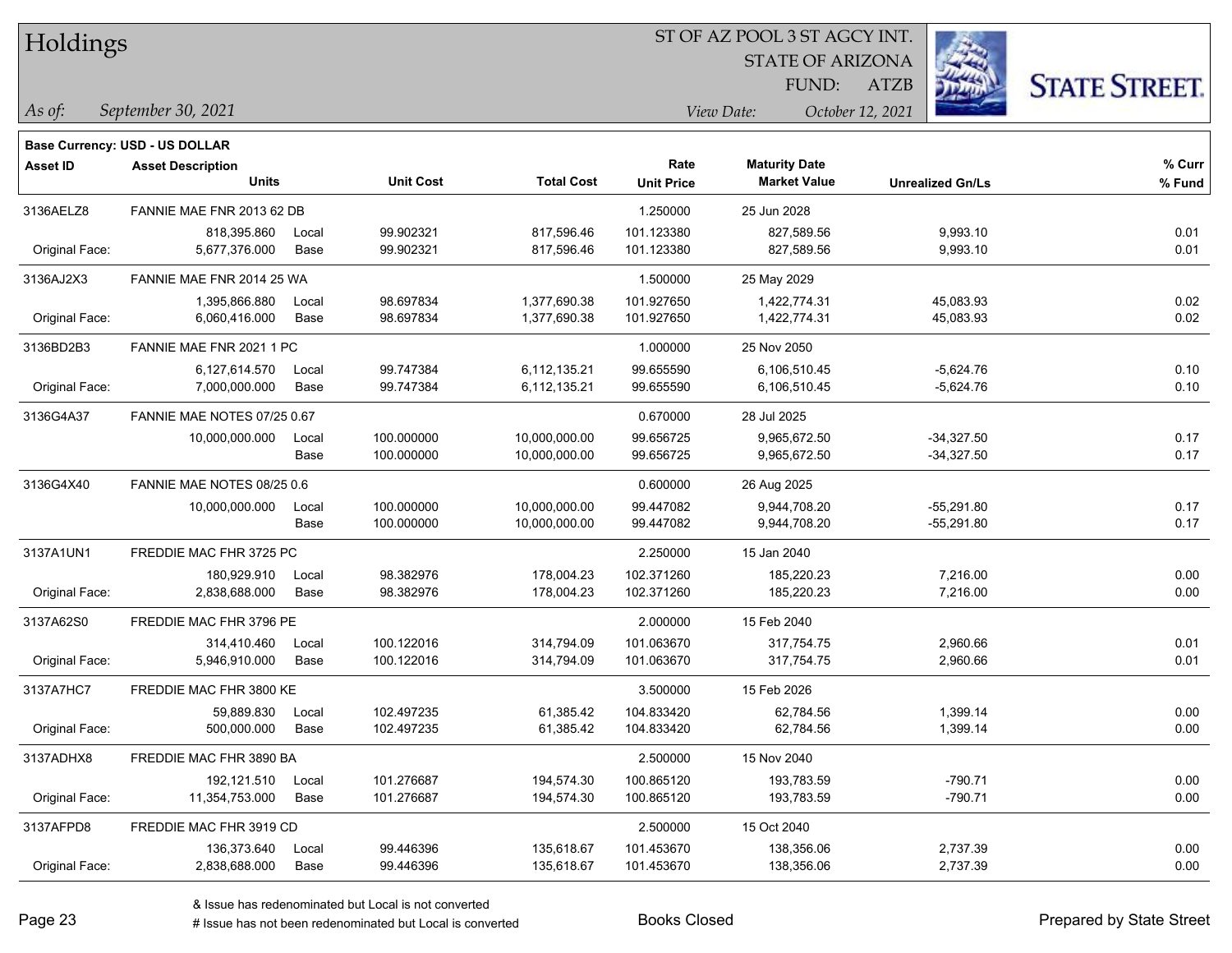| Holdings |
|----------|
|          |

STATE OF ARIZONA

ATZB



*September 30, 2021 As of: View Date: October 12, 2021*

**Base Currency: USD - US DOLLAR**

| Asset ID       | <b>Asset Description</b><br><b>Units</b> |       | <b>Unit Cost</b> | <b>Total Cost</b> | Rate<br><b>Unit Price</b> | <b>Maturity Date</b><br><b>Market Value</b> | <b>Unrealized Gn/Ls</b> | % Curr<br>% Fund |
|----------------|------------------------------------------|-------|------------------|-------------------|---------------------------|---------------------------------------------|-------------------------|------------------|
|                |                                          |       |                  |                   |                           |                                             |                         |                  |
| 3137AGAB6      | FREDDIE MAC FHR 3934 PB                  |       |                  |                   | 2.000000                  | 15 Jul 2041                                 |                         |                  |
|                | 299,526.610                              | Local | 99.979134        | 299,464.11        | 102.305010                | 306,430.73                                  | 6,966.62                | 0.01             |
| Original Face: | 2,838,688.000                            | Base  | 99.979134        | 299,464.11        | 102.305010                | 306,430.73                                  | 6,966.62                | 0.01             |
| 3137AGRX0      | FREDDIE MAC FHR 3935 JA                  |       |                  |                   | 2.000000                  | 15 May 2041                                 |                         |                  |
|                | 224,485.800                              | Local | 99.958385        | 224,392.38        | 102.832830                | 230,845.10                                  | 6,452.72                | 0.00             |
| Original Face: | 3,247,459.000                            | Base  | 99.958385        | 224,392.38        | 102.832830                | 230,845.10                                  | 6,452.72                | 0.00             |
| 3137ANK95      | FREDDIE MAC FHR 4024 C                   |       |                  |                   | 3.000000                  | 15 Mar 2027                                 |                         |                  |
|                | 611,692.750                              | Local | 100.159626       | 612,669.17        | 104.552550                | 639,540.37                                  | 26,871.20               | 0.01             |
| Original Face: | 5,677,376.000                            | Base  | 100.159626       | 612,669.17        | 104.552550                | 639,540.37                                  | 26,871.20               | 0.01             |
| 3137AR5L6      | FREDDIE MAC FHR 4060 JC                  |       |                  |                   | 2.000000                  | 15 Feb 2041                                 |                         |                  |
|                | 660,944.240                              | Local | 100.338679       | 663,182.72        | 101.393870                | 670,156.94                                  | 6,974.22                | 0.01             |
| Original Face: | 8,516,065.000                            | Base  | 100.338679       | 663,182.72        | 101.393870                | 670,156.94                                  | 6,974.22                | 0.01             |
| 3137AXMZ3      | FREDDIE MAC FHR 4152 AG                  |       |                  |                   | 1.500000                  | 15 Jan 2028                                 |                         |                  |
|                | 1,251,017.300                            | Local | 100.053460       | 1,251,686.10      | 101.566500                | 1,270,614.49                                | 18,928.39               | 0.02             |
| Original Face: | 7,380,589.000                            | Base  | 100.053460       | 1,251,686.10      | 101.566500                | 1,270,614.49                                | 18,928.39               | 0.02             |
| 3137AYLB5      | FREDDIE MAC FHR 4161 CD                  |       |                  |                   | 2.000000                  | 15 Feb 2043                                 |                         |                  |
|                | 1,790,373.750                            | Local | 101.188233       | 1,811,647.56      | 100.970610                | 1,807,751.30                                | $-3,896.26$             | 0.03             |
| Original Face: | 5,677,376.000                            | Base  | 101.188233       | 1,811,647.56      | 100.970610                | 1,807,751.30                                | $-3,896.26$             | 0.03             |
| 3137AYSG7      | FREDDIE MAC FHR 4165 TD                  |       |                  |                   | 1.500000                  | 15 Dec 2042                                 |                         |                  |
|                | 1,028,992.660                            | Local | 100.022369       | 1,029,222.84      | 100.699880                | 1,036,194.37                                | 6,971.53                | 0.02             |
| Original Face: | 5,677,376.000                            | Base  | 100.022369       | 1,029,222.84      | 100.699880                | 1,036,194.37                                | 6,971.53                | 0.02             |
| 3137AYSH5      | FREDDIE MAC FHR 4165 TE                  |       |                  |                   | 1.750000                  | 15 Dec 2042                                 |                         |                  |
|                | 2,572,481.960                            | Local | 100.693500       | 2,590,322.12      | 101.778720                | 2,618,239.21                                | 27,917.09               | 0.04             |
| Original Face: | 14,193,441.000                           | Base  | 100.693500       | 2,590,322.12      | 101.778720                | 2,618,239.21                                | 27,917.09               | 0.04             |
| 3137B0GK4      | FREDDIE MAC FHR 4173 AG                  |       |                  |                   | 2.000000                  | 15 Mar 2043                                 |                         |                  |
|                | 1,461,226.540                            | Local | 100.442096       | 1,467,686.57      | 101.737760                | 1,486,619.15                                | 18,932.58               | 0.02             |
| Original Face: | 14,193,441.000                           | Base  | 100.442096       | 1,467,686.57      | 101.737760                | 1,486,619.15                                | 18,932.58               | 0.02             |
| 3137B1EM0      | FREDDIE MAC FHR 4191 AP                  |       |                  |                   | 2.000000                  | 15 Mar 2043                                 |                         |                  |
|                | 613,093.940                              | Local | 99.900749        | 612,485.44        | 102.576650                | 628,891.23                                  | 16,405.79               | 0.01             |
| Original Face: | 3,250,000.000                            | Base  | 99.900749        | 612,485.44        | 102.576650                | 628,891.23                                  | 16,405.79               | 0.01             |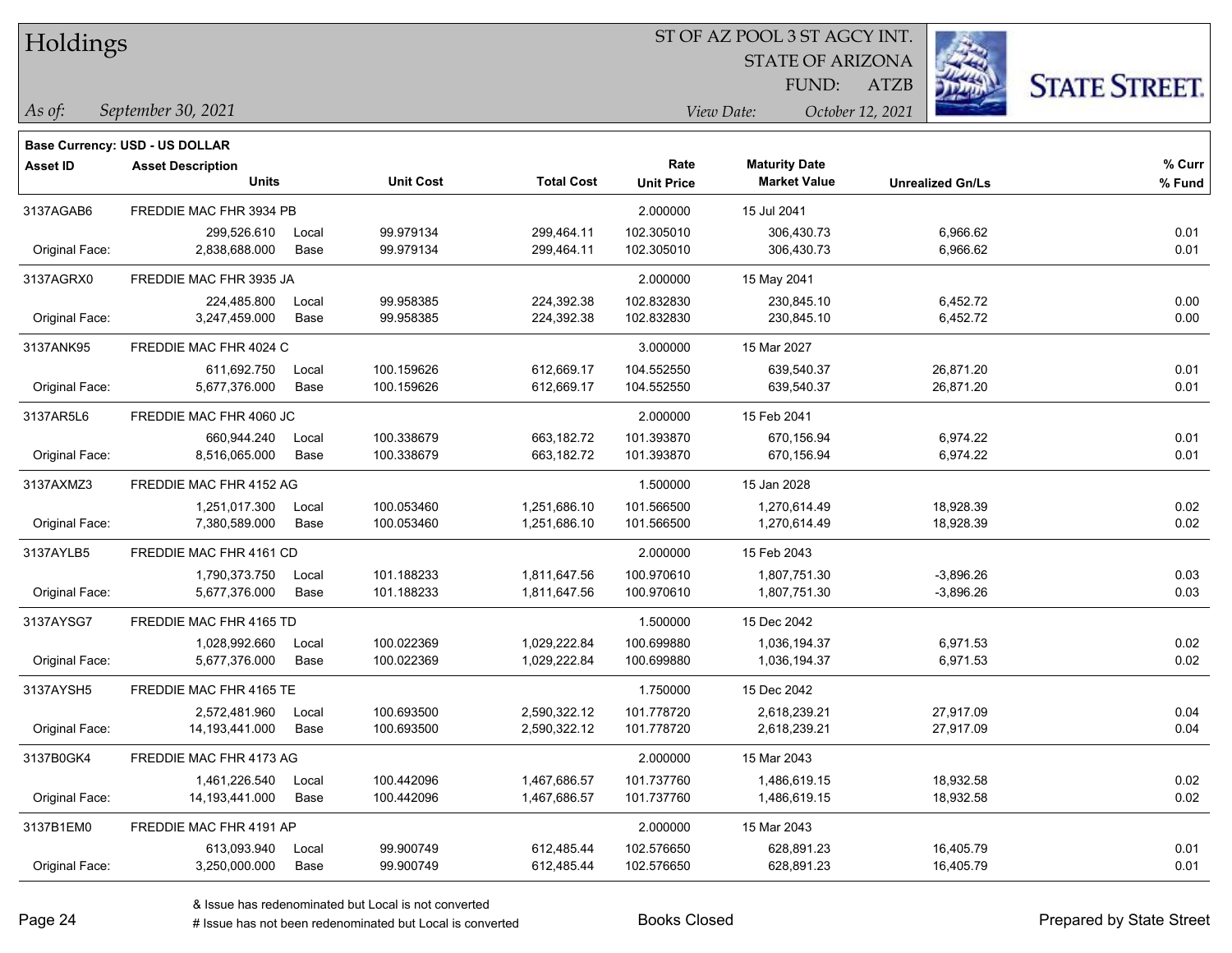| Holdings |
|----------|
|          |

STATE OF ARIZONA

ATZB



*September 30, 2021 As of: View Date: October 12, 2021*

**Base Currency: USD - US DOLLAR**

| Asset ID       | <b>Asset Description</b><br><b>Units</b> |       | <b>Unit Cost</b> | <b>Total Cost</b> | Rate<br><b>Unit Price</b> | <b>Maturity Date</b><br><b>Market Value</b> | <b>Unrealized Gn/Ls</b> | % Curr<br>% Fund |
|----------------|------------------------------------------|-------|------------------|-------------------|---------------------------|---------------------------------------------|-------------------------|------------------|
|                |                                          |       |                  |                   |                           |                                             |                         |                  |
| 3137B1VH2      | FREDDIE MAC FHR 4210 AC                  |       |                  |                   | 2.000000                  | 15 Mar 2040                                 |                         |                  |
|                | 666,199.880                              | Local | 100.484173       | 669,425.44        | 100.703430                | 670,886.13                                  | 1,460.69                | 0.01             |
| Original Face: | 5,677,376.000                            | Base  | 100.484173       | 669,425.44        | 100.703430                | 670,886.13                                  | 1,460.69                | 0.01             |
| 3137B1ZD7      | FREDDIE MAC FHR 4204 QA                  |       |                  |                   | 1.500000                  | 15 Jul 2042                                 |                         |                  |
|                | 1,742,370.710                            | Local | 99.910807        | 1,740,816.64      | 102.296650                | 1,782,386.87                                | 41,570.23               | 0.03             |
| Original Face: | 8,516,065.000                            | Base  | 99.910807        | 1,740,816.64      | 102.296650                | 1,782,386.87                                | 41,570.23               | 0.03             |
| 3137B2CF5      | FREDDIE MAC FHR 4203 DC                  |       |                  |                   | 1.750000                  | 15 Apr 2033                                 |                         |                  |
|                | 424,537.230                              | Local | 98.117736        | 416,546.32        | 102.004070                | 433,045.25                                  | 16,498.93               | 0.01             |
| Original Face: | 2,500,000.000                            | Base  | 98.117736        | 416,546.32        | 102.004070                | 433,045.25                                  | 16,498.93               | 0.01             |
| 3137BUFZ6      | FREDDIE MAC FHR 4646 TB                  |       |                  |                   | 3.500000                  | 15 Apr 2028                                 |                         |                  |
|                | 1,643,781.400                            | Local | 102.243127       | 1,680,653.51      | 100.293510                | 1,648,606.06                                | $-32,047.45$            | 0.03             |
| Original Face: | 10,000,000.000                           | Base  | 102.243127       | 1,680,653.51      | 100.293510                | 1,648,606.06                                | $-32,047.45$            | 0.03             |
| 3137F8AW3      | FREDDIE MAC FHR 5058 BD                  |       |                  |                   | 3.000000                  | 25 Dec 2035                                 |                         |                  |
|                | 2,921,024.500                            | Local | 102.507942       | 2,994,282.11      | 101.546590                | 2,966,200.77                                | $-28,081.34$            | 0.05             |
| Original Face: | 5,000,000.000                            | Base  | 102.507942       | 2,994,282.11      | 101.546590                | 2,966,200.77                                | $-28,081.34$            | 0.05             |
| 31393DDG3      | FANNIE MAE FNR 2003 58 M                 |       |                  |                   | 3.500000                  | 25 Jul 2033                                 |                         |                  |
|                | 435,614.290                              | Local | 101.047032       | 440,175.31        | 106.452070                | 463,720.43                                  | 23,545.12               | 0.01             |
| Original Face: | 44,567,405.000                           | Base  | 101.047032       | 440,175.31        | 106.452070                | 463,720.43                                  | 23,545.12               | 0.01             |
| 31396WBV7      | FANNIE MAE FNR 2007 56 EP                |       |                  |                   | 5.500000                  | 25 Jun 2027                                 |                         |                  |
|                | 15,013.640                               | Local | 105.886114       | 15,897.36         | 109.410730                | 16,426.53                                   | 529.17                  | 0.00             |
| Original Face: | 1,000,000.000                            | Base  | 105.886114       | 15,897.36         | 109.410730                | 16,426.53                                   | 529.17                  | 0.00             |
| 31397NJ30      | FANNIE MAE FNR 2009 29 PA                |       |                  |                   | 5.000000                  | 25 May 2049                                 |                         |                  |
|                | 634,546.620                              | Local | 105.536039       | 669,675.37        | 115.231400                | 731,196.95                                  | 61,521.58               | 0.01             |
| Original Face: | 24,898,134.000                           | Base  | 105.536039       | 669,675.37        | 115.231400                | 731,196.95                                  | 61,521.58               | 0.01             |
| 31398SP80      | FANNIE MAE FNR 2010 135 EA               |       |                  |                   | 3.000000                  | 25 Jan 2040                                 |                         |                  |
|                | 56,555.910                               | Local | 99.282215        | 56,149.96         | 100.611300                | 56,901.64                                   | 751.68                  | 0.00             |
| Original Face: | 5,677,376.000                            | Base  | 99.282215        | 56,149.96         | 100.611300                | 56,901.64                                   | 751.68                  | 0.00             |
| 31398WC36      | FREDDIE MAC FHR 3620 PA                  |       |                  |                   | 4.500000                  | 15 Dec 2039                                 |                         |                  |
|                | 224,676.530                              | Local | 104.659610       | 235, 145.58       | 107.516940                | 241,565.33                                  | 6,419.75                | 0.00             |
| Original Face: | 8,516,065.000                            | Base  | 104.659610       | 235,145.58        | 107.516940                | 241,565.33                                  | 6,419.75                | 0.00             |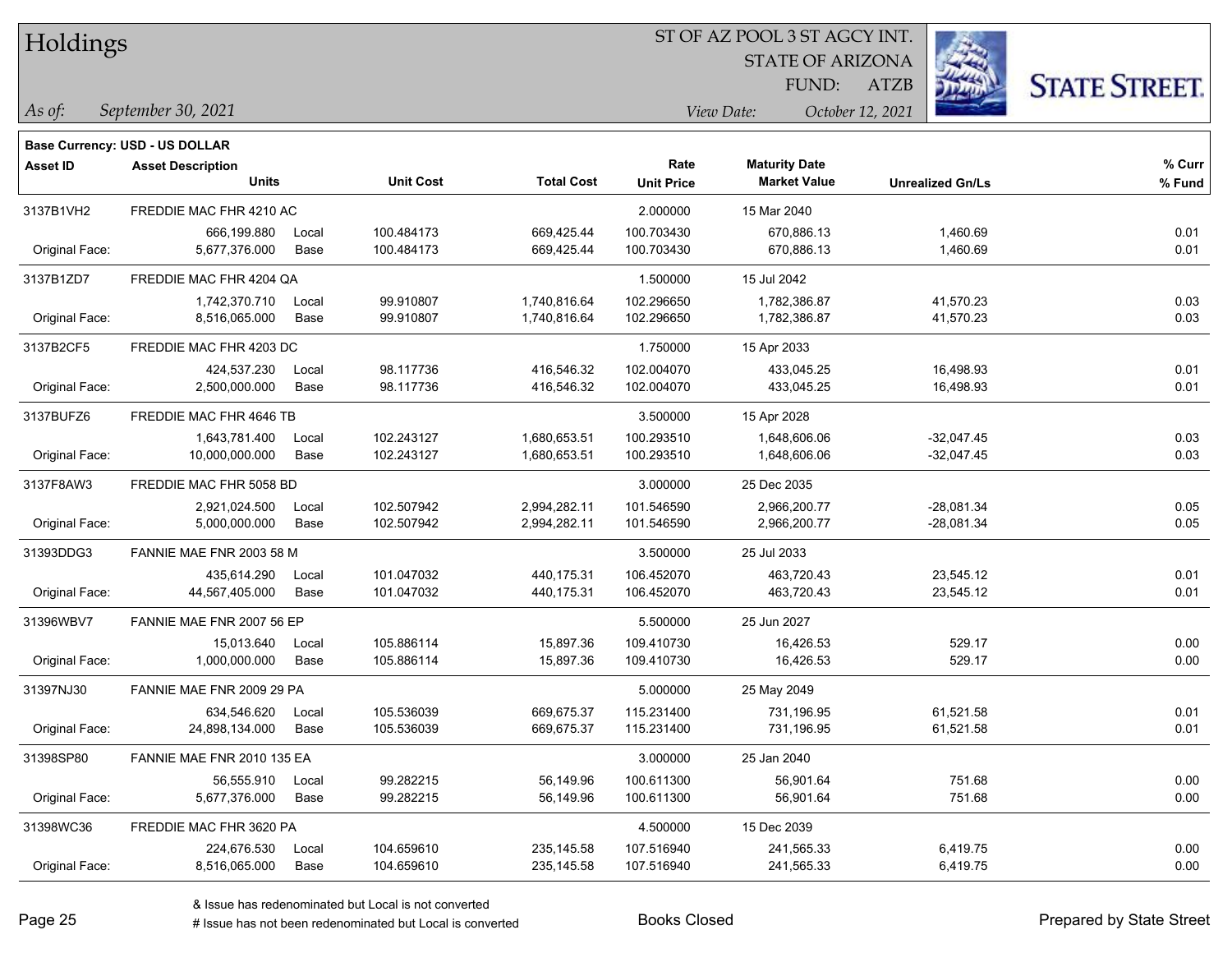Holdings

### ST OF AZ POOL 3 ST AGCY INT.

STATE OF ARIZONA

ATZB



*September 30, 2021 As of: View Date: October 12, 2021*

**Base Currency: USD - US DOLLAR**

| <b>Asset ID</b> | <b>Asset Description</b><br><b>Units</b>         |               | <b>Unit Cost</b>         | <b>Total Cost</b>              | Rate<br><b>Unit Price</b> | <b>Maturity Date</b><br><b>Market Value</b> | <b>Unrealized Gn/Ls</b> | $%$ Curr<br>% Fund |
|-----------------|--------------------------------------------------|---------------|--------------------------|--------------------------------|---------------------------|---------------------------------------------|-------------------------|--------------------|
| 341081GD3       | FLORIDA POWER + LIGHT CO SR UNSECURED 05/23 VAR  |               |                          |                                | 0.300000                  | 10 May 2023                                 |                         |                    |
|                 |                                                  |               |                          |                                |                           |                                             |                         |                    |
|                 | 15,000,000.000                                   | Local<br>Base | 100.000000<br>100.000000 | 15,000,000.00<br>15,000,000.00 | 100.013322<br>100.013322  | 15,001,998.30<br>15,001,998.30              | 1,998.30<br>1,998.30    | 0.25<br>0.25       |
|                 |                                                  |               |                          |                                |                           |                                             |                         |                    |
| 34528QHA5       | FORD CREDIT FLOORPLAN MASTER O FORDF 2019 3 A1   |               |                          |                                | 2.230000                  | 15 Sep 2024                                 |                         |                    |
|                 | 20,000,000.000                                   | Local         | 102.326747               | 20,465,349.34                  | 101.858550                | 20,371,710.00                               | -93,639.34              | 0.34               |
| Original Face:  | 20,000,000.000                                   | Base          | 102.326747               | 20,465,349.34                  | 101.858550                | 20,371,710.00                               | -93,639.34              | 0.34               |
| 345329AA4       | FORD CREDIT AUTO LEASE TRUST FORDL 2021 B A1     |               |                          |                                | 0.118380                  | 15 Oct 2022                                 |                         |                    |
|                 | 20,000,000.000                                   | Local         | 100.000000               | 20,000,000.00                  | 99.999940                 | 19,999,988.00                               | $-12.00$                | 0.34               |
| Original Face:  | 20,000,000.000                                   | Base          | 100.000000               | 20,000,000.00                  | 99.999940                 | 19,999,988.00                               | $-12.00$                | 0.34               |
| 34532NAB1       | FORD CREDIT AUTO OWNER TRUST FORDO 2021 A A2     |               |                          |                                | 0.170000                  | 15 Oct 2023                                 |                         |                    |
|                 | 9,800,770.630                                    | Local         | 99.999287                | 9,800,700.73                   | 99.990940                 | 9,799,882.68                                | $-818.05$               | 0.16               |
| Original Face:  | 12,500,000.000                                   | Base          | 99.999287                | 9,800,700.73                   | 99.990940                 | 9,799,882.68                                | $-818.05$               | 0.16               |
| 345397YP2       | FORD MOTOR CREDIT CO LLC SR UNSECURED 08/22 VAR  |               |                          |                                | 1.197750                  | 03 Aug 2022                                 |                         |                    |
|                 | 20,000,000.000                                   | Local         | 100.000000               | 20,000,000.00                  | 99.701902                 | 19,940,380.40                               | $-59,619.60$            | 0.33               |
|                 |                                                  | Base          | 100.000000               | 20,000,000.00                  | 99.701902                 | 19,940,380.40                               | $-59,619.60$            | 0.33               |
| 369550AW8       | GENERAL DYNAMICS CORP COMPANY GUAR 08/23 1.875   |               |                          | 1.875000                       | 15 Aug 2023               |                                             |                         |                    |
|                 | 1,250,000.000                                    | Local         | 102.500825               | 1,281,260.31                   | 102.698686                | 1,283,733.58                                | 2,473.27                | 0.02               |
|                 |                                                  | Base          | 102.500825               | 1,281,260.31                   | 102.698686                | 1,283,733.58                                | 2,473.27                | 0.02               |
| 370334CE2       | GENERAL MILLS INC SR UNSECURED 10/23 3.7         |               |                          |                                | 3.700000                  | 17 Oct 2023                                 |                         |                    |
|                 | 2,610,000.000                                    | Local         | 106.214140               | 2,772,189.06                   | 106.131895                | 2.770.042.46                                | $-2,146.60$             | 0.05               |
|                 |                                                  | Base          | 106.214140               | 2,772,189.06                   | 106.131895                | 2,770,042.46                                | $-2,146.60$             | 0.05               |
| 375558BW2       | GILEAD SCIENCES INC SR UNSECURED 09/23 0.75      |               |                          |                                | 0.750000                  | 29 Sep 2023                                 |                         |                    |
|                 | 10,000,000.000                                   | Local         | 100.000000               | 10,000,000.00                  | 100.004802                | 10,000,480.20                               | 480.20                  | 0.17               |
|                 |                                                  | Base          | 100.000000               | 10,000,000.00                  | 100.004802                | 10,000,480.20                               | 480.20                  | 0.17               |
| 377373AL9       | GLAXOSMITHKLINE CAPITAL COMPANY GUAR 10/23 0.534 |               |                          |                                | 0.534000                  | 01 Oct 2023                                 |                         |                    |
|                 | 5,000,000.000                                    | Local         | 100.000000               | 5,000,000.00                   | 100.152053                | 5,007,602.65                                | 7,602.65                | 0.08               |
|                 |                                                  | Base          | 100.000000               | 5,000,000.00                   | 100.152053                | 5,007,602.65                                | 7,602.65                | 0.08               |
| 380144AA3       | GM FINANCIAL AUTOMOBILE LEASIN GMALT 2021 2 A1   |               |                          |                                | 0.109810                  | 20 May 2022                                 |                         |                    |
|                 | 3,972,961.820                                    | Local         | 100.000000               | 3,972,961.82                   | 100.002790                | 3,973,072.67                                | 110.85                  | 0.07               |
| Original Face:  | 18,000,000.000                                   | Base          | 100.000000               | 3,972,961.82                   | 100.002790                | 3,973,072.67                                | 110.85                  | 0.07               |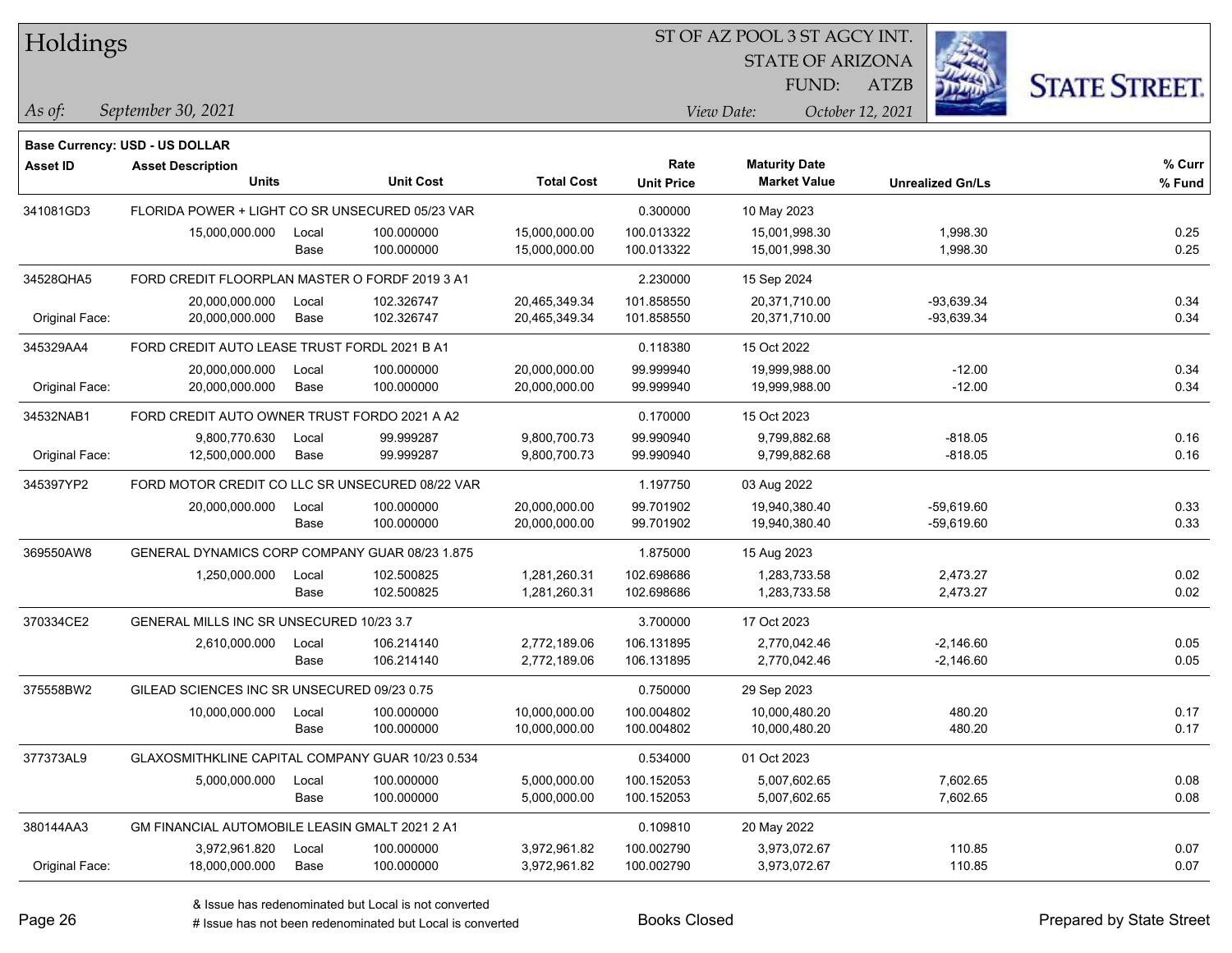| Holdings        |                                                 |       |                  |                   | ST OF AZ POOL 3 ST AGCY INT. |                         |                         |                      |  |
|-----------------|-------------------------------------------------|-------|------------------|-------------------|------------------------------|-------------------------|-------------------------|----------------------|--|
|                 |                                                 |       |                  |                   |                              | <b>STATE OF ARIZONA</b> |                         |                      |  |
|                 |                                                 |       |                  |                   |                              | FUND:                   | <b>ATZB</b>             | <b>STATE STREET.</b> |  |
| As of:          | September 30, 2021                              |       |                  |                   |                              | View Date:              | October 12, 2021        |                      |  |
|                 | <b>Base Currency: USD - US DOLLAR</b>           |       |                  |                   |                              |                         |                         |                      |  |
| <b>Asset ID</b> | <b>Asset Description</b>                        |       |                  |                   | Rate                         | <b>Maturity Date</b>    |                         | % Curr               |  |
|                 | <b>Units</b>                                    |       | <b>Unit Cost</b> | <b>Total Cost</b> | <b>Unit Price</b>            | <b>Market Value</b>     | <b>Unrealized Gn/Ls</b> | % Fund               |  |
| 38141GXZ2       | GOLDMAN SACHS GROUP INC SR UNSECURED 03/24 VAR  |       |                  |                   | 0.673000                     | 08 Mar 2024             |                         |                      |  |
|                 | 7,000,000.000                                   | Local | 100.000000       | 7,000,000.00      | 100.121000                   | 7,008,470.00            | 8,470.00                | 0.12                 |  |
|                 |                                                 | Base  | 100.000000       | 7,000,000.00      | 100.121000                   | 7,008,470.00            | 8,470.00                | 0.12                 |  |
| 38150AEL5       | GOLDMAN SACHS GROUP INC SR UNSECURED 12/25 1    |       |                  |                   | 1.000000                     | 21 Dec 2025             |                         |                      |  |
|                 | 20,000,000.000                                  | Local | 100.000000       | 20,000,000.00     | 96.872843                    | 19,374,568.60           | $-625,431.40$           | 0.33                 |  |
|                 |                                                 | Base  | 100.000000       | 20,000,000.00     | 96.872843                    | 19,374,568.60           | $-625,431.40$           | 0.33                 |  |
| 38150AF75       | GOLDMAN SACHS GROUP INC SR UNSECURED 03/26 VAR  |       |                  |                   | 1.000000                     | 18 Mar 2026             |                         |                      |  |
|                 | 10,000,000.000                                  | Local | 100.000000       | 10,000,000.00     | 97.744552                    | 9.774.455.20            | $-225,544.80$           | 0.16                 |  |
|                 |                                                 | Base  | 100.000000       | 10,000,000.00     | 97.744552                    | 9,774,455.20            | $-225,544.80$           | 0.16                 |  |
| 38150AF91       | GOLDMAN SACHS GROUP INC SR UNSECURED 03/24 0.8  |       |                  |                   | 0.800000                     | 25 Mar 2024             |                         |                      |  |
|                 | 5,000,000.000                                   | Local | 100.000000       | 5,000,000.00      | 99.328268                    | 4,966,413.40            | $-33,586.60$            | 0.08                 |  |
|                 |                                                 | Base  | 100.000000       | 5,000,000.00      | 99.328268                    | 4,966,413.40            | $-33,586.60$            | 0.08                 |  |
| 38150AFG5       | GOLDMAN SACHS GROUP INC SR UNSECURED 04/26 VAR  |       |                  |                   | 1.350000                     | 30 Apr 2026             |                         |                      |  |
|                 | 10,000,000.000                                  | Local | 100.000000       | 10,000,000.00     | 98.354574                    | 9,835,457.40            | $-164,542.60$           | 0.17                 |  |
|                 |                                                 | Base  | 100.000000       | 10,000,000.00     | 98.354574                    | 9,835,457.40            | $-164,542.60$           | 0.17                 |  |
| 38150AFJ9       | GOLDMAN SACHS GROUP INC SR UNSECURED 04/26 1.45 |       |                  |                   | 1.450000                     | 30 Apr 2026             |                         |                      |  |
|                 | 10,000,000.000                                  | Local | 100.000000       | 10,000,000.00     | 99.137737                    | 9,913,773.70            | $-86,226.30$            | 0.17                 |  |
|                 |                                                 | Base  | 100.000000       | 10,000,000.00     | 99.137737                    | 9,913,773.70            | $-86,226.30$            | 0.17                 |  |
| 38376JFP4       | GOVERNMENT NATIONAL MORTGAGE A GNR 2009 106 HA  |       |                  |                   | 4.000000                     | 16 Nov 2039             |                         |                      |  |
|                 | 44,767.870                                      | Local | 104.973009       | 46,994.18         | 110.148750                   | 49,311.25               | 2,317.07                | 0.00                 |  |
| Original Face:  | 877,500.000                                     | Base  | 104.973009       | 46,994.18         | 110.148750                   | 49,311.25               | 2,317.07                | 0.00                 |  |
| 38378BWR6       | GOVERNMENT NATIONAL MORTGAGE A GNR 2012 83 AC   |       |                  |                   | 1.718500                     | 16 May 2045             |                         |                      |  |
|                 | 1,205,890.620                                   | Local | 98.934188        | 1,193,038.09      | 100.630390                   | 1,213,492.43            | 20,454.34               | 0.02                 |  |
| Original Face:  | 3,000,000.000                                   | Base  | 98.934188        | 1,193,038.09      | 100.630390                   | 1,213,492.43            | 20,454.34               | 0.02                 |  |
| 38378BX38       | GOVERNMENT NATIONAL MORTGAGE A GNR 2012 132 AC  |       |                  |                   | 1.619870                     | 16 Jun 2053             |                         |                      |  |
|                 | 2,467,735.300                                   | Local | 95.658245        | 2,360,592.28      | 100.837560                   | 2,488,404.06            | 127,811.78              | 0.04                 |  |
| Original Face:  | 10,000,000.000                                  | Base  | 95.658245        | 2,360,592.28      | 100.837560                   | 2,488,404.06            | 127,811.78              | 0.04                 |  |
| 38378EQC0       | GOVERNMENT NATIONAL MORTGAGE A GNR 2012 69 QC   |       |                  |                   | 2.000000                     | 16 Mar 2041             |                         |                      |  |
|                 | 2,026,960.540                                   | Local | 101.944544       | 2,066,375.67      | 102.793080                   | 2,083,575.17            | 17,199.50               | 0.03                 |  |
| Original Face:  | 10,493,495.000                                  | Base  | 101.944544       | 2,066,375.67      | 102.793080                   | 2,083,575.17            | 17,199.50               | 0.03                 |  |

 $\overline{\phantom{a}}$ 

 $\overline{\phantom{a}}$ 

 $\overline{\phantom{0}}$ 

 $\overline{\phantom{0}}$ 

 $\overline{\phantom{0}}$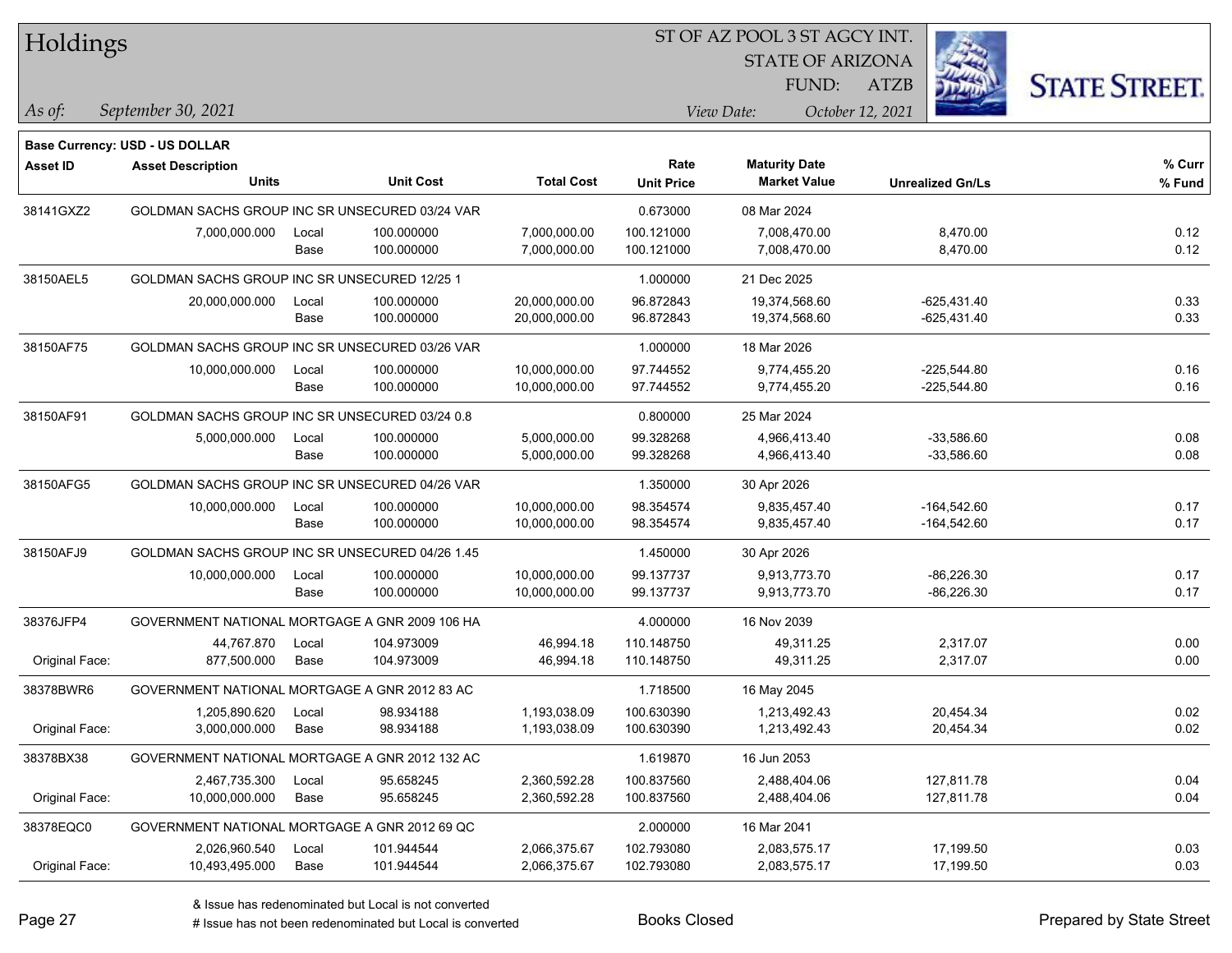Holdings

### ST OF AZ POOL 3 ST AGCY INT.

STATE OF ARIZONA

ATZB



*September 30, 2021 As of: View Date: October 12, 2021*

**Base Currency: USD - US DOLLAR**

| <b>Asset ID</b> | <b>Asset Description</b>                           |       |                  |                   | Rate              | <b>Maturity Date</b> |                         | % Curr |
|-----------------|----------------------------------------------------|-------|------------------|-------------------|-------------------|----------------------|-------------------------|--------|
|                 | <b>Units</b>                                       |       | <b>Unit Cost</b> | <b>Total Cost</b> | <b>Unit Price</b> | <b>Market Value</b>  | <b>Unrealized Gn/Ls</b> | % Fund |
| 38379UW28       | GOVERNMENT NATIONAL MORTGAGE A GNR 2016 158 AE     |       |                  |                   | 2.050000          | 16 Aug 2057          |                         |        |
|                 | 2,823,336.250                                      | Local | 96.542415        | 2,725,716.99      | 101.316390        | 2,860,502.37         | 134,785.38              | 0.05   |
| Original Face:  | 5,000,000.000                                      | Base  | 96.542415        | 2,725,716.99      | 101.316390        | 2,860,502.37         | 134,785.38              | 0.05   |
| 38380GPY4       | GOVERNMENT NATIONAL MORTGAGE A GNR 2017 118 KH     |       |                  |                   | 2.250000          | 20 Oct 2046          |                         |        |
|                 | 433,883.650                                        | Local | 99.905841        | 433,475.11        | 101.485710        | 440,329.90           | 6,854.79                | 0.01   |
| Original Face:  | 5,000,000.000                                      | Base  | 99.905841        | 433,475.11        | 101.485710        | 440,329.90           | 6,854.79                | 0.01   |
| 38381YQU1       | GOVERNMENT NATIONAL MORTGAGE A GNR 2019 111 BG     |       |                  |                   | 2.500000          | 20 Apr 2049          |                         |        |
|                 | 693,782.950                                        | Local | 100.657639       | 698,345.54        | 100.907050        | 700,075.91           | 1,730.37                | 0.01   |
| Original Face:  | 5,000,000.000                                      | Base  | 100.657639       | 698,345.54        | 100.907050        | 700,075.91           | 1,730.37                | 0.01   |
| 38382NFY8       | GOVERNMENT NATIONAL MORTGAGE A GNR 2021 27 TA      |       |                  |                   | 1.500000          | 20 Feb 2051          |                         |        |
|                 | 4,467,183.600                                      | Local | 102.276886       | 4,568,896.30      | 101.498590        | 4,534,128.37         | -34,767.93              | 0.08   |
| Original Face:  | 5,000,000.000                                      | Base  | 102.276886       | 4,568,896.30      | 101.498590        | 4,534,128.37         | $-34,767.93$            | 0.08   |
| 39154TBN7       | GREAT AMERICA LEASING RECEIVAB GALC 2021 2 A1 144A |       |                  |                   | 0.311320          | 17 Oct 2022          |                         |        |
|                 | 4,000,000.000                                      | Local | 100.000000       | 4,000,000.00      | 100.000000        | 4,000,000.00         | 0.00                    | 0.07   |
| Original Face:  | 4,000,000.000                                      | Base  | 100.000000       | 4,000,000.00      | 100.000000        | 4,000,000.00         | 0.00                    | 0.07   |
| 41284NAB6       | HARLEY DAVIDSON MOTORCYCLE TRU HDMOT 2021 A A2     |       |                  |                   | 0.220000          | 15 Apr 2024          |                         |        |
|                 | 5,119,606.210                                      | Local | 99.991855        | 5,119,189.23      | 100.006770        | 5,119,952.81         | 763.58                  | 0.09   |
| Original Face:  | 8,000,000.000                                      | Base  | 99.991855        | 5,119,189.23      | 100.006770        | 5,119,952.81         | 763.58                  | 0.09   |
| 427866BC1       | HERSHEY COMPANY SR UNSECURED 11/24 2.05            |       |                  |                   | 2.050000          | 15 Nov 2024          |                         |        |
|                 | 1,000,000.000                                      | Local | 99.947288        | 999,472.88        | 104.080864        | 1.040.808.64         | 41,335.76               | 0.02   |
|                 |                                                    | Base  | 99.947288        | 999,472.88        | 104.080864        | 1,040,808.64         | 41,335.76               | 0.02   |
| 427866BF4       | HERSHEY COMPANY SR UNSECURED 06/25 0.9             |       |                  |                   | 0.900000          | 01 Jun 2025          |                         |        |
|                 | 2,000,000.000                                      | Local | 99.865192        | 1,997,303.84      | 99.916288         | 1,998,325.76         | 1,021.92                | 0.03   |
|                 |                                                    | Base  | 99.865192        | 1,997,303.84      | 99.916288         | 1,998,325.76         | 1,021.92                | 0.03   |
| 438516BT2       | HONEYWELL INTERNATIONAL SR UNSECURED 08/22 2.15    |       |                  |                   | 2.150000          | 08 Aug 2022          |                         |        |
|                 | 15,680,000.000                                     | Local | 100.442590       | 15,749,398.06     | 101.486915        | 15,913,148.27        | 163,750.21              | 0.27   |
|                 |                                                    | Base  | 100.442590       | 15,749,398.06     | 101.486915        | 15,913,148.27        | 163,750.21              | 0.27   |
| 438516CB0       | HONEYWELL INTERNATIONAL SR UNSECURED 06/25 1.35    |       |                  |                   | 1.350000          | 01 Jun 2025          |                         |        |
|                 | 3,000,000.000                                      | Local | 99.992769        | 2,999,783.08      | 101.602611        | 3,048,078.33         | 48,295.25               | 0.05   |
|                 |                                                    | Base  | 99.992769        | 2,999,783.08      | 101.602611        | 3,048,078.33         | 48,295.25               | 0.05   |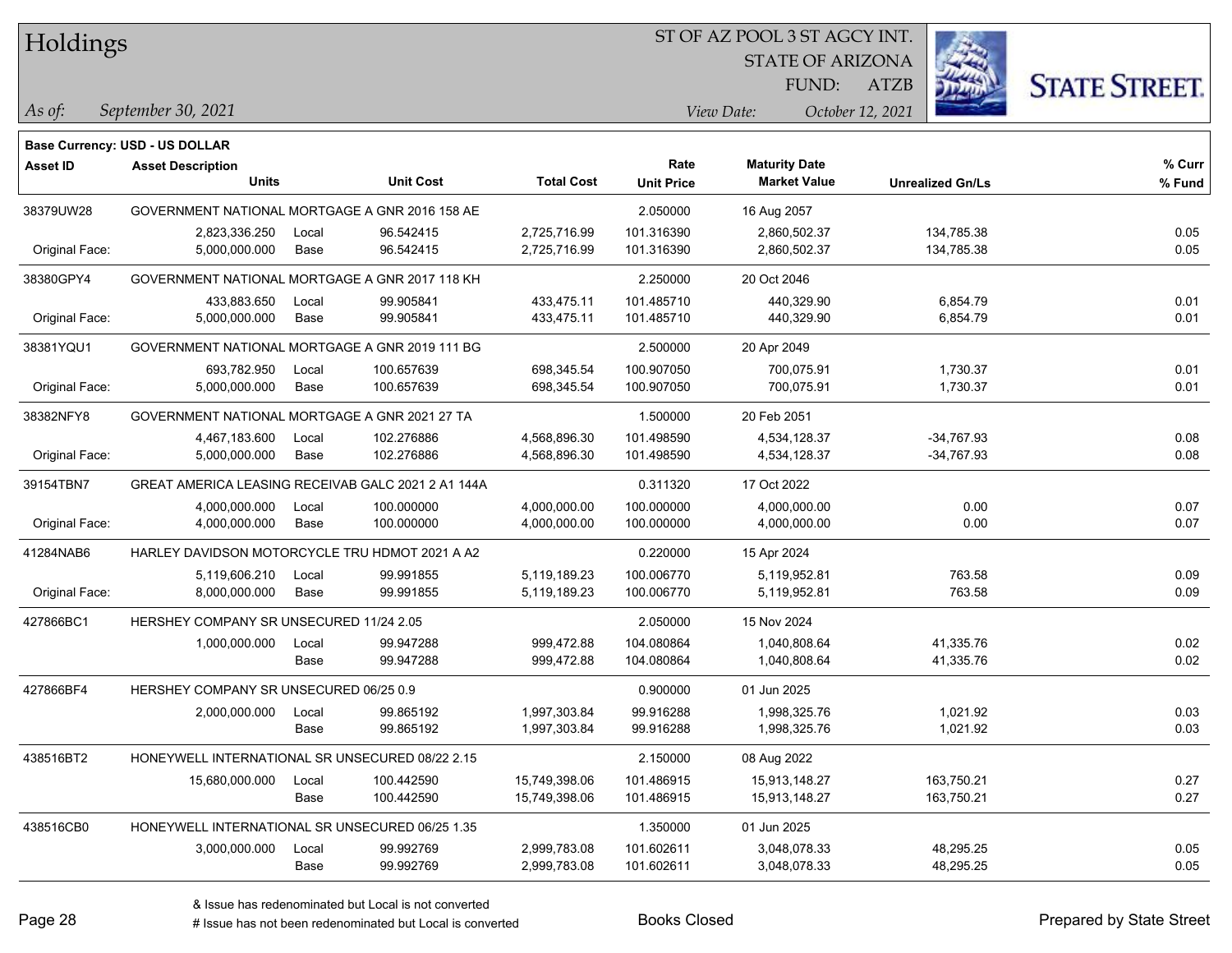| Holdings |
|----------|
|----------|

STATE OF ARIZONA

ATZB



*September 30, 2021 As of: View Date: October 12, 2021*

**Base Currency: USD - US DOLLAR**

| <b>Asset ID</b> | <b>Asset Description</b>                      |       |                  |                   | Rate              | <b>Maturity Date</b> |                         | % Curr |
|-----------------|-----------------------------------------------|-------|------------------|-------------------|-------------------|----------------------|-------------------------|--------|
|                 | <b>Units</b>                                  |       | <b>Unit Cost</b> | <b>Total Cost</b> | <b>Unit Price</b> | <b>Market Value</b>  | <b>Unrealized Gn/Ls</b> | % Fund |
| 44933LAA1       | HYUNDAI AUTO RECEIVABLES TRUST HART 2021 A A1 |       |                  |                   | 0.126220          | 16 May 2022          |                         |        |
|                 | 1,206,720.950                                 | Local | 100.000000       | 1,206,720.95      | 100.000000        | 1,206,720.95         | 0.00                    | 0.02   |
| Original Face:  | 9,000,000.000                                 | Base  | 100.000000       | 1,206,720.95      | 100.000000        | 1,206,720.95         | 0.00                    | 0.02   |
| 459200JQ5       | IBM CORP SR UNSECURED 01/22 2.5               |       |                  |                   | 2.500000          | 27 Jan 2022          |                         |        |
|                 | 4,000,000.000                                 | Local | 100.710138       | 4,028,405.51      | 100.715000        | 4,028,600.00         | 194.49                  | 0.07   |
|                 |                                               | Base  | 100.710138       | 4,028,405.51      | 100.715000        | 4,028,600.00         | 194.49                  | 0.07   |
| 46513JCE9       | <b>ISRAEL ST 03/23 1.75</b>                   |       |                  |                   | 1.750000          | 01 Mar 2023          |                         |        |
|                 | 3,800,000.000                                 | Local | 100.000000       | 3,800,000.00      | 100.000000        | 3,800,000.00         | 0.00                    | 0.06   |
|                 |                                               | Base  | 100.000000       | 3,800,000.00      | 100.000000        | 3,800,000.00         | 0.00                    | 0.06   |
| 46513JQC8       | ISRAEL ST 03/23 2.02                          |       |                  |                   | 2.020000          | 01 Mar 2023          |                         |        |
|                 | 1,200,000.000                                 | Local | 100.000000       | 1,200,000.00      | 100.000000        | 1,200,000.00         | 0.00                    | 0.02   |
|                 |                                               | Base  | 100.000000       | 1,200,000.00      | 100.000000        | 1,200,000.00         | 0.00                    | 0.02   |
| 46513JQG9       | <b>ISRAEL ST 05/23 1.79</b>                   |       |                  |                   | 1.790000          | 01 May 2023          |                         |        |
|                 | 5,000,000.000                                 | Local | 100.000000       | 5,000,000.00      | 100.000000        | 5,000,000.00         | 0.00                    | 0.08   |
|                 |                                               | Base  | 100.000000       | 5,000,000.00      | 100.000000        | 5,000,000.00         | 0.00                    | 0.08   |
| 46625HJE1       | JPMORGAN CHASE + CO SR UNSECURED 09/22 3.25   |       |                  |                   | 3.250000          | 23 Sep 2022          |                         |        |
|                 | 10,000,000.000                                | Local | 102.972735       | 10,297,273.53     | 102.940054        | 10,294,005.40        | $-3,268.13$             | 0.17   |
|                 |                                               | Base  | 102.972735       | 10,297,273.53     | 102.940054        | 10,294,005.40        | $-3,268.13$             | 0.17   |
| 478160CN2       | JOHNSON + JOHNSON SR UNSECURED 09/25 0.55     |       |                  |                   | 0.550000          | 01 Sep 2025          |                         |        |
|                 | 5,000,000.000                                 | Local | 99.915316        | 4,995,765.81      | 98.743663         | 4,937,183.15         | $-58,582.66$            | 0.08   |
|                 |                                               | Base  | 99.915316        | 4,995,765.81      | 98.743663         | 4,937,183.15         | $-58,582.66$            | 0.08   |
| 48128GL73       | JPMORGAN CHASE + CO SR UNSECURED 10/24 VAR    |       |                  |                   | 2.250000          | 31 Oct 2024          |                         |        |
|                 | 15,000,000.000                                | Local | 100.000000       | 15,000,000.00     | 98.350419         | 14,752,562.85        | $-247,437.15$           | 0.25   |
|                 |                                               | Base  | 100.000000       | 15,000,000.00     | 98.350419         | 14,752,562.85        | $-247,437.15$           | 0.25   |
| 48128GM49       | JPMORGAN CHASE + CO SR UNSECURED 11/24 VAR    |       |                  |                   | 2.300000          | 27 Nov 2024          |                         |        |
|                 | 5,000,000.000                                 | Local | 100.000000       | 5,000,000.00      | 100.042115        | 5,002,105.75         | 2,105.75                | 0.08   |
|                 |                                               | Base  | 100.000000       | 5,000,000.00      | 100.042115        | 5,002,105.75         | 2,105.75                | 0.08   |
| 48128GN97       | JPMORGAN CHASE + CO SR UNSECURED 12/24 VAR    |       |                  |                   | 2.300000          | 23 Dec 2024          |                         |        |
|                 | 10,000,000.000                                | Local | 100.000000       | 10,000,000.00     | 99.286825         | 9,928,682.50         | $-71,317.50$            | 0.17   |
|                 |                                               | Base  | 100.000000       | 10,000,000.00     | 99.286825         | 9,928,682.50         | $-71,317.50$            | 0.17   |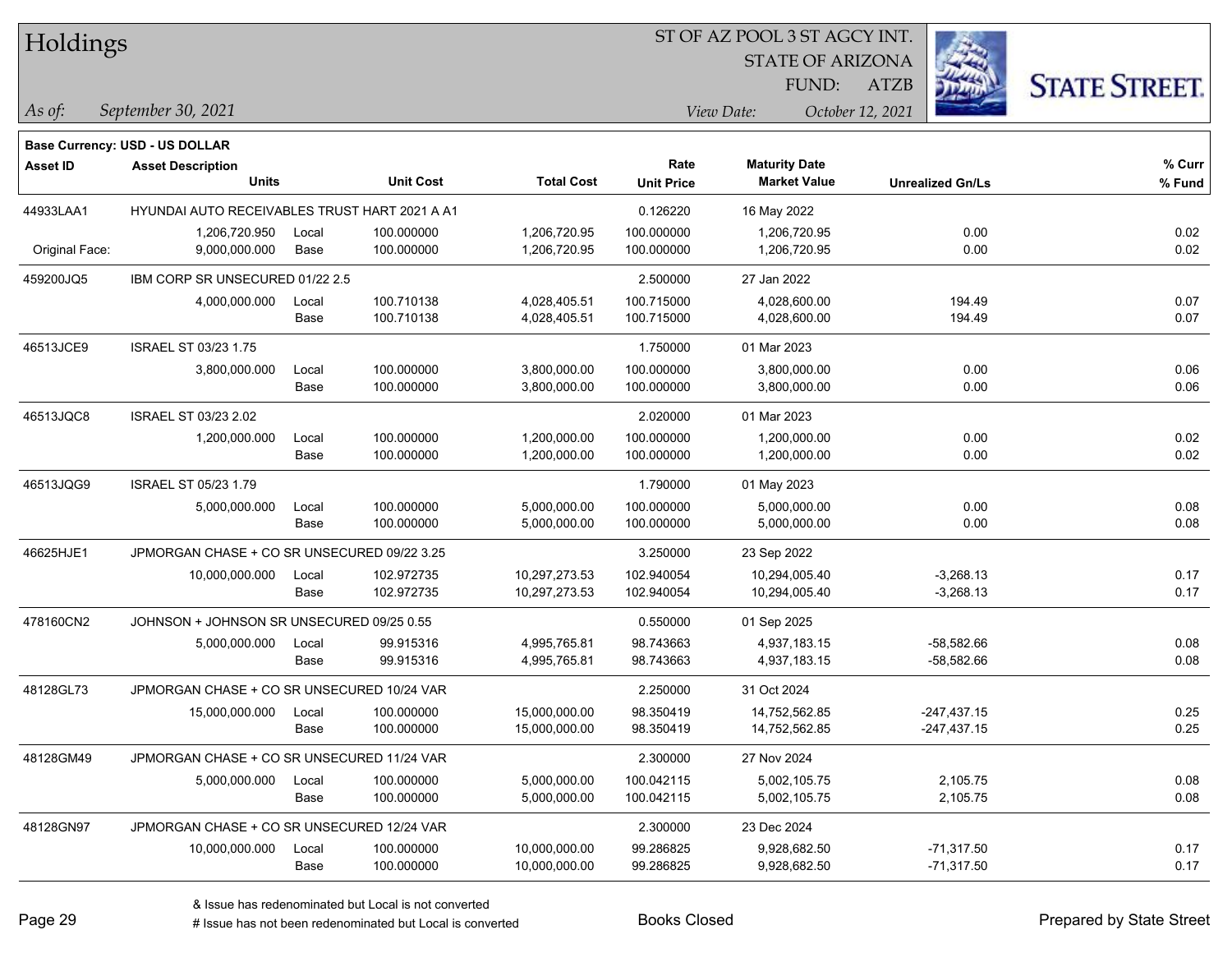| Holdings        |                                                 |       |                  |                   |                           | ST OF AZ POOL 3 ST AGCY INT.                |                         |                      |
|-----------------|-------------------------------------------------|-------|------------------|-------------------|---------------------------|---------------------------------------------|-------------------------|----------------------|
|                 |                                                 |       |                  |                   |                           | <b>STATE OF ARIZONA</b>                     |                         |                      |
|                 |                                                 |       |                  |                   |                           | FUND:                                       | <b>ATZB</b>             | <b>STATE STREET.</b> |
| $\vert$ As of:  | September 30, 2021                              |       |                  |                   |                           | View Date:                                  | October 12, 2021        |                      |
|                 |                                                 |       |                  |                   |                           |                                             |                         |                      |
|                 | Base Currency: USD - US DOLLAR                  |       |                  |                   |                           |                                             |                         |                      |
| <b>Asset ID</b> | <b>Asset Description</b><br><b>Units</b>        |       | <b>Unit Cost</b> | <b>Total Cost</b> | Rate<br><b>Unit Price</b> | <b>Maturity Date</b><br><b>Market Value</b> | <b>Unrealized Gn/Ls</b> | $%$ Curr<br>% Fund   |
| 48128GV56       | JPMORGAN CHASE + CO SR UNSECURED 08/25 0.8      |       |                  |                   | 0.800000                  | 18 Aug 2025                                 |                         |                      |
|                 | 5,000,000.000                                   | Local | 100.000000       | 5,000,000.00      | 96.963716                 | 4,848,185.80                                | $-151,814.20$           | 0.08                 |
|                 |                                                 | Base  | 100.000000       | 5,000,000.00      | 96.963716                 | 4,848,185.80                                | $-151,814.20$           | 0.08                 |
| 48130UVH5       | JPMORGAN CHASE FINANCIAL COMPANY GUAR 03/24 0.5 |       |                  |                   | 0.500000                  | 18 Mar 2024                                 |                         |                      |
|                 | 5,000,000.000                                   | Local | 100.000000       | 5,000,000.00      | 98.176073                 | 4,908,803.65                                | $-91,196.35$            | 0.08                 |
|                 |                                                 | Base  | 100.000000       | 5,000,000.00      | 98.176073                 | 4,908,803.65                                | $-91,196.35$            | 0.08                 |
| 49327M2Z6       | KEY BANK NA SR UNSECURED 03/23 1.25             |       |                  |                   | 1.250000                  | 10 Mar 2023                                 |                         |                      |
|                 | 3,000,000.000                                   | Local | 99.977466        | 2,999,323.97      | 101.327043                | 3,039,811.29                                | 40,487.32               | 0.05                 |
|                 |                                                 | Base  | 99.977466        | 2,999,323.97      | 101.327043                | 3,039,811.29                                | 40,487.32               | 0.05                 |
| 49327M3A0       | KEY BANK NA SR UNSECURED 01/24 VAR              |       |                  |                   | 0.423000                  | 03 Jan 2024                                 |                         |                      |
|                 | 5,000,000.000                                   | Local | 100.000000       | 5,000,000.00      | 99.987142                 | 4,999,357.10                                | $-642.90$               | 0.08                 |
|                 |                                                 | Base  | 100.000000       | 5,000,000.00      | 99.987142                 | 4,999,357.10                                | $-642.90$               | 0.08                 |
| 50117PAC3       | KUBOTA CREDIT OWNER TRUST KCOT 2018 1A A3 144A  |       |                  |                   | 3.100000                  | 15 Aug 2022                                 |                         |                      |
|                 | 352,253.800                                     | Local | 99.937889        | 352,035.01        | 100.104610                | 352,622.29                                  | 587.28                  | 0.01                 |
| Original Face:  | 12,640,000.000                                  | Base  | 99.937889        | 352,035.01        | 100.104610                | 352,622.29                                  | 587.28                  | 0.01                 |
| 571900BB4       | MARRIOTT INTERNATIONAL SR UNSECURED 04/24 3.6   |       |                  |                   | 3.600000                  | 15 Apr 2024                                 |                         |                      |
|                 | 3,000,000.000                                   | Local | 99.763542        | 2,992,906.26      | 106.533934                | 3,196,018.02                                | 203,111.76              | 0.05                 |
|                 |                                                 | Base  | 99.763542        | 2,992,906.26      | 106.533934                | 3,196,018.02                                | 203,111.76              | 0.05                 |
| 573284AY2       | MARTIN MARIETTA SR UNSECURED 07/23 0.65         |       |                  |                   | 0.650000                  | 15 Jul 2023                                 |                         |                      |
|                 | 5,000,000.000                                   | Local | 99.990889        | 4,999,544.44      | 100.187114                | 5,009,355.70                                | 9,811.26                | 0.08                 |
|                 |                                                 | Base  | 99.990889        | 4,999,544.44      | 100.187114                | 5,009,355.70                                | 9,811.26                | 0.08                 |
| 579780AR8       | MCCORMICK + CO SR UNSECURED 02/26 0.9           |       |                  |                   | 0.900000                  | 15 Feb 2026                                 |                         |                      |
|                 | 5,000,000.000                                   | Local | 99.770046        | 4,988,502.28      | 98.293396                 | 4,914,669.80                                | $-73,832.48$            | 0.08                 |
|                 |                                                 | Base  | 99.770046        | 4,988,502.28      | 98.293396                 | 4,914,669.80                                | $-73,832.48$            | 0.08                 |
| 58013MFE9       | MCDONALD S CORP SR UNSECURED 04/23 3.35         |       |                  |                   | 3.350000                  | 01 Apr 2023                                 |                         |                      |
|                 | 3,250,000.000                                   | Local | 103.939679       | 3,378,039.56      | 104.151182                | 3,384,913.42                                | 6,873.86                | 0.06                 |
|                 |                                                 | Base  | 103.939679       | 3,378,039.56      | 104.151182                | 3,384,913.42                                | 6,873.86                | 0.06                 |
| 58933YAF2       | MERCK + CO INC SR UNSECURED 05/23 2.8           |       |                  |                   | 2.800000                  | 18 May 2023                                 |                         |                      |
|                 | 10,000,000.000                                  | Local | 104.075877       | 10,407,587.65     | 103.929600                | 10,392,960.00                               | $-14,627.65$            | 0.17                 |
|                 |                                                 | Base  | 104.075877       | 10,407,587.65     | 103.929600                | 10,392,960.00                               | $-14,627.65$            | 0.17                 |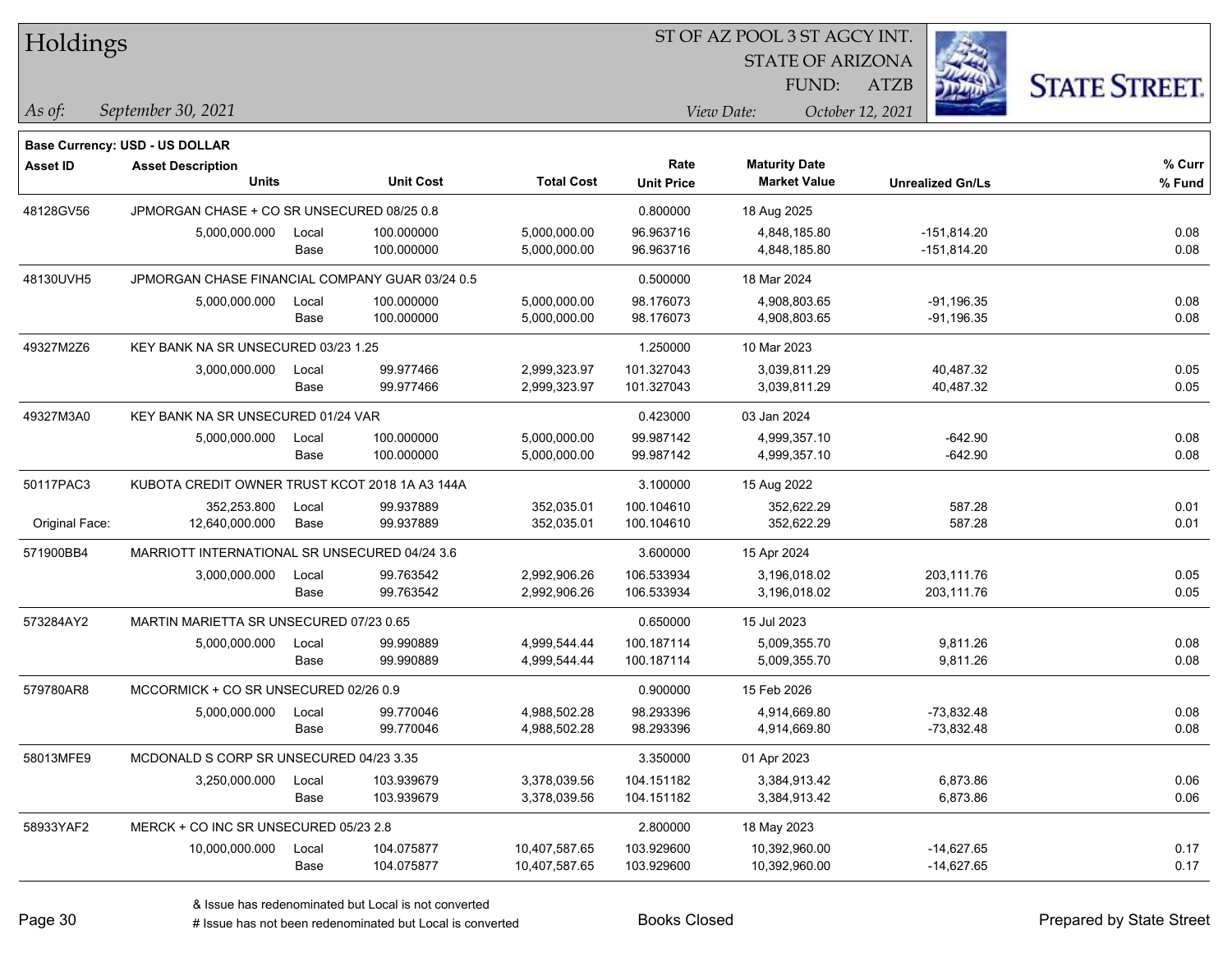| Holdings        |                                                        |       |                  |                   |                           | ST OF AZ POOL 3 ST AGCY INT.                |                         |                      |
|-----------------|--------------------------------------------------------|-------|------------------|-------------------|---------------------------|---------------------------------------------|-------------------------|----------------------|
|                 |                                                        |       |                  |                   |                           | <b>STATE OF ARIZONA</b>                     |                         |                      |
|                 |                                                        |       |                  |                   |                           | FUND:                                       | <b>ATZB</b>             | <b>STATE STREET.</b> |
| As of:          | September 30, 2021                                     |       |                  |                   |                           | View Date:                                  | October 12, 2021        |                      |
|                 |                                                        |       |                  |                   |                           |                                             |                         |                      |
|                 | <b>Base Currency: USD - US DOLLAR</b>                  |       |                  |                   |                           |                                             |                         |                      |
| <b>Asset ID</b> | <b>Asset Description</b><br><b>Units</b>               |       | <b>Unit Cost</b> | <b>Total Cost</b> | Rate<br><b>Unit Price</b> | <b>Maturity Date</b><br><b>Market Value</b> | <b>Unrealized Gn/Ls</b> | % Curr<br>% Fund     |
| 59217GEK1       | MET LIFE GLOB FUNDING I SECURED 144A 09/23 0.45        |       |                  |                   | 0.450000                  | 01 Sep 2023                                 |                         |                      |
|                 | 4,000,000.000                                          | Local | 99.990667        | 3,999,626.67      | 100.184280                | 4,007,371.20                                | 7,744.53                | 0.07                 |
|                 |                                                        | Base  | 99.990667        | 3,999,626.67      | 100.184280                | 4,007,371.20                                | 7,744.53                | 0.07                 |
| 594918BW3       | MICROSOFT CORP SR UNSECURED 02/22 2.4                  |       |                  |                   | 2.400000                  | 06 Feb 2022                                 |                         |                      |
|                 | 10,354,000.000                                         | Local | 100.160632       | 10,370,631.84     | 100.560129                | 10,411,995.76                               | 41,363.92               | 0.17                 |
|                 |                                                        | Base  | 100.160632       | 10,370,631.84     | 100.560129                | 10,411,995.76                               | 41,363.92               | 0.17                 |
| 60920LAE4       | MONDELEZ INTL HLDINGS NE COMPANY GUAR 144A 09/22 2.125 |       |                  |                   | 2.125000                  | 19 Sep 2022                                 |                         |                      |
|                 | 1,341,000.000                                          | Local | 101.653386       | 1,363,171.90      | 101.766862                | 1,364,693.62                                | 1,521.72                | 0.02                 |
|                 |                                                        | Base  | 101.653386       | 1,363,171.90      | 101.766862                | 1,364,693.62                                | 1,521.72                | 0.02                 |
| 60920LAQ7       | MONDELEZ INTL HLDINGS NE COMPANY GUAR 144A 09/24 0.75  |       |                  |                   | 0.750000                  | 24 Sep 2024                                 |                         |                      |
|                 | 4,000,000.000                                          | Local | 99.846984        | 3,993,879.34      | 99.729358                 | 3,989,174.32                                | $-4,705.02$             | 0.07                 |
|                 |                                                        | Base  | 99.846984        | 3,993,879.34      | 99.729358                 | 3,989,174.32                                | $-4,705.02$             | 0.07                 |
| 637432NM3       | NATIONAL RURAL UTIL COOP COLLATERAL T 04/22 2.4        |       |                  |                   | 2.400000                  | 25 Apr 2022                                 |                         |                      |
|                 | 8,867,000.000                                          | Local | 100.863947       | 8,943,606.22      | 101.039915                | 8,959,209.26                                | 15,603.04               | 0.15                 |
|                 |                                                        | Base  | 100.863947       | 8,943,606.22      | 101.039915                | 8,959,209.26                                | 15,603.04               | 0.15                 |
| 63743HEQ1       | NATIONAL RURAL UTIL COOP SR UNSECURED 09/22 2.3        |       |                  |                   | 2.300000                  | 15 Sep 2022                                 |                         |                      |
|                 | 1,000,000.000                                          | Local | 101.656860       | 1,016,568.60      | 101.851983                | 1,018,519.83                                | 1,951.23                | 0.02                 |
|                 |                                                        | Base  | 101.656860       | 1,016,568.60      | 101.851983                | 1,018,519.83                                | 1,951.23                | 0.02                 |
| 63743HET5       | NATIONAL RURAL UTIL COOP SR UNSECURED 01/22 1.75       |       |                  |                   | 1.750000                  | 21 Jan 2022                                 |                         |                      |
|                 | 4,533,000.000                                          | Local | 100.468786       | 4,554,250.07      | 100.450581                | 4,553,424.84                                | $-825.23$               | 0.08                 |
|                 |                                                        | Base  | 100.468786       | 4,554,250.07      | 100.450581                | 4,553,424.84                                | $-825.23$               | 0.08                 |
| 63743HEU2       | NATIONAL RURAL UTIL COOP SR UNSECURED 02/24 0.35       |       |                  |                   | 0.350000                  | 08 Feb 2024                                 |                         |                      |
|                 | 10,000,000.000                                         | Local | 99.945808        | 9,994,580.82      | 99.326903                 | 9,932,690.30                                | $-61,890.52$            | 0.17                 |
|                 |                                                        | Base  | 99.945808        | 9,994,580.82      | 99.326903                 | 9,932,690.30                                | -61,890.52              | 0.17                 |
| 63743HEW8       | NATIONAL RURAL UTIL COOP SR UNSECURED 06/26 1          |       |                  |                   | 1.000000                  | 15 Jun 2026                                 |                         |                      |
|                 | 15,000,000.000                                         | Local | 99.772529        | 14,965,879.41     | 98.865738                 | 14,829,860.70                               | $-136,018.71$           | 0.25                 |
|                 |                                                        | Base  | 99.772529        | 14,965,879.41     | 98.865738                 | 14,829,860.70                               | $-136,018.71$           | 0.25                 |
| 637639AC9       | NATIONAL SECS CLEARING SR UNSECURED 144A 12/23 0.4     |       |                  |                   | 0.400000                  | 07 Dec 2023                                 |                         |                      |
|                 | 5,000,000.000                                          | Local | 99.909976        | 4,995,498.82      | 100.043099                | 5,002,154.95                                | 6,656.13                | 0.08                 |
|                 |                                                        | Base  | 99.909976        | 4,995,498.82      | 100.043099                | 5,002,154.95                                | 6,656.13                | 0.08                 |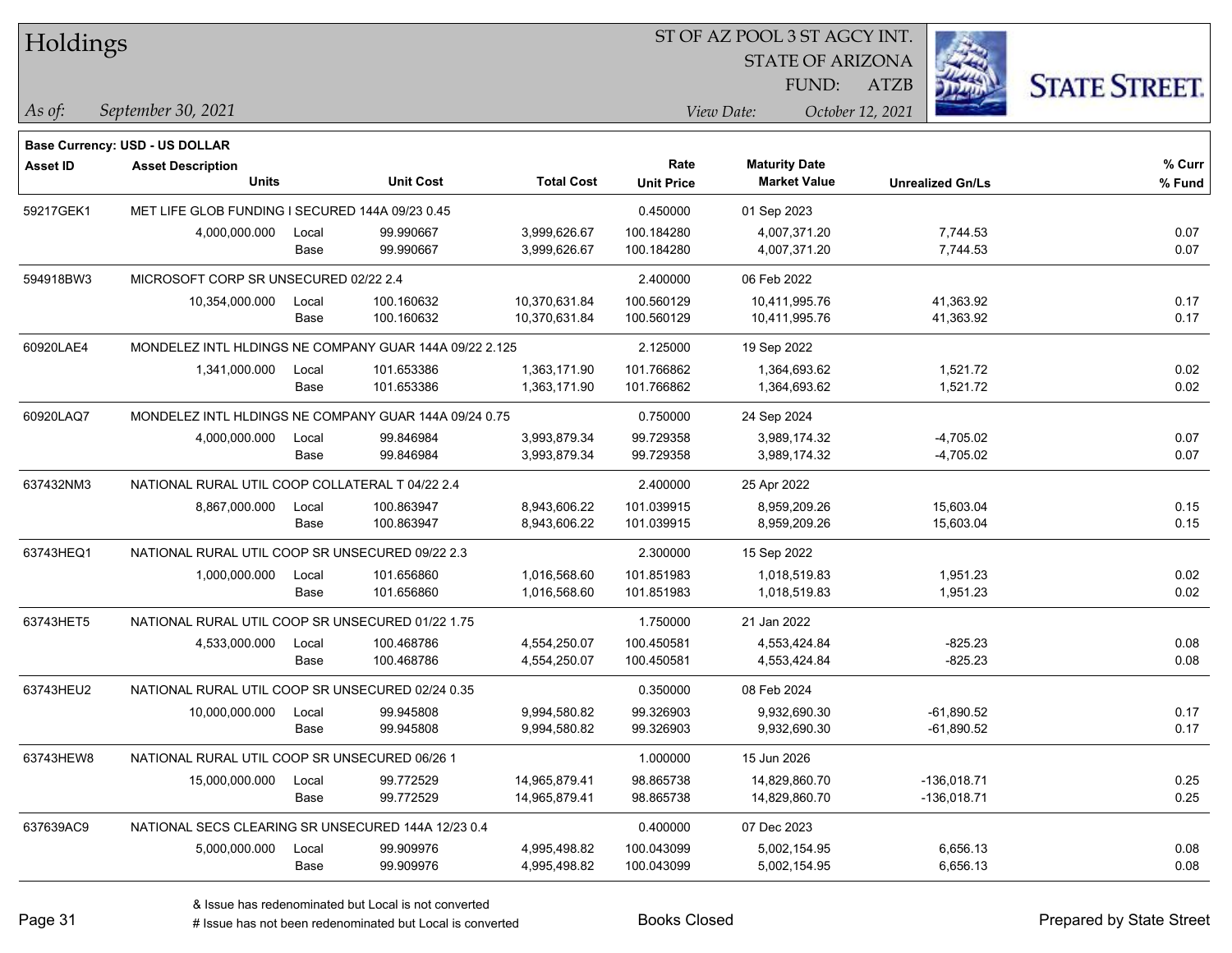| Holdings        |                                                      |       |            |                   |                   | ST OF AZ POOL 3 ST AGCY INT. |                         |                      |
|-----------------|------------------------------------------------------|-------|------------|-------------------|-------------------|------------------------------|-------------------------|----------------------|
|                 |                                                      |       |            |                   |                   | <b>STATE OF ARIZONA</b>      |                         |                      |
|                 |                                                      |       |            |                   |                   | FUND:                        | <b>ATZB</b>             | <b>STATE STREET.</b> |
| As of:          | September 30, 2021                                   |       |            |                   |                   | View Date:                   | October 12, 2021        |                      |
|                 | Base Currency: USD - US DOLLAR                       |       |            |                   |                   |                              |                         |                      |
| <b>Asset ID</b> | <b>Asset Description</b>                             |       |            |                   | Rate              | <b>Maturity Date</b>         |                         | % Curr               |
|                 | <b>Units</b>                                         |       | Unit Cost  | <b>Total Cost</b> | <b>Unit Price</b> | <b>Market Value</b>          | <b>Unrealized Gn/Ls</b> | % Fund               |
| 641062AQ7       | NESTLE HOLDINGS INC COMPANY GUAR 144A 01/24 0.375    |       |            |                   | 0.375000          | 15 Jan 2024                  |                         |                      |
|                 | 15,000,000.000                                       | Local | 99.834449  | 14,975,167.30     | 99.606273         | 14,940,940.95                | $-34,226.35$            | 0.25                 |
|                 |                                                      | Base  | 99.834449  | 14,975,167.30     | 99.606273         | 14,940,940.95                | $-34,226.35$            | 0.25                 |
| 65339KBU3       | NEXTERA ENERGY CAPITAL COMPANY GUAR 03/23 0.65       |       |            |                   |                   | 01 Mar 2023                  |                         |                      |
|                 | 10,000,000.000                                       | Local | 99.992773  | 9,999,277.31      | 100.350952        | 10,035,095.20                | 35,817.89               | 0.17                 |
|                 |                                                      | Base  | 99.992773  | 9,999,277.31      | 100.350952        | 10,035,095.20                | 35,817.89               | 0.17                 |
| 654740BQ1       | NISSAN MOTOR ACCEPTANCE SR UNSECURED 144A 03/24 1.05 |       |            |                   | 1.050000          | 08 Mar 2024                  |                         |                      |
|                 | 7,000,000.000                                        | Local | 99.992693  | 6,999,488.52      | 99.573903         | 6,970,173.21                 | $-29,315.31$            | 0.12                 |
|                 |                                                      | Base  | 99.992693  | 6,999,488.52      | 99.573903         | 6,970,173.21                 | $-29,315.31$            | 0.12                 |
| 655844BJ6       | NORFOLK SOUTHERN CORP SR UNSECURED 04/22 3           |       |            |                   | 3.000000          | 01 Apr 2022                  |                         |                      |
|                 | 3,140,000.000                                        | Local | 100.290888 | 3,149,133.89      | 100.652090        | 3,160,475.63                 | 11,341.74               | 0.05                 |
|                 |                                                      | Base  | 100.290888 | 3,149,133.89      | 100.652090        | 3,160,475.63                 | 11,341.74               | 0.05                 |
| 665859AP9       | NORTHERN TRUST CORP SUBORDINATED 10/25 3.95          |       |            |                   | 3.950000          | 30 Oct 2025                  |                         |                      |
|                 | 4,455,000.000                                        | Local | 113.023890 | 5,035,214.29      | 111.615735        | 4,972,480.99                 | $-62,733.30$            | 0.08                 |
|                 |                                                      | Base  | 113.023890 | 5,035,214.29      | 111.615735        | 4,972,480.99                 | $-62,733.30$            | 0.08                 |
| 67066GAK0       | NVIDIA CORP SR UNSECURED 06/23 0.309                 |       |            |                   | 0.309000          | 15 Jun 2023                  |                         |                      |
|                 | 20,000,000.000                                       | Local | 100.000000 | 20,000,000.00     | 100.010722        | 20,002,144.40                | 2,144.40                | 0.34                 |
|                 |                                                      | Base  | 100.000000 | 20,000,000.00     | 100.010722        | 20,002,144.40                | 2,144.40                | 0.34                 |
| 68389XBB0       | ORACLE CORP SR UNSECURED 05/22 2.5                   |       |            |                   | 2.500000          | 15 May 2022                  |                         |                      |
|                 | 34,033,000.000                                       | Local | 101.023760 | 34,381,416.14     | 101.003000        | 34,374,350.99                | $-7,065.15$             | 0.58                 |
|                 |                                                      | Base  | 101.023760 | 34,381,416.14     | 101.003000        | 34,374,350.99                | $-7,065.15$             | 0.58                 |
| 68389XBL8       | ORACLE CORP SR UNSECURED 09/23 2.4                   |       |            |                   | 2.400000          | 15 Sep 2023                  |                         |                      |
|                 | 6,700,000.000                                        | Local | 103.544361 | 6,937,472.21      | 103.453181        | 6,931,363.13                 | $-6,109.08$             | 0.12                 |
|                 |                                                      | Base  | 103.544361 | 6,937,472.21      | 103.453181        | 6,931,363.13                 | $-6,109.08$             | 0.12                 |
| 68389XCC7       | ORACLE CORP SR UNSECURED 03/26 1.65                  |       |            |                   | 1.650000          | 25 Mar 2026                  |                         |                      |
|                 | 8,000,000.000                                        | Local | 99.957096  | 7,996,567.69      | 101.419030        | 8,113,522.40                 | 116,954.71              | 0.14                 |
|                 |                                                      | Base  | 99.957096  | 7,996,567.69      | 101.419030        | 8,113,522.40                 | 116,954.71              | 0.14                 |
| 713448EY0       | PEPSICO INC SR UNSECURED 05/23 0.75                  |       |            |                   | 0.750000          | 01 May 2023                  |                         |                      |
|                 | 4,888,000.000                                        | Local | 100.673680 | 4,920,929.47      | 100.791995        | 4,926,712.72                 | 5,783.25                | 0.08                 |
|                 |                                                      | Base  | 100.673680 | 4,920,929.47      | 100.791995        | 4,926,712.72                 | 5,783.25                | 0.08                 |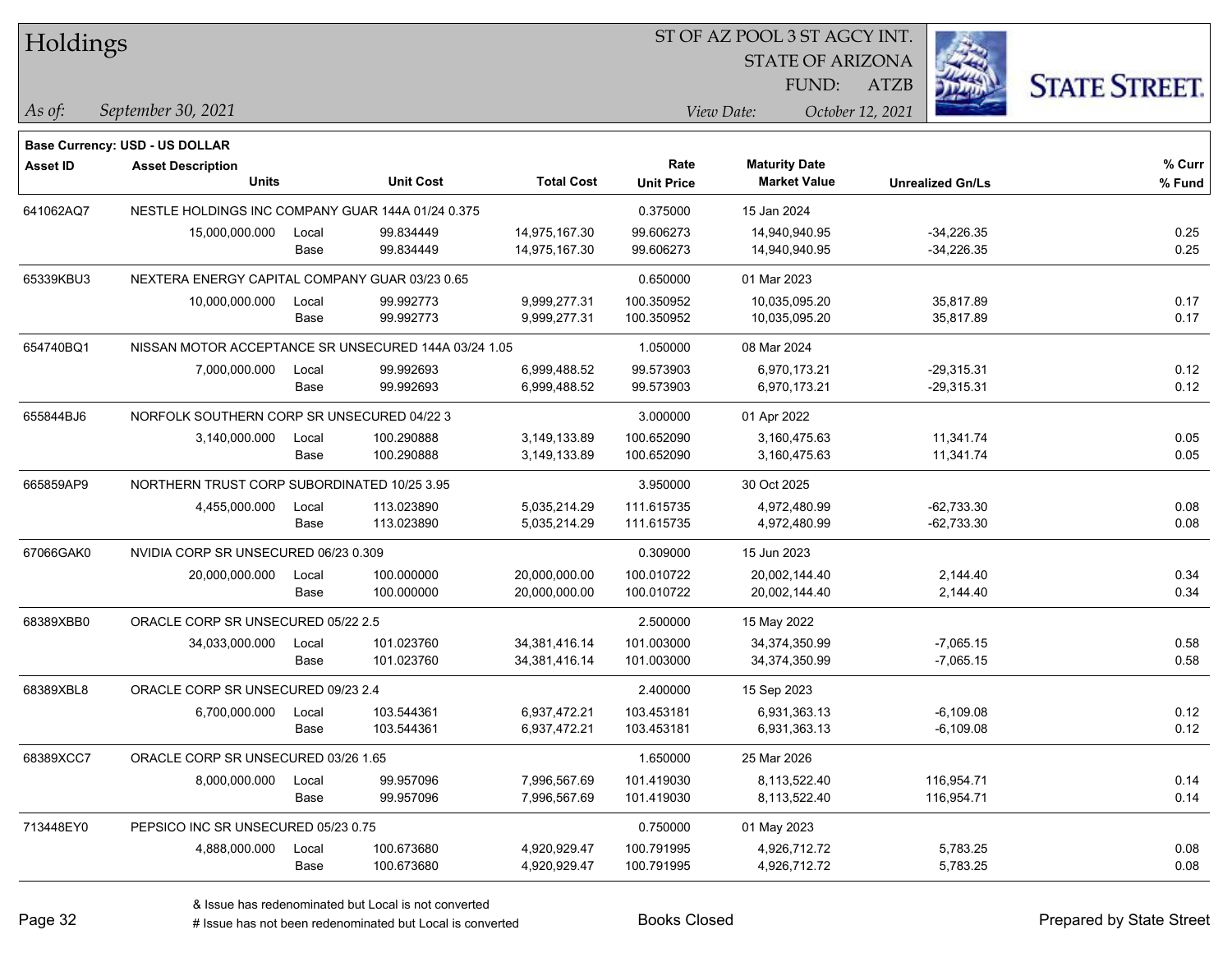| Holdings |  |
|----------|--|
|----------|--|

STATE OF ARIZONA

ATZB



*September 30, 2021 As of: View Date: October 12, 2021*

**Base Currency: USD - US DOLLAR**

| <b>Asset ID</b> | <b>Asset Description</b>                        |       |                  |                   | Rate              | <b>Maturity Date</b> |                         | % Curr |
|-----------------|-------------------------------------------------|-------|------------------|-------------------|-------------------|----------------------|-------------------------|--------|
|                 | <b>Units</b>                                    |       | <b>Unit Cost</b> | <b>Total Cost</b> | <b>Unit Price</b> | <b>Market Value</b>  | <b>Unrealized Gn/Ls</b> | % Fund |
| 713448FB9       | PEPSICO INC SR UNSECURED 10/23 0.4              |       |                  |                   | 0.400000          | 07 Oct 2023          |                         |        |
|                 | 9,909,000.000                                   | Local | 100.140674       | 9,922,939.42      | 100.238969        | 9,932,679.44         | 9,740.02                | 0.17   |
|                 |                                                 | Base  | 100.140674       | 9,922,939.42      | 100.238969        | 9,932,679.44         | 9,740.02                | 0.17   |
| 717081DM2       | PFIZER INC SR UNSECURED 05/24 3.4               |       |                  | 3.400000          | 15 May 2024       |                      |                         |        |
|                 | 4,753,000.000                                   | Local | 107.486990       | 5,108,856.64      | 107.267631        | 5,098,430.50         | $-10,426.14$            | 0.09   |
|                 |                                                 | Base  | 107.486990       | 5,108,856.64      | 107.267631        | 5,098,430.50         | $-10,426.14$            | 0.09   |
| 717081ER0       | PFIZER INC SR UNSECURED 03/22 2.8               |       |                  |                   | 2.800000          | 11 Mar 2022          |                         |        |
|                 | 3,000,000.000                                   | Local | 99.999119        | 2,999,973.56      | 101.139732        | 3,034,191.96         | 34,218.40               | 0.05   |
|                 |                                                 | Base  | 99.999119        | 2,999,973.56      | 101.139732        | 3,034,191.96         | 34,218.40               | 0.05   |
| 718546AX2       | PHILLIPS 66 COMPANY GUAR 02/24 VAR              |       |                  |                   | 0.744750          | 15 Feb 2024          |                         |        |
|                 | 15,000,000.000                                  | Local | 100.000000       | 15,000,000.00     | 100.053198        | 15,007,979.70        | 7,979.70                | 0.25   |
|                 |                                                 | Base  | 100.000000       | 15,000,000.00     | 100.053198        | 15,007,979.70        | 7,979.70                | 0.25   |
| 723484AH4       | PINNACLE WEST CAPITAL SR UNSECURED 06/25 1.3    |       |                  |                   | 1.300000          | 15 Jun 2025          |                         |        |
|                 | 12,000,000.000                                  | Local | 99.992627        | 11,999,115.22     | 100.108778        | 12,013,053.36        | 13,938.14               | 0.20   |
|                 |                                                 | Base  | 99.992627        | 11,999,115.22     | 100.108778        | 12,013,053.36        | 13,938.14               | 0.20   |
| 74005PBA1       | LINDE INC/CT COMPANY GUAR 02/22 2.45            |       |                  |                   | 2.450000          | 15 Feb 2022          |                         |        |
|                 | 3,000,000.000                                   | Local | 100.107555       | 3,003,226.66      | 100.244146        | 3,007,324.38         | 4,097.72                | 0.05   |
|                 |                                                 | Base  | 100.107555       | 3,003,226.66      | 100.244146        | 3,007,324.38         | 4,097.72                | 0.05   |
| 74256LEM7       | PRINCIPAL LFE GLB FND II SECURED 144A 04/24 VAR |       |                  |                   | 0.500000          | 12 Apr 2024          |                         |        |
|                 | 5,000,000.000                                   | Local | 100.000000       | 5,000,000.00      | 100.351307        | 5,017,565.35         | 17,565.35               | 0.08   |
|                 |                                                 | Base  | 100.000000       | 5,000,000.00      | 100.351307        | 5,017,565.35         | 17,565.35               | 0.08   |
| 742718FL8       | PROCTER + GAMBLE CO/THE SR UNSECURED 10/25 0.55 |       |                  |                   | 0.550000          | 29 Oct 2025          |                         |        |
|                 | 15,000,000.000                                  | Local | 99.867898        | 14,980,184.72     | 98.562420         | 14,784,363.00        | -195,821.72             | 0.25   |
|                 |                                                 | Base  | 99.867898        | 14,980,184.72     | 98.562420         | 14,784,363.00        | -195,821.72             | 0.25   |
| 742718FP9       | PROCTER + GAMBLE CO/THE SR UNSECURED 04/26 1    |       |                  |                   | 1.000000          | 23 Apr 2026          |                         |        |
|                 | 5,500,000.000                                   | Local | 99.964439        | 5,498,044.13      | 100.098996        | 5,505,444.78         | 7,400.65                | 0.09   |
|                 |                                                 | Base  | 99.964439        | 5,498,044.13      | 100.098996        | 5,505,444.78         | 7,400.65                | 0.09   |
| 771196BR2       | ROCHE HOLDINGS INC COMPANY GUAR 144A 03/24 VAR  |       |                  |                   | 0.290000          | 05 Mar 2024          |                         |        |
|                 | 7,000,000.000                                   | Local | 100.000000       | 7,000,000.00      | 100.237794        | 7,016,645.58         | 16,645.58               | 0.12   |
|                 |                                                 | Base  | 100.000000       | 7,000,000.00      | 100.237794        | 7,016,645.58         | 16,645.58               | 0.12   |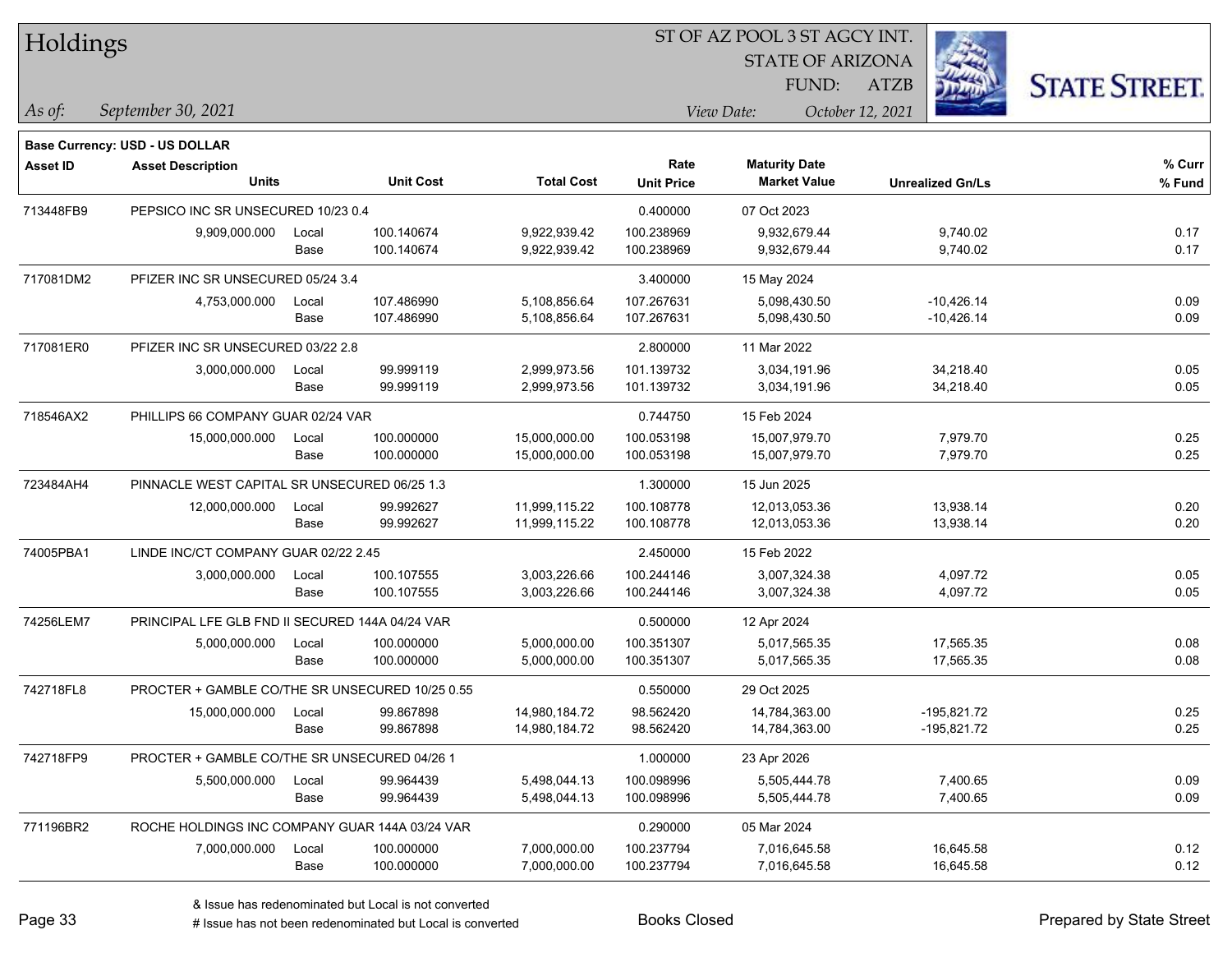| Holdings        |                                                 |       |                  |                   | ST OF AZ POOL 3 ST AGCY INT. |                                             |                         |                      |  |
|-----------------|-------------------------------------------------|-------|------------------|-------------------|------------------------------|---------------------------------------------|-------------------------|----------------------|--|
|                 |                                                 |       |                  |                   |                              | <b>STATE OF ARIZONA</b>                     |                         |                      |  |
|                 |                                                 |       |                  |                   |                              | FUND:                                       | <b>ATZB</b>             | <b>STATE STREET.</b> |  |
| $\vert$ As of:  | September 30, 2021                              |       |                  |                   |                              | View Date:                                  | October 12, 2021        |                      |  |
|                 |                                                 |       |                  |                   |                              |                                             |                         |                      |  |
|                 | <b>Base Currency: USD - US DOLLAR</b>           |       |                  |                   |                              |                                             |                         |                      |  |
| <b>Asset ID</b> | <b>Asset Description</b><br>Units               |       | <b>Unit Cost</b> | <b>Total Cost</b> | Rate<br><b>Unit Price</b>    | <b>Maturity Date</b><br><b>Market Value</b> | <b>Unrealized Gn/Ls</b> | % Curr<br>% Fund     |  |
| 78014RAQ3       | ROYAL BANK OF CANADA SR UNSECURED 10/21 VAR     |       |                  |                   | 3.000000                     | 22 Oct 2021                                 |                         |                      |  |
|                 | 10,000,000.000                                  | Local | 100.000000       | 10,000,000.00     | 100.133618                   | 10,013,361.80                               | 13,361.80               | 0.17                 |  |
|                 |                                                 | Base  | 100.000000       | 10,000,000.00     | 100.133618                   | 10,013,361.80                               | 13,361.80               | 0.17                 |  |
| 78014RBX7       | ROYAL BANK OF CANADA SR UNSECURED 01/25 VAR     |       |                  |                   | 2.300000                     | 30 Jan 2025                                 |                         |                      |  |
|                 | 10,000,000.000                                  | Local | 100.000000       | 10,000,000.00     | 100.213367                   | 10,021,336.70                               | 21,336.70               | 0.17                 |  |
|                 |                                                 | Base  | 100.000000       | 10,000,000.00     | 100.213367                   | 10,021,336.70                               | 21,336.70               | 0.17                 |  |
| 78014RCM0       | ROYAL BANK OF CANADA SR UNSECURED 03/25 VAR     |       |                  |                   | 1.500000                     | 27 Mar 2025                                 |                         |                      |  |
|                 | 10,000,000.000                                  | Local | 100.000000       | 10,000,000.00     | 101.179000                   | 10,117,900.00                               | 117,900.00              | 0.17                 |  |
|                 |                                                 | Base  | 100.000000       | 10,000,000.00     | 101.179000                   | 10,117,900.00                               | 117,900.00              | 0.17                 |  |
| 78014RDC1       | ROYAL BANK OF CANADA SR UNSECURED 10/25 VAR     |       |                  |                   | 0.625000                     | 09 Oct 2025                                 |                         |                      |  |
|                 | 5,000,000.000                                   | Local | 100.000000       | 5,000,000.00      | 98.130000                    | 4,906,500.00                                | $-93,500.00$            | 0.08                 |  |
|                 |                                                 | Base  | 100.000000       | 5,000,000.00      | 98.130000                    | 4,906,500.00                                | $-93,500.00$            | 0.08                 |  |
| 78015K7L2       | ROYAL BANK OF CANADA SR UNSECURED 01/24 0.425   |       |                  |                   | 0.425000                     | 19 Jan 2024                                 |                         |                      |  |
|                 | 15,000,000.000                                  | Local | 99.997699        | 14,999,654.79     | 99.567855                    | 14,935,178.25                               | $-64,476.54$            | 0.25                 |  |
|                 |                                                 | Base  | 99.997699        | 14,999,654.79     | 99.567855                    | 14,935,178.25                               | $-64,476.54$            | 0.25                 |  |
| 78446YAA1       | SLM STUDENT LOAN TRUST SLMA 2012 2 A            |       |                  |                   | 0.786000                     | 25 Jan 2029                                 |                         |                      |  |
|                 | 810,432.780                                     | Local | 100.000000       | 810,432.78        | 98.258800                    | 796,321.52                                  | $-14,111.26$            | 0.01                 |  |
| Original Face:  | 2,838,688.000                                   | Base  | 100.000000       | 810,432.78        | 98.258800                    | 796,321.52                                  | $-14, 111.26$           | 0.01                 |  |
| 79466LAG9       | SALESFORCE.COM INC SR UNSECURED 07/24 0.625     |       |                  |                   | 0.625000                     | 15 Jul 2024                                 |                         |                      |  |
|                 | 5,000,000.000                                   | Local | 99.960226        | 4,998,011.28      | 100.185690                   | 5,009,284.50                                | 11,273.22               | 0.08                 |  |
|                 |                                                 | Base  | 99.960226        | 4,998,011.28      | 100.185690                   | 5,009,284.50                                | 11,273.22               | 0.08                 |  |
| 842587CU9       | SOUTHERN CO SR UNSECURED 07/23 2.95             |       |                  |                   | 2.950000                     | 01 Jul 2023                                 |                         |                      |  |
|                 | 10,000,000.000                                  | Local | 103.740883       | 10,374,088.33     | 103.805904                   | 10,380,590.40                               | 6,502.07                | 0.17                 |  |
|                 |                                                 | Base  | 103.740883       | 10,374,088.33     | 103.805904                   | 10,380,590.40                               | 6,502.07                | 0.17                 |  |
| 8426EPAA6       | SOUTHERN CO GAS CAPITAL COMPANY GUAR 10/23 2.45 |       |                  |                   | 2.450000                     | 01 Oct 2023                                 |                         |                      |  |
|                 | 15,000,000.000                                  | Local | 103.523705       | 15,528,555.82     | 103.544863                   | 15,531,729.45                               | 3,173.63                | 0.26                 |  |
|                 |                                                 | Base  | 103.523705       | 15,528,555.82     | 103.544863                   | 15,531,729.45                               | 3,173.63                | 0.26                 |  |
| 855244AG4       | STARBUCKS CORP SR UNSECURED 06/22 2.7           |       |                  |                   | 2.700000                     | 15 Jun 2022                                 |                         |                      |  |
|                 | 9,055,000.000                                   | Local | 101.343711       | 9,176,673.06      | 101.309701                   | 9,173,593.43                                | $-3,079.63$             | 0.15                 |  |
|                 |                                                 | Base  | 101.343711       | 9,176,673.06      | 101.309701                   | 9,173,593.43                                | $-3,079.63$             | 0.15                 |  |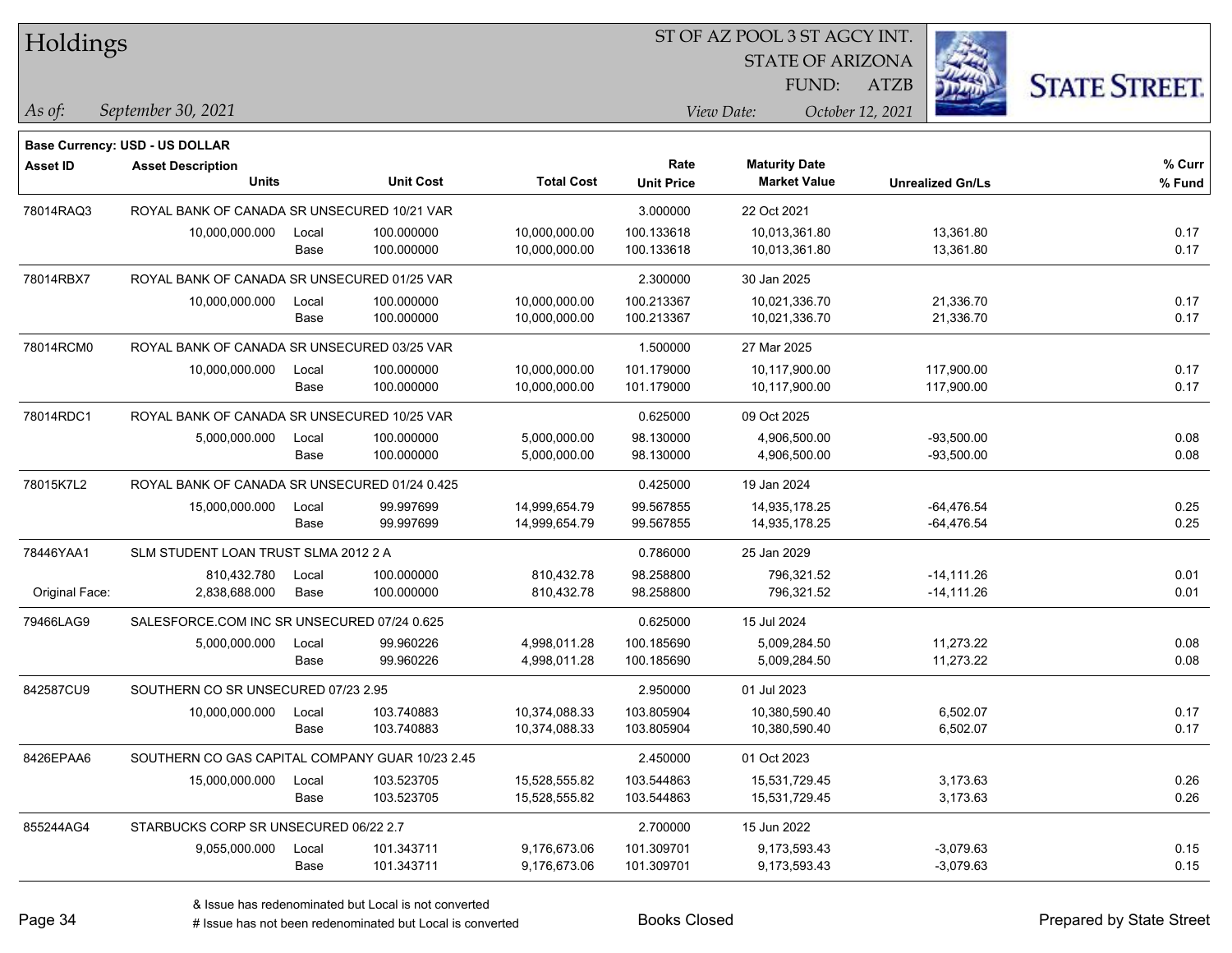| Holdings        |                                                  |       |                  |                   | ST OF AZ POOL 3 ST AGCY INT.   |                         |                         |                      |  |
|-----------------|--------------------------------------------------|-------|------------------|-------------------|--------------------------------|-------------------------|-------------------------|----------------------|--|
|                 |                                                  |       |                  |                   |                                | <b>STATE OF ARIZONA</b> |                         |                      |  |
|                 |                                                  |       |                  |                   |                                | FUND:                   | <b>ATZB</b>             | <b>STATE STREET.</b> |  |
| As of:          | September 30, 2021                               |       |                  |                   | View Date:<br>October 12, 2021 |                         |                         |                      |  |
|                 | <b>Base Currency: USD - US DOLLAR</b>            |       |                  |                   |                                |                         |                         |                      |  |
| <b>Asset ID</b> | <b>Asset Description</b>                         |       |                  |                   | Rate                           | <b>Maturity Date</b>    |                         | % Curr               |  |
|                 | Units                                            |       | <b>Unit Cost</b> | <b>Total Cost</b> | <b>Unit Price</b>              | <b>Market Value</b>     | <b>Unrealized Gn/Ls</b> | % Fund               |  |
| 863667BA8       | STRYKER CORP SR UNSECURED 06/25 1.15             |       |                  |                   | 1.150000                       | 15 Jun 2025             |                         |                      |  |
|                 | 5,000,000.000                                    | Local | 99.828711        | 4,991,435.55      | 100.747523                     | 5,037,376.15            | 45,940.60               | 0.08                 |  |
|                 |                                                  | Base  | 99.828711        | 4,991,435.55      | 100.747523                     | 5,037,376.15            | 45,940.60               | 0.08                 |  |
| 86787EBE6       | TRUIST BANK SR UNSECURED 05/22 2.8               |       |                  |                   | 2.800000                       | 17 May 2022             |                         |                      |  |
|                 | 10,000,000.000                                   | Local | 99.989391        | 9,998,939.05      | 101.410806                     | 10,141,080.60           | 142, 141.55             | 0.17                 |  |
|                 |                                                  | Base  | 99.989391        | 9,998,939.05      | 101.410806                     | 10,141,080.60           | 142, 141.55             | 0.17                 |  |
| 87612EBD7       | TARGET CORP SR UNSECURED 07/24 3.5               |       |                  |                   | 3.500000                       | 01 Jul 2024             |                         |                      |  |
|                 | 3,678,000.000                                    | Local | 108.362072       | 3,985,557.02      | 107.975945                     | 3,971,355.26            | $-14,201.76$            | 0.07                 |  |
|                 |                                                  | Base  | 108.362072       | 3,985,557.02      | 107.975945                     | 3,971,355.26            | $-14,201.76$            | 0.07                 |  |
| 880591ER9       | TENN VALLEY AUTHORITY SR UNSECURED 09/24 2.875   |       |                  |                   | 2.875000                       | 15 Sep 2024             |                         |                      |  |
|                 | 21,515,000.000                                   | Local | 107.173740       | 23,058,430.08     | 106.806605                     | 22,979,441.07           | $-78,989.01$            | 0.39                 |  |
|                 |                                                  | Base  | 107.173740       | 23,058,430.08     | 106.806605                     | 22,979,441.07           | $-78,989.01$            | 0.39                 |  |
| 88579YAX9       | 3M COMPANY SR UNSECURED 03/23 2.25               |       |                  |                   | 2.250000                       | 15 Mar 2023             |                         |                      |  |
|                 | 1,500,000.000                                    | Local | 102.502032       | 1,537,530.48      | 102.634000                     | 1,539,510.00            | 1,979.52                | 0.03                 |  |
|                 |                                                  | Base  | 102.502032       | 1,537,530.48      | 102.634000                     | 1,539,510.00            | 1,979.52                | 0.03                 |  |
| 89114Q3J5       | TORONTO DOMINION BANK SR UNSECURED 07/22 VAR     |       |                  |                   | 0.488250                       | 22 Jul 2022             |                         |                      |  |
|                 | 5,000,000.000                                    | Local | 100.000000       | 5,000,000.00      | 99.993543                      | 4,999,677.15            | $-322.85$               | 0.08                 |  |
|                 |                                                  | Base  | 100.000000       | 5,000,000.00      | 99.993543                      | 4,999,677.15            | $-322.85$               | 0.08                 |  |
| 89114Q5A2       | TORONTO DOMINION BANK SR UNSECURED 08/24 VAR     |       |                  |                   | 2.450000                       | 14 Aug 2024             |                         |                      |  |
|                 | 10,000,000.000                                   | Local | 100.000000       | 10,000,000.00     | 101.602575                     | 10,160,257.50           | 160,257.50              | 0.17                 |  |
|                 |                                                  | Base  | 100.000000       | 10,000,000.00     | 101.602575                     | 10,160,257.50           | 160,257.50              | 0.17                 |  |
| 89114QCR7       | TORONTO DOMINION BANK SR UNSECURED 03/24 VAR     |       |                  |                   | 0.405000                       | 04 Mar 2024             |                         |                      |  |
|                 | 11,000,000.000                                   | Local | 100.000000       | 11,000,000.00     | 100.311000                     | 11,034,210.00           | 34,210.00               | 0.19                 |  |
|                 |                                                  | Base  | 100.000000       | 11,000,000.00     | 100.311000                     | 11,034,210.00           | 34,210.00               | 0.19                 |  |
| 89114TZA3       | TORONTO DOMINION BANK SR UNSECURED 06/23 0.3     |       |                  |                   | 0.300000                       | 02 Jun 2023             |                         |                      |  |
|                 | 22,000,000.000                                   | Local | 99.954889        | 21,990,075.55     | 99.864308                      | 21,970,147.76           | -19,927.79              | 0.37                 |  |
|                 |                                                  | Base  | 99.954889        | 21,990,075.55     | 99.864308                      | 21,970,147.76           | $-19,927.79$            | 0.37                 |  |
| 89236TFX8       | TOYOTA MOTOR CREDIT CORP SR UNSECURED 04/22 2.65 |       |                  |                   | 2.650000                       | 12 Apr 2022             |                         |                      |  |
|                 | 13,000,000.000                                   | Local | 99.988906        | 12,998,557.78     | 101.280583                     | 13,166,475.79           | 167,918.01              | 0.22                 |  |
|                 |                                                  | Base  | 99.988906        | 12,998,557.78     | 101.280583                     | 13,166,475.79           | 167,918.01              | 0.22                 |  |

 $\overline{\phantom{0}}$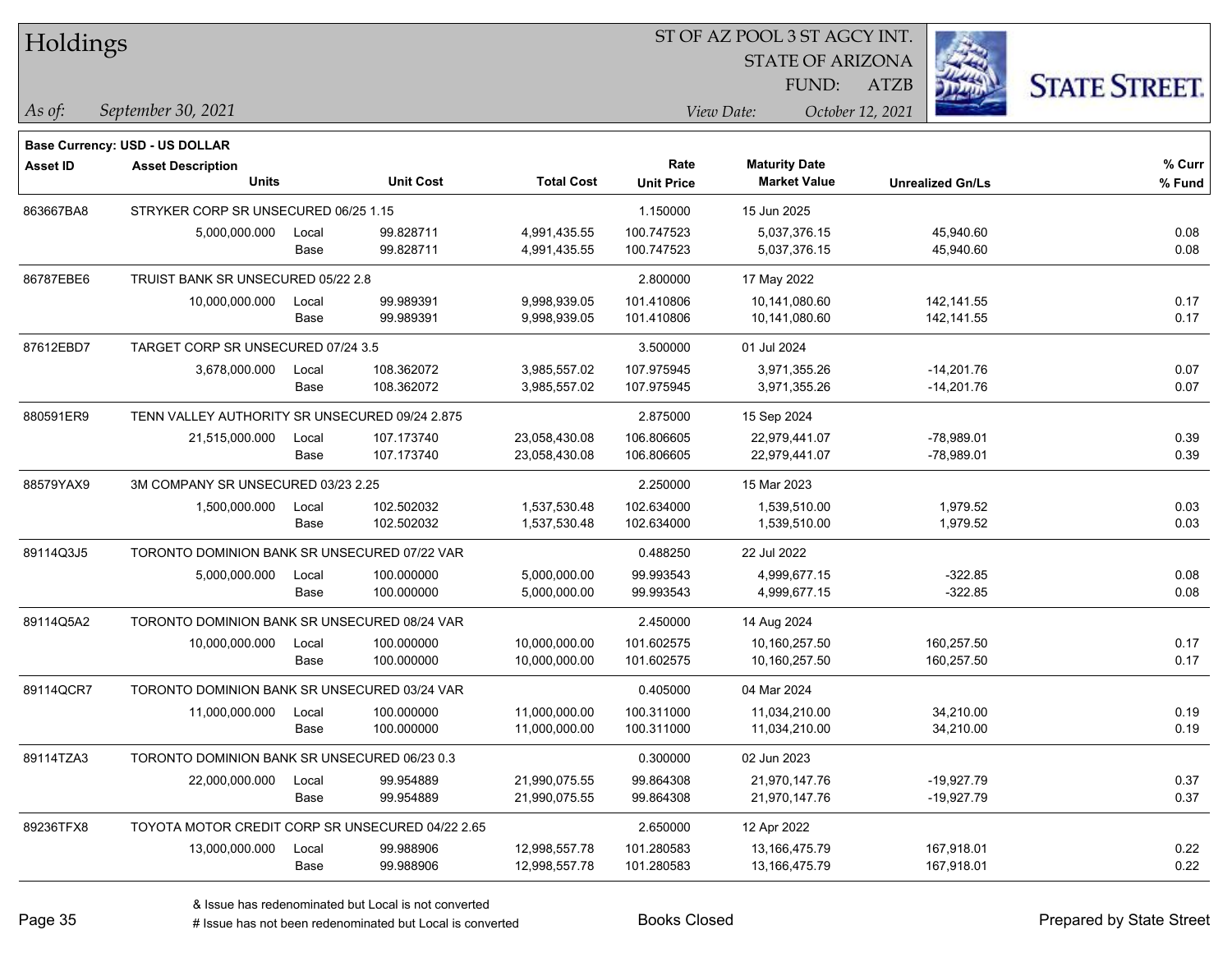| Holdings        |                                                                   |       |                  |                   |                   | ST OF AZ POOL 3 ST AGCY INT. |                         |                      |
|-----------------|-------------------------------------------------------------------|-------|------------------|-------------------|-------------------|------------------------------|-------------------------|----------------------|
|                 |                                                                   |       |                  |                   |                   | <b>STATE OF ARIZONA</b>      |                         |                      |
|                 |                                                                   |       |                  |                   |                   | FUND:                        | <b>ATZB</b>             | <b>STATE STREET.</b> |
| $ $ As of:      | September 30, 2021                                                |       |                  |                   |                   | View Date:                   | October 12, 2021        |                      |
|                 |                                                                   |       |                  |                   |                   |                              |                         |                      |
| <b>Asset ID</b> | <b>Base Currency: USD - US DOLLAR</b><br><b>Asset Description</b> |       |                  |                   | Rate              | <b>Maturity Date</b>         |                         | % Curr               |
|                 | <b>Units</b>                                                      |       | <b>Unit Cost</b> | <b>Total Cost</b> | <b>Unit Price</b> | <b>Market Value</b>          | <b>Unrealized Gn/Ls</b> | % Fund               |
| 89236TGT6       | TOYOTA MOTOR CREDIT CORP SR UNSECURED 02/25 1.8                   |       |                  |                   | 1.800000          | 13 Feb 2025                  |                         |                      |
|                 | 10,000,000.000                                                    | Local | 99.954857        | 9,995,485.66      | 102.680595        | 10,268,059.50                | 272.573.84              | 0.17                 |
|                 |                                                                   | Base  | 99.954857        | 9,995,485.66      | 102.680595        | 10,268,059.50                | 272,573.84              | 0.17                 |
| 89236THH1       | TOYOTA MOTOR CREDIT CORP SR UNSECURED 09/25 0.62                  |       |                  |                   | 0.620000          | 16 Sep 2025                  |                         |                      |
|                 | 5,000,000.000                                                     | Local | 100.000000       | 5,000,000.00      | 97.383824         | 4,869,191.20                 | -130,808.80             | 0.08                 |
|                 |                                                                   | Base  | 100.000000       | 5,000,000.00      | 97.383824         | 4,869,191.20                 | -130,808.80             | 0.08                 |
| 89236THM0       | TOYOTA MOTOR CREDIT CORP SR UNSECURED 10/22 0.35                  |       |                  |                   | 0.350000          | 14 Oct 2022                  |                         |                      |
|                 | 10,000,000.000                                                    | Local | 99.953788        | 9,995,378.84      | 100.159978        | 10,015,997.80                | 20,618.96               | 0.17                 |
|                 |                                                                   | Base  | 99.953788        | 9,995,378.84      | 100.159978        | 10,015,997.80                | 20,618.96               | 0.17                 |
| 89236THQ1       | TOYOTA MOTOR CREDIT CORP SR UNSECURED 10/25 0.65                  |       |                  |                   | 0.650000          | 09 Oct 2025                  |                         |                      |
|                 | 5,000,000.000                                                     | Local | 100.000000       | 5,000,000.00      | 97.239474         | 4,861,973.70                 | -138.026.30             | 0.08                 |
|                 |                                                                   | Base  | 100.000000       | 5,000,000.00      | 97.239474         | 4,861,973.70                 | $-138,026.30$           | 0.08                 |
| 89236THS7       | TOYOTA MOTOR CREDIT CORP SR UNSECURED 06/22 VAR                   |       |                  |                   | 0.350000          | 13 Jun 2022                  |                         |                      |
|                 | 10,000,000.000                                                    | Local | 100.000000       | 10,000,000.00     | 100.191106        | 10,019,110.60                | 19,110.60               | 0.17                 |
|                 |                                                                   | Base  | 100.000000       | 10,000,000.00     | 100.191106        | 10,019,110.60                | 19,110.60               | 0.17                 |
| 89236TJD8       | TOYOTA MOTOR CREDIT CORP SR UNSECURED 04/23 0.4                   |       |                  |                   | 0.400000          | 06 Apr 2023                  |                         |                      |
|                 | 12,000,000.000                                                    | Local | 99.938498        | 11,992,619.75     | 100.176319        | 12,021,158.28                | 28,538.53               | 0.20                 |
|                 |                                                                   | Base  | 99.938498        | 11,992,619.75     | 100.176319        | 12,021,158.28                | 28,538.53               | 0.20                 |
| 89236TJP1       | TOYOTA MOTOR CREDIT CORP SR UNSECURED 09/24 VAR                   |       |                  |                   | 0.340000          | 13 Sep 2024                  |                         |                      |
|                 | 7,000,000.000                                                     | Local | 100.000000       | 7,000,000.00      | 100.037000        | 7,002,590.00                 | 2,590.00                | 0.12                 |
|                 |                                                                   | Base  | 100.000000       | 7,000,000.00      | 100.037000        | 7,002,590.00                 | 2,590.00                | 0.12                 |
| 89788JAA7       | TRUIST BANK SR UNSECURED 03/25 1.5                                |       |                  |                   | 1.500000          | 10 Mar 2025                  |                         |                      |
|                 | 2,000,000.000                                                     | Local | 99.859384        | 1,997,187.68      | 101.772091        | 2,035,441.82                 | 38,254.14               | 0.03                 |
|                 |                                                                   | Base  | 99.859384        | 1,997,187.68      | 101.772091        | 2,035,441.82                 | 38,254.14               | 0.03                 |
| 89788JAD1       | TRUIST BANK SR UNSECURED 01/24 VAR                                |       |                  |                   | 0.250000          | 17 Jan 2024                  |                         |                      |
|                 | 7,000,000.000                                                     | Local | 100.000000       | 7,000,000.00      | 100.060328        | 7,004,222.96                 | 4,222.96                | 0.12                 |
|                 |                                                                   | Base  | 100.000000       | 7,000,000.00      | 100.060328        | 7,004,222.96                 | 4,222.96                | 0.12                 |
| 89788MAF9       | TRUIST FINANCIAL CORP SR UNSECURED 06/25 VAR                      |       |                  |                   | 0.450000          | 09 Jun 2025                  |                         |                      |
|                 | 15,000,000.000                                                    | Local | 100.000000       | 15,000,000.00     | 100.394951        | 15,059,242.65                | 59,242.65               | 0.25                 |
|                 |                                                                   | Base  | 100.000000       | 15,000,000.00     | 100.394951        | 15,059,242.65                | 59,242.65               | 0.25                 |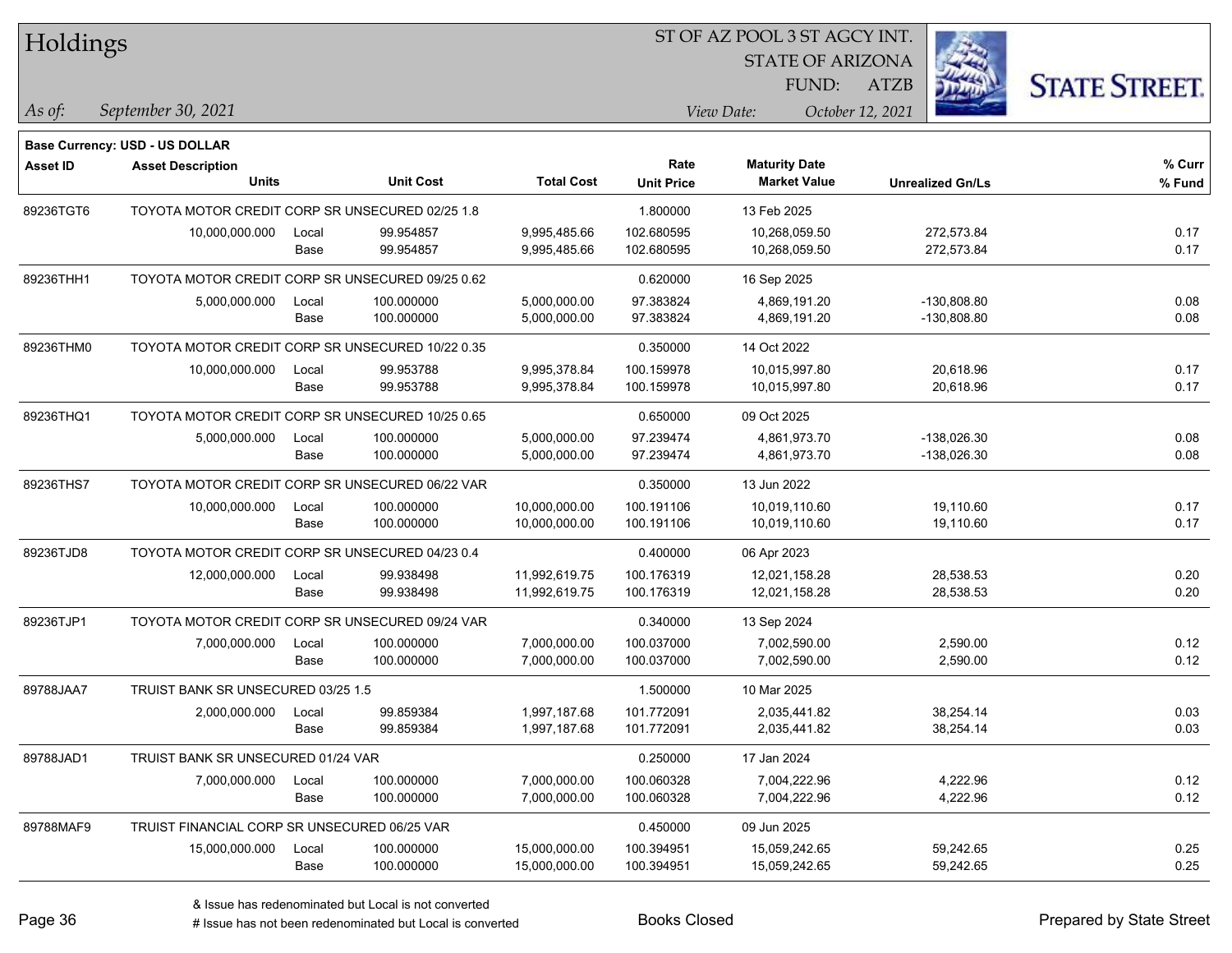| Holdings        |                                                |       |                  |                   |                   | ST OF AZ POOL 3 ST AGCY INT. |                  |                         |                      |
|-----------------|------------------------------------------------|-------|------------------|-------------------|-------------------|------------------------------|------------------|-------------------------|----------------------|
|                 |                                                |       |                  |                   |                   | <b>STATE OF ARIZONA</b>      |                  |                         |                      |
|                 |                                                |       |                  |                   |                   | FUND:                        | <b>ATZB</b>      |                         | <b>STATE STREET.</b> |
| As of:          | September 30, 2021                             |       |                  |                   |                   | View Date:                   | October 12, 2021 |                         |                      |
|                 | <b>Base Currency: USD - US DOLLAR</b>          |       |                  |                   |                   |                              |                  |                         |                      |
| <b>Asset ID</b> | <b>Asset Description</b>                       |       |                  |                   | Rate              | <b>Maturity Date</b>         |                  |                         | % Curr               |
|                 | <b>Units</b>                                   |       | <b>Unit Cost</b> | <b>Total Cost</b> | <b>Unit Price</b> | <b>Market Value</b>          |                  | <b>Unrealized Gn/Ls</b> | % Fund               |
| 90327QD48       | USAA CAPITAL CORP SR UNSECURED 144A 05/23 1.5  |       |                  |                   | 1.500000          | 01 May 2023                  |                  |                         |                      |
|                 | 2,000,000.000                                  | Local | 101.881815       | 2,037,636.29      | 101.749452        | 2,034,989.04                 |                  | $-2,647.25$             | 0.03                 |
|                 |                                                | Base  | 101.881815       | 2,037,636.29      | 101.749452        | 2,034,989.04                 |                  | $-2,647.25$             | 0.03                 |
| 90331HNV1       | US BANK NA CINCINNATI SR UNSECURED 07/23 3.4   |       |                  |                   | 3.400000          | 24 Jul 2023                  |                  |                         |                      |
|                 | 2,775,000.000                                  | Local | 105.040587       | 2,914,876.28      | 105.336514        | 2,923,088.26                 |                  | 8,211.98                | 0.05                 |
|                 |                                                | Base  | 105.040587       | 2,914,876.28      | 105.336514        | 2,923,088.26                 |                  | 8,211.98                | 0.05                 |
| 91159HHX1       | US BANCORP SR UNSECURED 07/24 2.4              |       |                  |                   | 2.400000          | 30 Jul 2024                  |                  |                         |                      |
|                 | 2,000,000.000                                  | Local | 99.944621        | 1,998,892.41      | 104.745845        | 2,094,916.90                 |                  | 96,024.49               | 0.04                 |
|                 |                                                | Base  | 99.944621        | 1,998,892.41      | 104.745845        | 2,094,916.90                 |                  | 96,024.49               | 0.04                 |
| 9127965G0       | TREASURY BILL 12/21 0.00000                    |       |                  |                   | 0.010000          | 02 Dec 2021                  |                  |                         |                      |
|                 | 40,000,000.000                                 | Local | 99.981400        | 39,992,560.00     | 99.994833         | 39,997,933.20                |                  | 5,373.20                | 0.67                 |
|                 |                                                | Base  | 99.981400        | 39,992,560.00     | 99.994833         | 39,997,933.20                |                  | 5,373.20                | 0.67                 |
| 912828F96       | US TREASURY N/B 10/21 2                        |       |                  |                   | 2.000000          | 31 Oct 2021                  |                  |                         |                      |
|                 | 40,000,000.000                                 | Local | 100.155446       | 40,062,178.31     | 100.158268        | 40,063,307.20                |                  | 1,128.89                | 0.67                 |
|                 |                                                | Base  | 100.155446       | 40,062,178.31     | 100.158268        | 40,063,307.20                |                  | 1,128.89                | 0.67                 |
| 91282CBQ3       | US TREASURY N/B 02/26 0.5                      |       |                  |                   | 0.500000          | 28 Feb 2026                  |                  |                         |                      |
|                 | 20,000,000.000                                 | Local | 98.703615        | 19,740,722.91     | 98.273438         | 19,654,687.60                |                  | $-86,035.31$            | 0.33                 |
|                 |                                                | Base  | 98.703615        | 19,740,722.91     | 98.273438         | 19,654,687.60                |                  | -86,035.31              | 0.33                 |
| 91324PDM1       | UNITEDHEALTH GROUP INC SR UNSECURED 02/24 3.5  |       |                  |                   | 3.500000          | 15 Feb 2024                  |                  |                         |                      |
|                 | 10,000,000.000                                 | Local | 106.796354       | 10,679,635.35     | 106.853166        | 10,685,316.60                |                  | 5,681.25                | 0.18                 |
|                 |                                                | Base  | 106.796354       | 10,679,635.35     | 106.853166        | 10,685,316.60                |                  | 5,681.25                | 0.18                 |
| 92343VGE8       | VERIZON COMMUNICATIONS SR UNSECURED 03/26 VAR  |       |                  |                   | 0.840000          | 20 Mar 2026                  |                  |                         |                      |
|                 | 12,000,000.000                                 | Local | 100.000000       | 12,000,000.00     | 101.692003        | 12,203,040.36                |                  | 203,040.36              | 0.20                 |
|                 |                                                | Base  | 100.000000       | 12,000,000.00     | 101.692003        | 12,203,040.36                |                  | 203,040.36              | 0.20                 |
| 92343VGF5       | VERIZON COMMUNICATIONS SR UNSECURED 03/24 0.75 |       |                  |                   | 0.750000          | 22 Mar 2024                  |                  |                         |                      |
|                 | 3,000,000.000                                  | Local | 99.995057        | 2,999,851.70      | 100.370894        | 3,011,126.82                 |                  | 11,275.12               | 0.05                 |
|                 |                                                | Base  | 99.995057        | 2,999,851.70      | 100.370894        | 3,011,126.82                 |                  | 11,275.12               | 0.05                 |
| 92343VGG3       | VERIZON COMMUNICATIONS SR UNSECURED 03/26 1.45 |       |                  |                   | 1.450000          | 20 Mar 2026                  |                  |                         |                      |
|                 | 8,000,000.000                                  | Local | 100.477030       | 8,038,162.39      | 100.926000        | 8,074,080.00                 |                  | 35,917.61               | 0.14                 |
|                 |                                                | Base  | 100.477030       | 8,038,162.39      | 100.926000        | 8,074,080.00                 |                  | 35,917.61               | 0.14                 |

# Issue has not been redenominated but Local is converted Books Closed Prepared by State Street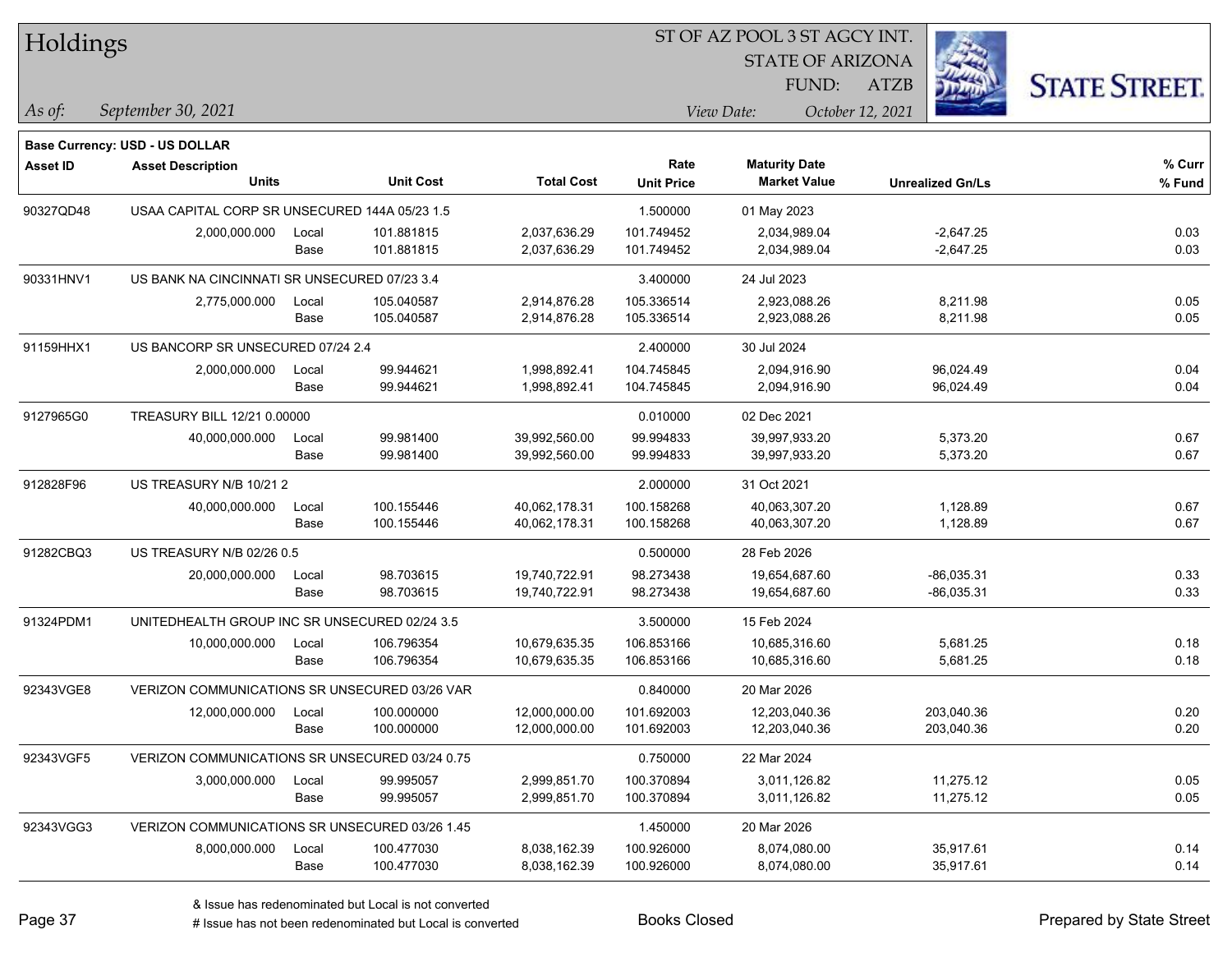| Holdings |
|----------|
|          |

**Maturity Date**

STATE OF ARIZONA

ATZB



**% Fund**

**% Curr**

*September 30, 2021 As of: View Date: October 12, 2021*

**Base Currency: USD - US DOLLAR**

FUND:

|                | <b>Units</b>                                           |       | <b>Unit Cost</b> | <b>Total Cost</b> | <b>Unit Price</b> | <b>Market Value</b> | <b>Unrealized Gn/Ls</b> | % Fun |
|----------------|--------------------------------------------------------|-------|------------------|-------------------|-------------------|---------------------|-------------------------|-------|
| 92347YAA2      | VERIZON OWNER TRUST VZOT 2019 A A1A                    |       |                  |                   | 2.930000          | 20 Sep 2023         |                         |       |
|                | 3,580,713.760                                          | Local | 99.991295        | 3,580,402.07      | 100.872000        | 3,611,937.58        | 31,535.51               | 0.06  |
| Original Face: | 8,000,000.000                                          | Base  | 99.991295        | 3,580,402.07      | 100.872000        | 3,611,937.58        | 31,535.51               | 0.06  |
| 92348CAA9      | VERIZON OWNER TRUST VZOT 2020 C A                      |       |                  |                   | 0.410000          | 21 Apr 2025         |                         |       |
|                | 20,000,000.000                                         | Local | 99.987084        | 19,997,416.73     | 100.181050        | 20,036,210.00       | 38,793.27               | 0.34  |
| Original Face: | 20,000,000.000                                         | Base  | 99.987084        | 19,997,416.73     | 100.181050        | 20,036,210.00       | 38,793.27               | 0.34  |
| 92348TAA2      | VERIZON OWNER TRUST VZOT 2020 A A1A                    |       |                  |                   | 1.850000          | 22 Jul 2024         |                         |       |
|                | 5,500,000.000                                          | Local | 99.992663        | 5,499,596.48      | 101.319180        | 5,572,554.90        | 72,958.42               | 0.09  |
| Original Face: | 5,500,000.000                                          | Base  | 99.992663        | 5,499,596.48      | 101.319180        | 5,572,554.90        | 72,958.42               | 0.09  |
| 92348XAA3      | VERIZON OWNER TRUST VZOT 2018 A A1A                    |       |                  |                   | 3.230000          | 20 Apr 2023         |                         |       |
|                | 654,674.460                                            | Local | 99.999465        | 654,670.96        | 100.374290        | 657,124.84          | 2,453.88                | 0.01  |
| Original Face: | 5,000,000.000                                          | Base  | 99.999465        | 654,670.96        | 100.374290        | 657,124.84          | 2,453.88                | 0.01  |
| 928668BG6      | VOLKSWAGEN GROUP AMERICA COMPANY GUAR 144A 11/22 0.75  |       |                  |                   | 0.750000          | 23 Nov 2022         |                         |       |
|                | 5,000,000.000                                          | Local | 99.971904        | 4,998,595.20      | 100.287861        | 5,014,393.05        | 15,797.85               | 0.08  |
|                |                                                        | Base  | 99.971904        | 4,998,595.20      | 100.287861        | 5,014,393.05        | 15,797.85               | 0.08  |
| 928668BJ0      | VOLKSWAGEN GROUP AMERICA COMPANY GUAR 144A 11/23 0.875 |       |                  |                   | 0.875000          | 22 Nov 2023         |                         |       |
|                | 5,000,000.000                                          | Local | 99.892681        | 4,994,634.03      | 100.492741        | 5,024,637.05        | 30,003.02               | 0.08  |
|                |                                                        | Base  | 99.892681        | 4,994,634.03      | 100.492741        | 5,024,637.05        | 30,003.02               | 0.08  |
| 931142DP5      | WALMART INC SR UNSECURED 04/24 3.3                     |       |                  |                   | 3.300000          | 22 Apr 2024         |                         |       |
|                | 1,000,000.000                                          | Local | 106.542822       | 1,065,428.22      | 106.564148        | 1,065,641.48        | 213.26                  | 0.02  |
|                |                                                        | Base  | 106.542822       | 1,065,428.22      | 106.564148        | 1,065,641.48        | 213.26                  | 0.02  |
| 931142EK5      | WALMART INC SR UNSECURED 06/23 3.4                     |       |                  |                   | 3.400000          | 26 Jun 2023         |                         |       |
|                | 20,000,000.000                                         | Local | 105.105888       | 21,021,177.50     | 105.130105        | 21,026,021.00       | 4,843.50                | 0.35  |
|                |                                                        | Base  | 105.105888       | 21,021,177.50     | 105.130105        | 21,026,021.00       | 4,843.50                | 0.35  |
| 931142EL3      | WALMART INC SR UNSECURED 07/24 2.85                    |       |                  | 2.850000          | 08 Jul 2024       |                     |                         |       |
|                | 4,886,000.000                                          | Local | 102.495964       | 5,007,952.78      | 105.978404        | 5,178,104.82        | 170,152.04              | 0.09  |
|                |                                                        | Base  | 102.495964       | 5,007,952.78      | 105.978404        | 5,178,104.82        | 170,152.04              | 0.09  |
| 931142ER0      | WALMART INC SR UNSECURED 09/26 1.05                    |       |                  |                   | 1.050000          | 17 Sep 2026         |                         |       |

**Asset ID Asset Description Rate**

5,000,000.000 Local 99.812428 4,990,621.39 99.819296 4,990,964.80 343.41 0.08

Base 99.812428 4,990,621.39 99.819296 4,990,964.80 343.41 0.08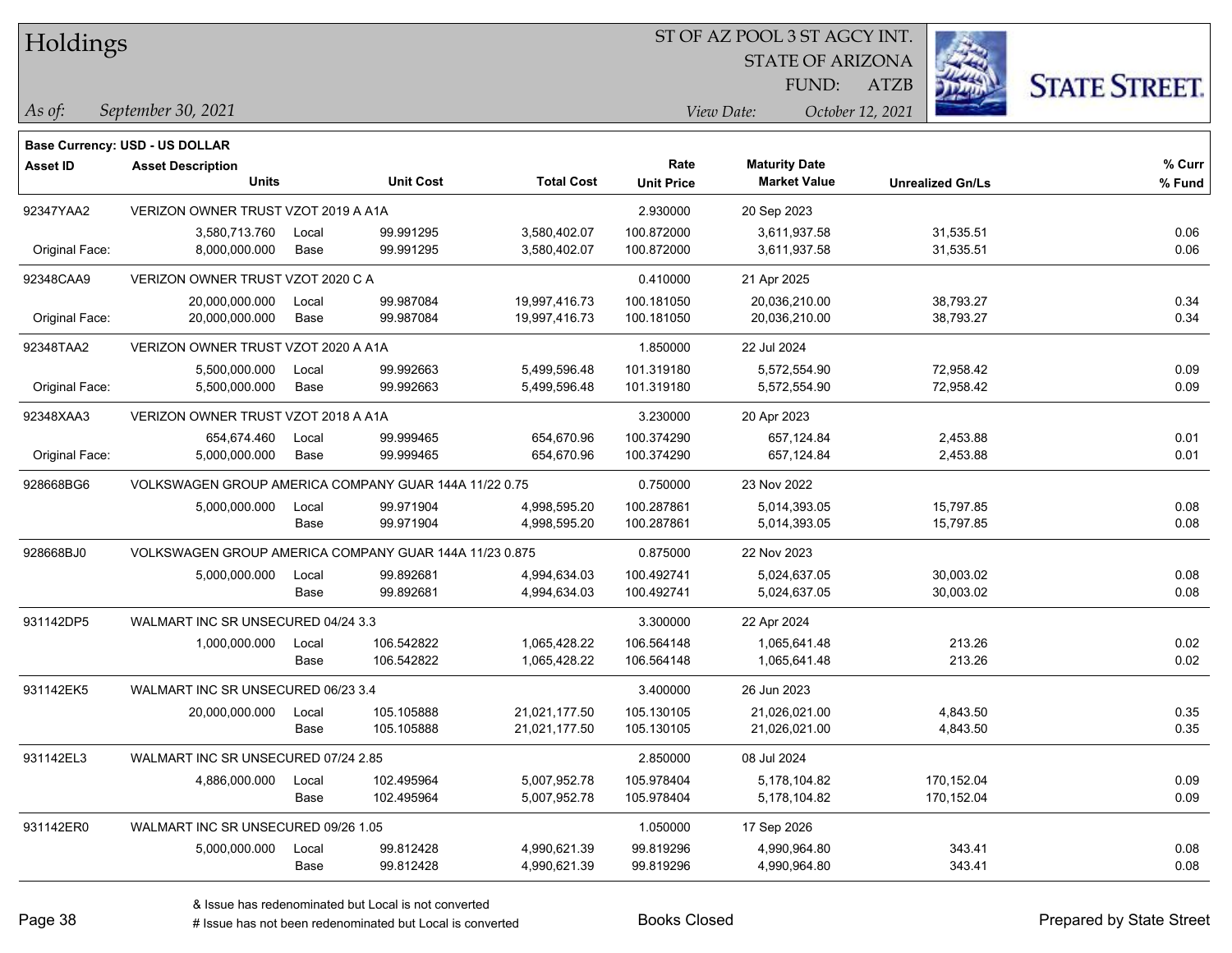|                           | Holdings                                       |       |                  |                   |                   | 51 OF AZ POOL 3 51 AGCY INT. |                         |                      |
|---------------------------|------------------------------------------------|-------|------------------|-------------------|-------------------|------------------------------|-------------------------|----------------------|
|                           |                                                |       |                  |                   |                   | <b>STATE OF ARIZONA</b>      |                         |                      |
|                           |                                                |       |                  |                   |                   | FUND:                        | <b>ATZB</b>             | <b>STATE STREET.</b> |
| As of:                    | September 30, 2021                             |       |                  |                   |                   | View Date:                   | October 12, 2021        |                      |
|                           | Base Currency: USD - US DOLLAR                 |       |                  |                   |                   |                              |                         |                      |
| <b>Asset ID</b>           | <b>Asset Description</b>                       |       |                  |                   | Rate              | <b>Maturity Date</b>         |                         | % Curr               |
|                           | <b>Units</b>                                   |       | <b>Unit Cost</b> | <b>Total Cost</b> | <b>Unit Price</b> | <b>Market Value</b>          | <b>Unrealized Gn/Ls</b> | % Fund               |
| 931422AH2                 | WALGREEN CO COMPANY GUAR 09/22 3.1             |       |                  |                   | 3.100000          | 15 Sep 2022                  |                         |                      |
|                           | 6,682,000.000                                  | Local | 102.363585       | 6,839,934.74      | 102.563146        | 6,853,269.42                 | 13,334.68               | 0.12                 |
|                           |                                                | Base  | 102.363585       | 6,839,934.74      | 102.563146        | 6,853,269.42                 | 13,334.68               | 0.12                 |
| 94106LAY5                 | WASTE MANAGEMENT INC COMPANY GUAR 09/22 2.9    |       |                  |                   | 2.900000          | 15 Sep 2022                  |                         |                      |
|                           | 1,625,000.000                                  | Local | 101.561215       | 1,650,369.74      | 101.799840        | 1,654,247.40                 | 3,877.66                | 0.03                 |
|                           |                                                | Base  | 101.561215       | 1,650,369.74      | 101.799840        | 1,654,247.40                 | 3,877.66                | 0.03                 |
| 94106LBL2                 | WASTE MANAGEMENT INC COMPANY GUAR 11/25 0.75   |       |                  |                   | 0.750000          | 15 Nov 2025                  |                         |                      |
|                           | 5,000,000.000                                  | Local | 99.859328        | 4,992,966.40      | 98.562566         | 4,928,128.30                 | -64,838.10              | 0.08                 |
|                           |                                                | Base  | 99.859328        | 4,992,966.40      | 98.562566         | 4,928,128.30                 | $-64,838.10$            | 0.08                 |
| 95000U2C6                 | WELLS FARGO + COMPANY SR UNSECURED 01/24 3.75  |       |                  |                   | 3.750000          | 24 Jan 2024                  |                         |                      |
|                           | 5,000,000.000                                  | Local | 99.916240        | 4,995,812.01      | 106.895355        | 5,344,767.75                 | 348,955.74              | 0.09                 |
|                           |                                                | Base  | 99.916240        | 4,995,812.01      | 106.895355        | 5,344,767.75                 | 348,955.74              | 0.09                 |
| 95000U2T9                 | WELLS FARGO + COMPANY SR UNSECURED 05/25 VAR   |       |                  |                   | 0.805000          | 19 May 2025                  |                         |                      |
|                           | 7,000,000.000                                  | Local | 100.000000       | 7,000,000.00      | 100.242110        | 7,016,947.70                 | 16,947.70               | 0.12                 |
|                           |                                                | Base  | 100.000000       | 7,000,000.00      | 100.242110        | 7,016,947.70                 | 16,947.70               | 0.12                 |
| 98163LAA8                 | WORLD OMNI AUTO RECEIVABLES TR WOART 2021 B A1 |       |                  |                   | 0.110250          | 16 May 2022                  |                         |                      |
|                           | 1,897,193.930                                  | Local | 100.000000       | 1,897,193.93      | 100.000710        | 1,897,207.40                 | 13.47                   | 0.03                 |
| Original Face:            | 8,750,000.000                                  | Base  | 100.000000       | 1,897,193.93      | 100.000710        | 1,897,207.40                 | 13.47                   | 0.03                 |
| 98163LAB6                 | WORLD OMNI AUTO RECEIVABLES TR WOART 2021 B A2 |       |                  |                   | 0.200000          | 15 Jul 2024                  |                         |                      |
|                           | 5,250,000.000                                  | Local | 99.997085        | 5,249,846.94      | 99.997570         | 5,249,872.43                 | 25.49                   | 0.09                 |
| Original Face:            | 5,250,000.000                                  | Base  | 99.997085        | 5,249,846.94      | 99.997570         | 5,249,872.43                 | 25.49                   | 0.09                 |
| <b>US DOLLAR Total</b>    |                                                |       |                  |                   |                   |                              |                         |                      |
|                           | 2,050,432,248.910                              | Local |                  | 2,062,418,582.88  |                   | 2,062,674,386.65             | 255,803.77              | 34.62                |
| Original Face:            | 528,699,328.000                                | Base  |                  | 2,062,418,582.88  |                   | 2,062,674,386.65             | 255,803.77              | 34.62                |
| <b>FIXED INCOME Total</b> |                                                |       |                  |                   |                   |                              |                         |                      |
|                           | 2,050,432,248.910                              | Base  |                  | 2,062,418,582.88  |                   | 2,062,674,386.65             | 255,803.77              | 34.62                |
| Original Face:            | 528,699,328.000                                |       |                  |                   |                   |                              |                         |                      |

 $STOTAT$   $17 DOOT$  3  $ST A GOX$  INT.

Page 39

٦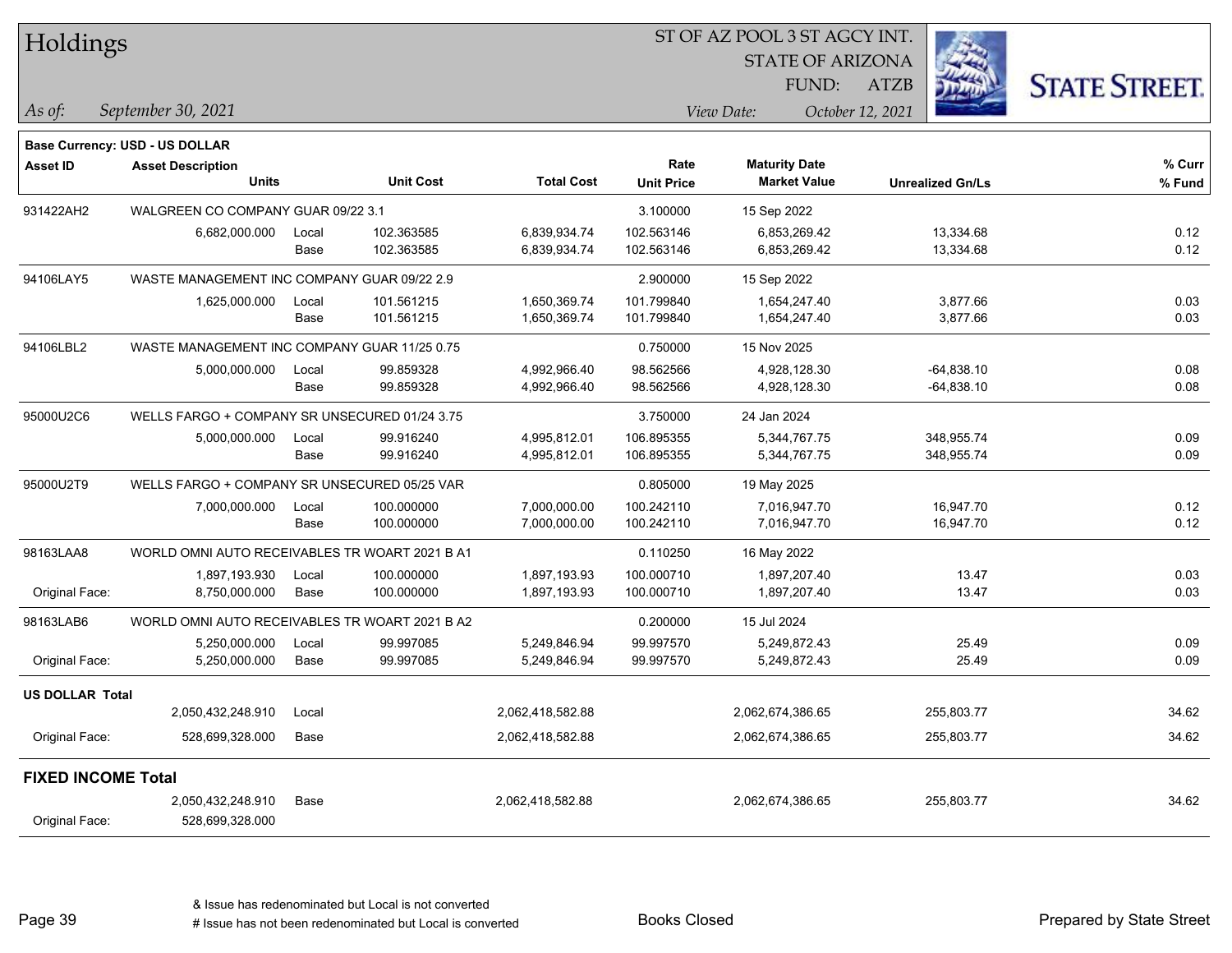| Holdings                                                                                      |                  |                   |                           |                                             |                                 |                         |                      |
|-----------------------------------------------------------------------------------------------|------------------|-------------------|---------------------------|---------------------------------------------|---------------------------------|-------------------------|----------------------|
| $\vert$ As of:<br>September 30, 2021                                                          |                  |                   |                           | FUND:<br>View Date:                         | <b>ATZB</b><br>October 12, 2021 |                         | <b>STATE STREET.</b> |
| <b>Base Currency: USD - US DOLLAR</b><br>Asset ID<br><b>Asset Description</b><br><b>Units</b> | <b>Unit Cost</b> | <b>Total Cost</b> | Rate<br><b>Unit Price</b> | <b>Maturity Date</b><br><b>Market Value</b> |                                 | <b>Unrealized Gn/Ls</b> | % Curr<br>% Fund     |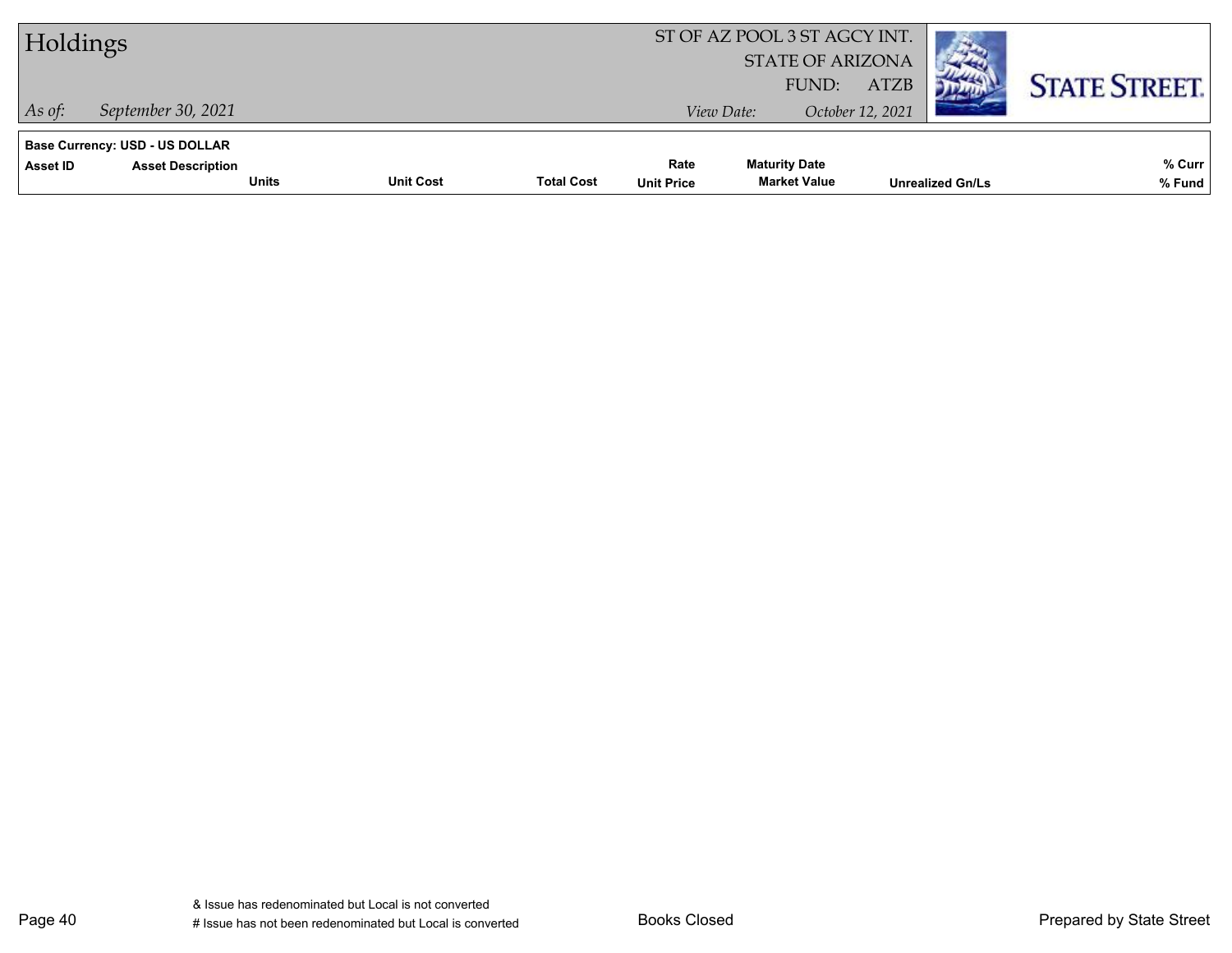| Holdings          |                                          |      |                  | ST OF AZ POOL 3 ST AGCY INT.<br><b>STATE OF ARIZONA</b> |                           |                                             |                  |                         |                      |
|-------------------|------------------------------------------|------|------------------|---------------------------------------------------------|---------------------------|---------------------------------------------|------------------|-------------------------|----------------------|
|                   |                                          |      |                  |                                                         |                           | FUND:                                       | <b>ATZB</b>      |                         | <b>STATE STREET.</b> |
| $\vert$ As of:    | September 30, 2021                       |      |                  |                                                         |                           | View Date:                                  | October 12, 2021 |                         |                      |
|                   | <b>Base Currency: USD - US DOLLAR</b>    |      |                  |                                                         |                           |                                             |                  |                         |                      |
| Asset ID          | <b>Asset Description</b><br><b>Units</b> |      | <b>Unit Cost</b> | <b>Total Cost</b>                                       | Rate<br><b>Unit Price</b> | <b>Maturity Date</b><br><b>Market Value</b> |                  | <b>Unrealized Gn/Ls</b> | % Curr<br>% Fund     |
| <b>FUND Total</b> |                                          |      |                  |                                                         |                           |                                             |                  |                         |                      |
|                   | 5,946,216,375.790                        | Base |                  | 5,957,485,823.99                                        |                           | 5,957,855,806.89                            |                  | 369,982.90              | 100.00               |
| Original Face:    | 528,699,328.000                          |      |                  |                                                         |                           |                                             |                  |                         |                      |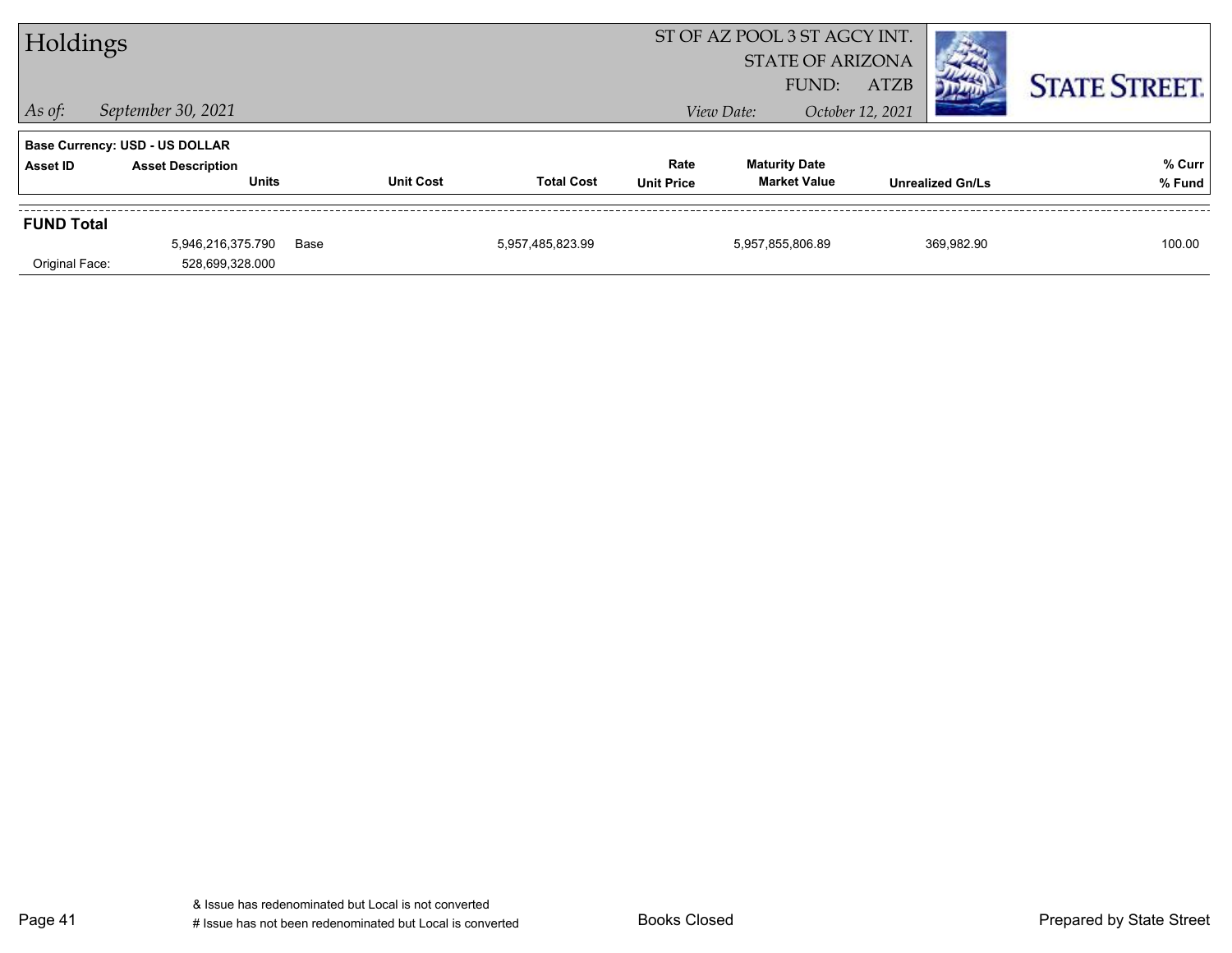# Holdings

## Currency Summary

*As of: September 30, 2021*

# ST OF AZ POOL 3 ST AGCY INT.

STATE OF ARIZONA

FUND: ATZB



*View Date:October 12, 2021*

#### **Base Currency:USD - US DOLLAR**

|                        |                   |       |                   |                     | % Currency |                         |                          |                           |
|------------------------|-------------------|-------|-------------------|---------------------|------------|-------------------------|--------------------------|---------------------------|
|                        | <b>Units</b>      |       | <b>Total Cost</b> | <b>Market Value</b> | % Fund     | <b>Unreal Sec Gn/Ls</b> | <b>Unreal Curr Gn/Ls</b> | <b>Total Unreal Gn/Ls</b> |
| <b>US DOLLAR</b>       |                   |       |                   |                     |            |                         | Exchange Rate:           | 1.000000                  |
| <b>CASH</b>            |                   |       |                   |                     |            |                         |                          |                           |
|                        | -183,750.010      | Local | $-183,750.01$     | $-183,750.01$       | 0.00       | 0.00                    |                          | 0.00                      |
|                        |                   | Base  | $-183,750.01$     | -183,750.01         | 0.00       | 0.00                    | 0.00                     | 0.00                      |
| <b>CASH EQUIVALENT</b> |                   |       |                   |                     |            |                         |                          |                           |
|                        | 3,895,967,876.890 | Local | 3,895,250,991.12  | 3,895,365,170.25    | 65.38      | 114,179.13              |                          | 114,179.13                |
|                        |                   | Base  | 3,895,250,991.12  | 3,895,365,170.25    | 65.38      | 114,179.13              | 0.00                     | 114,179.13                |
| <b>FIXED INCOME</b>    |                   |       |                   |                     |            |                         |                          |                           |
|                        | 2,050,432,248.910 | Local | 2,062,418,582.88  | 2,062,674,386.65    | 34.62      | 255,803.77              |                          | 255,803.77                |
| Original Face:         | 528,699,328.000   | Base  | 2,062,418,582.88  | 2,062,674,386.65    | 34.62      | 255,803.77              | 0.00                     | 255,803.77                |
| <b>US DOLLAR Total</b> |                   |       |                   |                     |            |                         |                          |                           |
|                        | 5,946,216,375.790 | Local | 5,957,485,823.99  | 5,957,855,806.89    | 100.00     | 369,982.90              |                          | 369,982.90                |
| Original Face:         | 528,699,328.000   | Base  | 5,957,485,823.99  | 5,957,855,806.89    | 100.00     | 369,982.90              | 0.00                     | 369,982.90                |
| <b>FUND Total</b>      |                   |       |                   |                     |            |                         |                          |                           |
|                        | 5,946,216,375.790 | Base  | 5,957,485,823.99  | 5,957,855,806.89    | 100.00     | 369,982.90              | 0.00                     | 369,982.90                |
| Original Face:         | 528,699,328.000   |       |                   |                     |            |                         |                          |                           |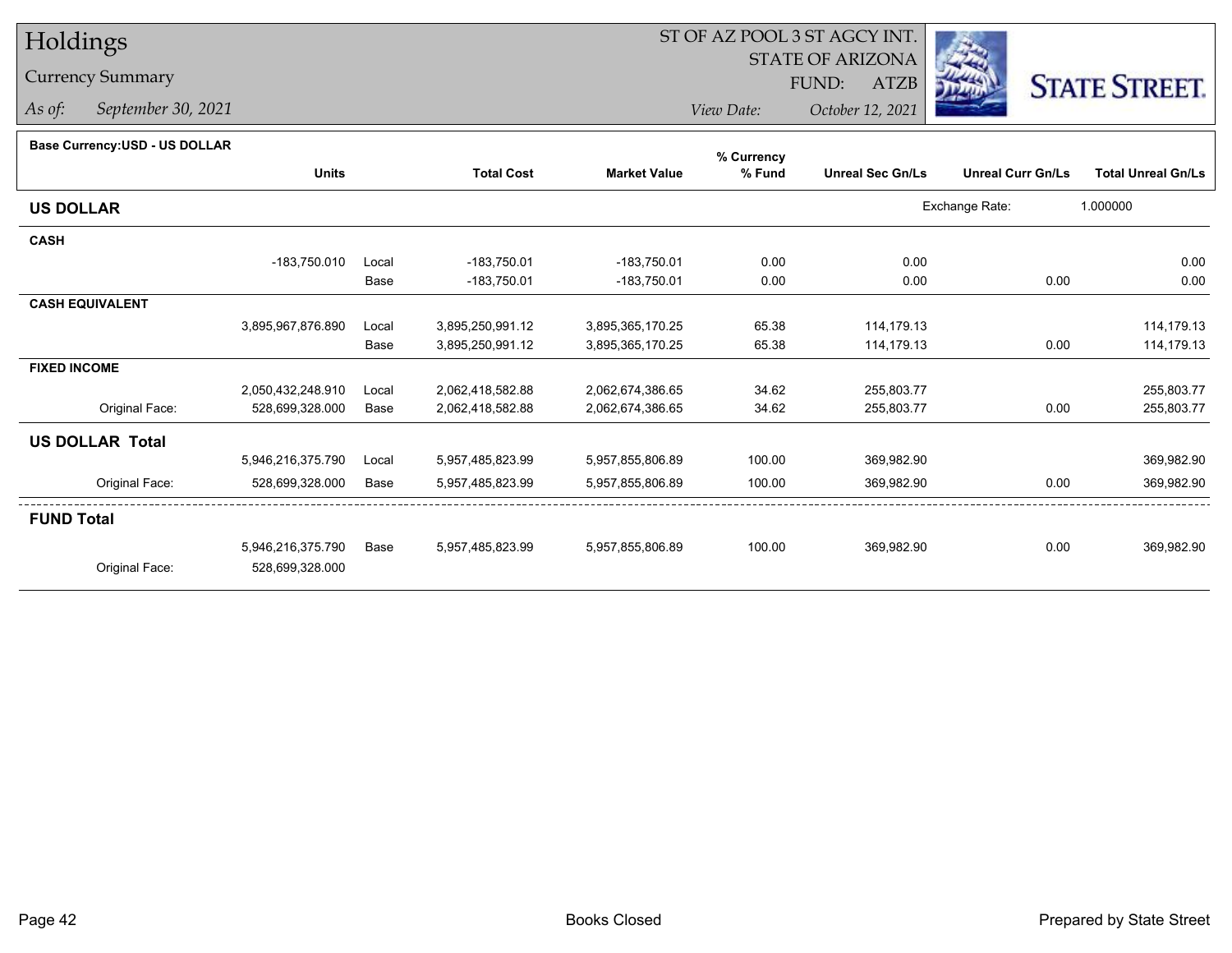| Holdings             |                                       |                                                                               |               |                          | ST OF AZ POOL 3 ST AGCY INT. |      |                      |
|----------------------|---------------------------------------|-------------------------------------------------------------------------------|---------------|--------------------------|------------------------------|------|----------------------|
| <b>Asset Summary</b> |                                       |                                                                               |               |                          | STATE OF ARIZONA             |      |                      |
|                      |                                       |                                                                               |               |                          | FUND:<br><b>ATZB</b>         |      | <b>STATE STREET.</b> |
| As of:               | September 30, 2021                    |                                                                               |               | View Date:               | October 12, 2021             |      |                      |
|                      | <b>Base Currency: USD - US DOLLAR</b> |                                                                               |               |                          |                              |      |                      |
|                      | <b>Units</b>                          | % Fund<br><b>Unreal Sec Gn/Ls</b><br><b>Total Cost</b><br><b>Market Value</b> |               | <b>Unreal Curr Gn/Ls</b> | <b>Total Unreal Gn/Ls</b>    |      |                      |
| <b>CASH</b>          |                                       |                                                                               |               |                          |                              |      |                      |
| <b>US DOLLAR</b>     |                                       |                                                                               |               |                          |                              |      |                      |
|                      | -183,750.010                          | $-183,750.01$                                                                 | $-183,750.01$ | 0.00                     | 0.00                         | 0.00 | 0.00                 |
| <b>CASH Total</b>    |                                       |                                                                               |               |                          |                              |      |                      |
|                      | -183,750.010                          | $-183,750.01$                                                                 | $-183,750.01$ | 0.00                     | 0.00                         | 0.00 | 0.00                 |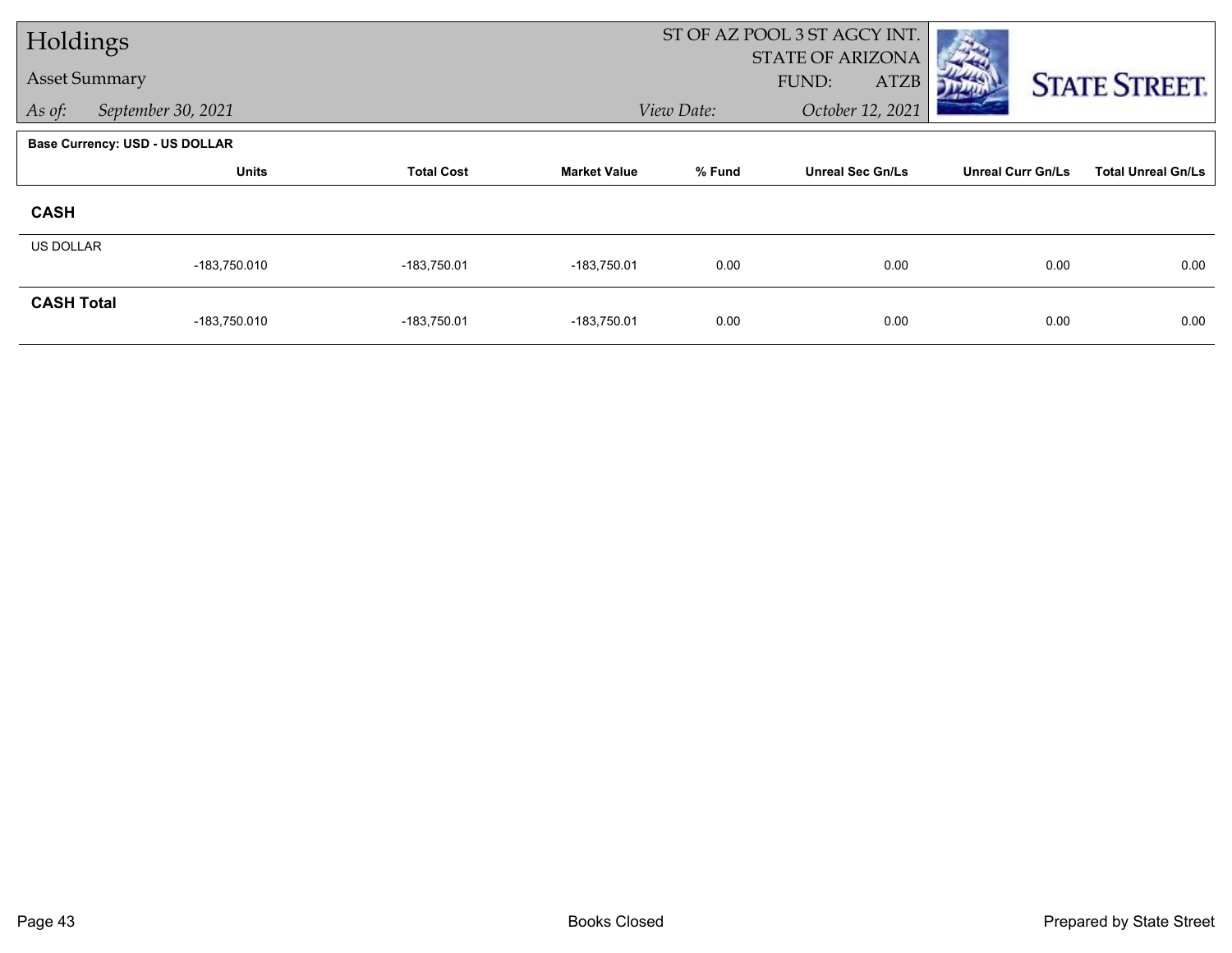|                  | Holdings                              |                   |                     | ST OF AZ POOL 3 ST AGCY INT. |                         |                          |                           |
|------------------|---------------------------------------|-------------------|---------------------|------------------------------|-------------------------|--------------------------|---------------------------|
|                  |                                       |                   |                     |                              | <b>STATE OF ARIZONA</b> |                          |                           |
|                  | <b>Asset Summary</b>                  |                   |                     |                              | <b>ATZB</b><br>FUND:    |                          | <b>STATE STREET.</b>      |
| As of:           | September 30, 2021                    |                   |                     | View Date:                   | October 12, 2021        |                          |                           |
|                  | <b>Base Currency: USD - US DOLLAR</b> |                   |                     |                              |                         |                          |                           |
|                  | <b>Units</b>                          | <b>Total Cost</b> | <b>Market Value</b> | % Fund                       | <b>Unreal Sec Gn/Ls</b> | <b>Unreal Curr Gn/Ls</b> | <b>Total Unreal Gn/Ls</b> |
|                  | <b>CASH EQUIVALENT</b>                |                   |                     |                              |                         |                          |                           |
| <b>US DOLLAR</b> |                                       |                   |                     |                              |                         |                          |                           |
|                  | 3,895,967,876.890                     | 3,895,250,991.12  | 3,895,365,170.25    | 65.38                        | 114,179.13              | 0.00                     | 114,179.13                |
|                  | <b>CASH EQUIVALENT Total</b>          |                   |                     |                              |                         |                          |                           |
|                  | 3,895,967,876.890                     | 3,895,250,991.12  | 3,895,365,170.25    | 65.38                        | 114,179.13              | 0.00                     | 114,179.13                |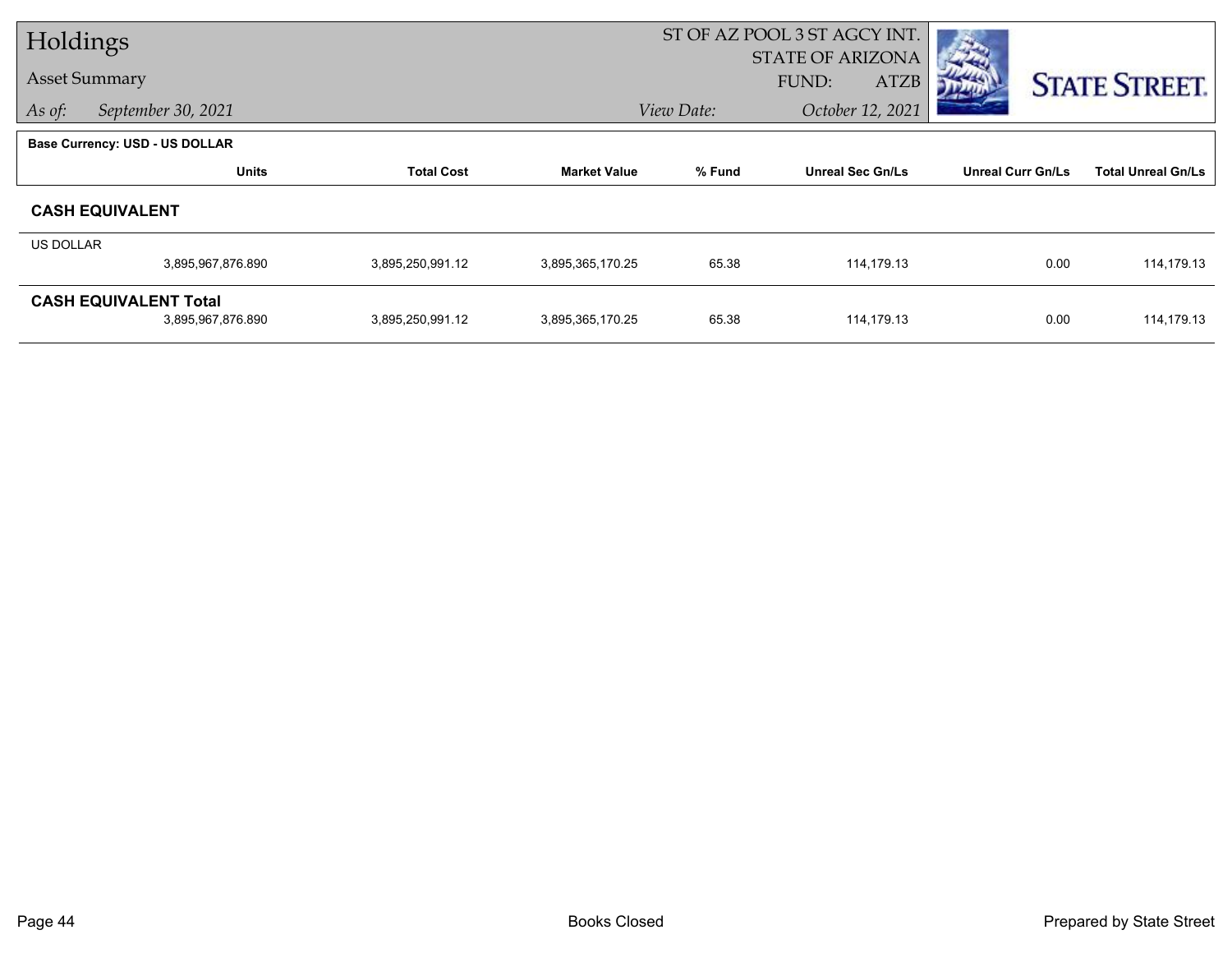| Holdings         |                                       |                   |                     | ST OF AZ POOL 3 ST AGCY INT. |                         |                          |                           |
|------------------|---------------------------------------|-------------------|---------------------|------------------------------|-------------------------|--------------------------|---------------------------|
|                  |                                       |                   |                     |                              | <b>STATE OF ARIZONA</b> |                          |                           |
|                  | <b>Asset Summary</b>                  |                   |                     |                              | <b>ATZB</b><br>FUND:    |                          | <b>STATE STREET.</b>      |
| As of:           | September 30, 2021                    |                   |                     | View Date:                   | October 12, 2021        |                          |                           |
|                  | <b>Base Currency: USD - US DOLLAR</b> |                   |                     |                              |                         |                          |                           |
|                  | <b>Units</b>                          | <b>Total Cost</b> | <b>Market Value</b> | % Fund                       | <b>Unreal Sec Gn/Ls</b> | <b>Unreal Curr Gn/Ls</b> | <b>Total Unreal Gn/Ls</b> |
|                  | <b>FIXED INCOME</b>                   |                   |                     |                              |                         |                          |                           |
| <b>US DOLLAR</b> |                                       |                   |                     |                              |                         |                          |                           |
|                  | 2,050,432,248.910                     | 2,062,418,582.88  | 2,062,674,386.65    | 34.62                        | 255,803.77              | 0.00                     | 255,803.77                |
|                  | <b>FIXED INCOME Total</b>             |                   |                     |                              |                         |                          |                           |
|                  | 2,050,432,248.910                     | 2,062,418,582.88  | 2,062,674,386.65    | 34.62                        | 255,803.77              | 0.00                     | 255,803.77                |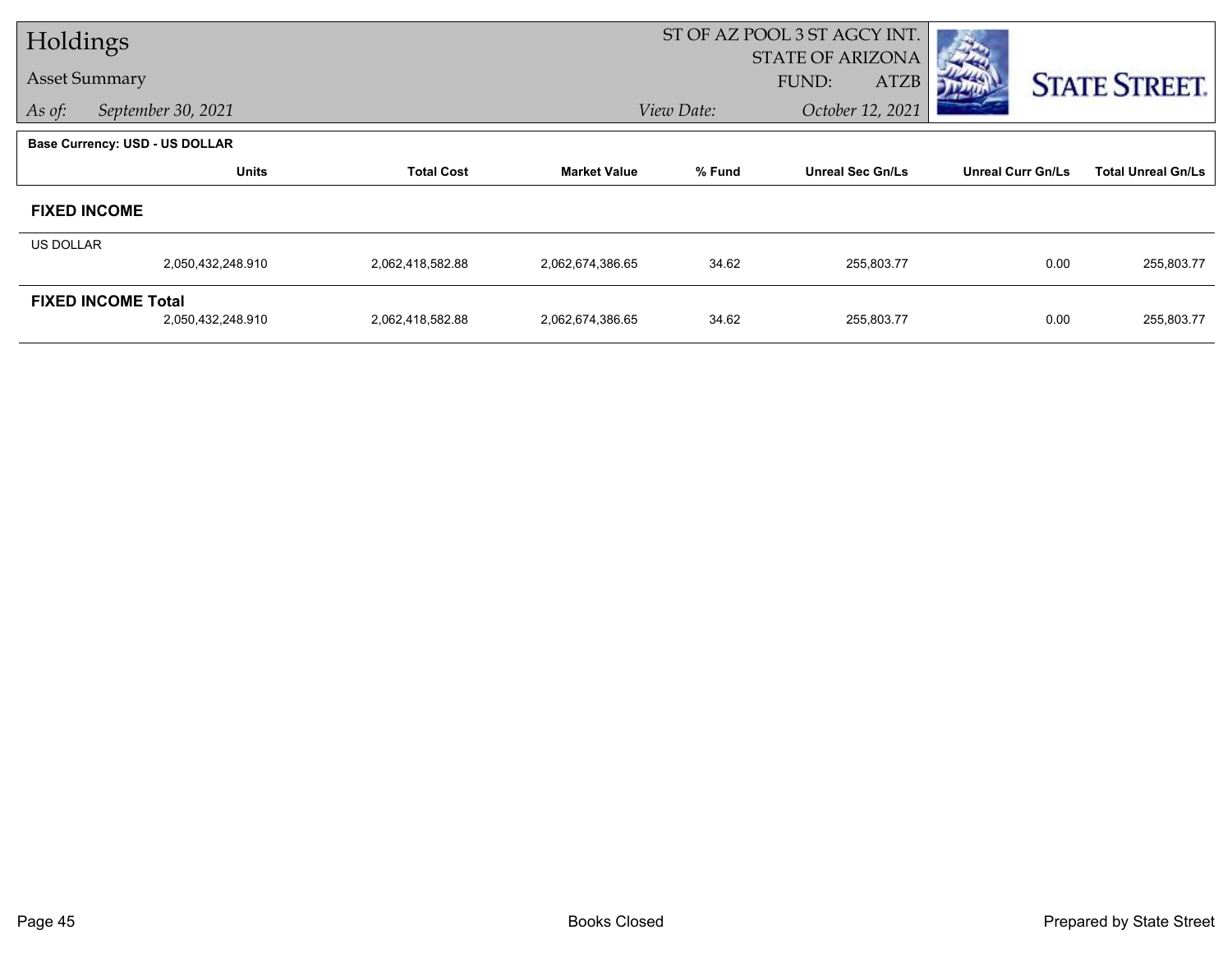| Holdings          |                                       |                   |                     | ST OF AZ POOL 3 ST AGCY INT. |                         |                   |                           |
|-------------------|---------------------------------------|-------------------|---------------------|------------------------------|-------------------------|-------------------|---------------------------|
|                   |                                       |                   |                     | <b>STATE OF ARIZONA</b>      |                         |                   |                           |
|                   | <b>Asset Summary</b>                  |                   |                     | <b>ATZB</b><br><b>FUND:</b>  |                         |                   | <b>STATE STREET.</b>      |
| As of:            | September 30, 2021                    |                   | View Date:          | October 12, 2021             |                         |                   |                           |
|                   | <b>Base Currency: USD - US DOLLAR</b> |                   |                     |                              |                         |                   |                           |
|                   | <b>Units</b>                          | <b>Total Cost</b> | <b>Market Value</b> | % Fund                       | <b>Unreal Sec Gn/Ls</b> | Unreal Curr Gn/Ls | <b>Total Unreal Gn/Ls</b> |
| <b>FUND Total</b> |                                       |                   |                     |                              |                         |                   |                           |
|                   | 5,946,216,375.790                     | 5,957,485,823.99  | 5.957.855.806.89    | 100.00                       | 369.982.90              | 0.00              | 369,982.90                |